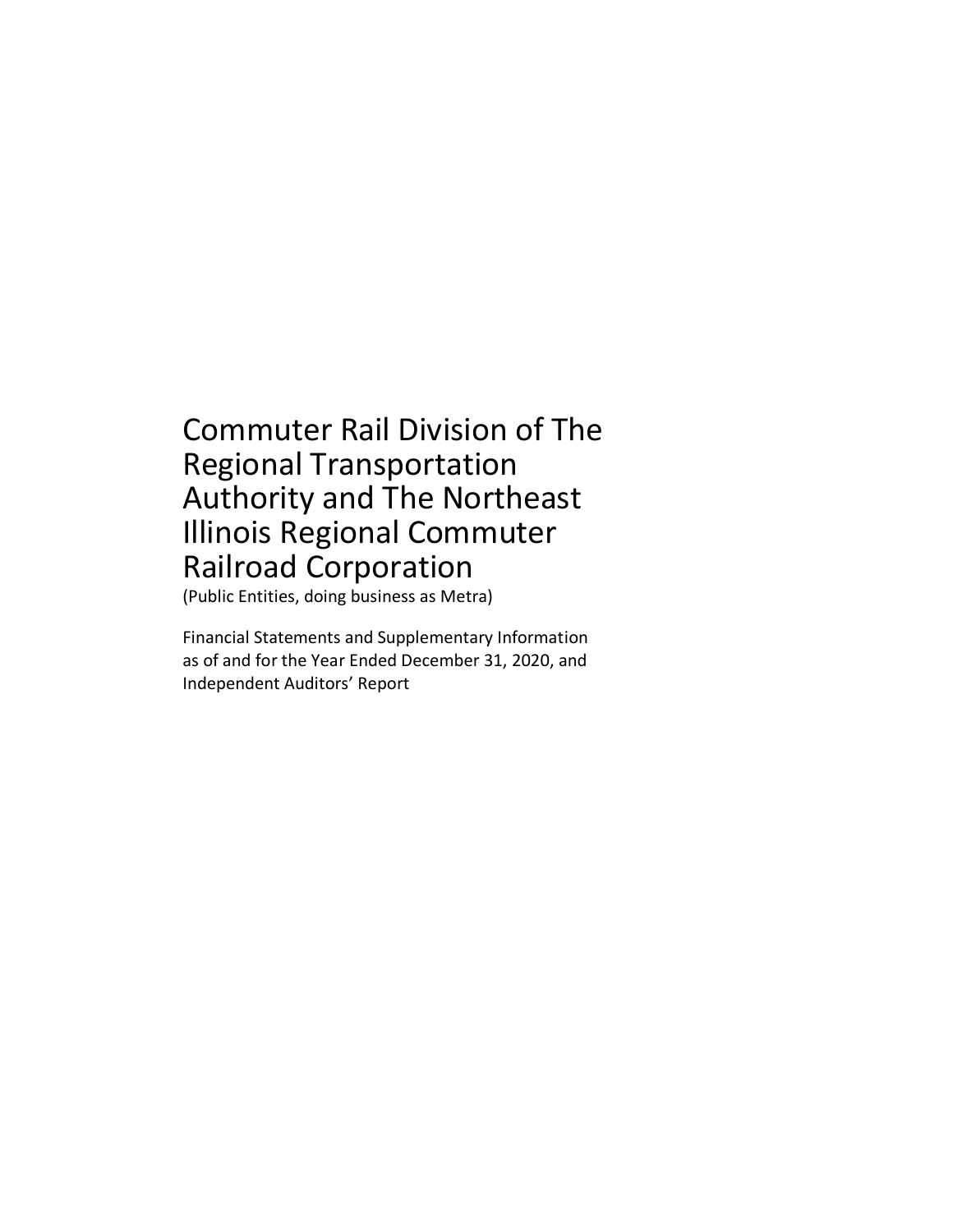## **COMMUTER RAIL DIVISION OF THE REGIONAL TRANSPORTATION AUTHORITY AND THE NORTHEAST ILLINOIS REGIONAL COMMUTER RAILROAD CORPORATION (Public Entities, doing business as Metra)**

#### **TABLE OF CONTENTS**

|                                                                                         | Page      |
|-----------------------------------------------------------------------------------------|-----------|
| <b>INDEPENDENT AUDITORS' REPORT</b>                                                     | $1 - 2$   |
| MANAGEMENT'S DISCUSSION AND ANALYSIS (UNAUDITED)                                        | $3 - 16$  |
| FINANCIAL STATEMENTS AS OF AND FOR THE YEAR ENDED DECEMBER 31, 2020:                    |           |
| <b>Statement of Net Position</b>                                                        | $17 - 18$ |
| Statement of Revenues, Expenses, and Changes in Net Position                            | 19        |
| <b>Statement of Cash Flows</b>                                                          | $20 - 21$ |
| <b>Notes to Financial Statements</b>                                                    | $22 - 42$ |
| REQUIRED SUPPLEMENTARY INFORMATION AS OF AND FOR THE YEAR ENDED<br>DECEMBER 31, 2020:   | 43        |
| Schedule of Proportionate Share of Net Pension Liability and Related Ratios-(Unaudited) | 44        |
| Schedule of Pension Contributions-(Unaudited)                                           | 45        |
| Schedule of Changes in Metra's Total OPEB Liability and Related Ratios-(Unaudited)      | 46        |
| <b>OTHER INFORMATION:</b>                                                               | 47        |
| Schedule of Revenue and Expenses-Budget to Actual (Budgetary Basis)-(Unaudited)         | 48        |
| <b>Budgetary Basis Schedule of Operations-(Unaudited)</b>                               | 49        |
| Notes to Supplementary Information-(Unaudited)                                          | 50        |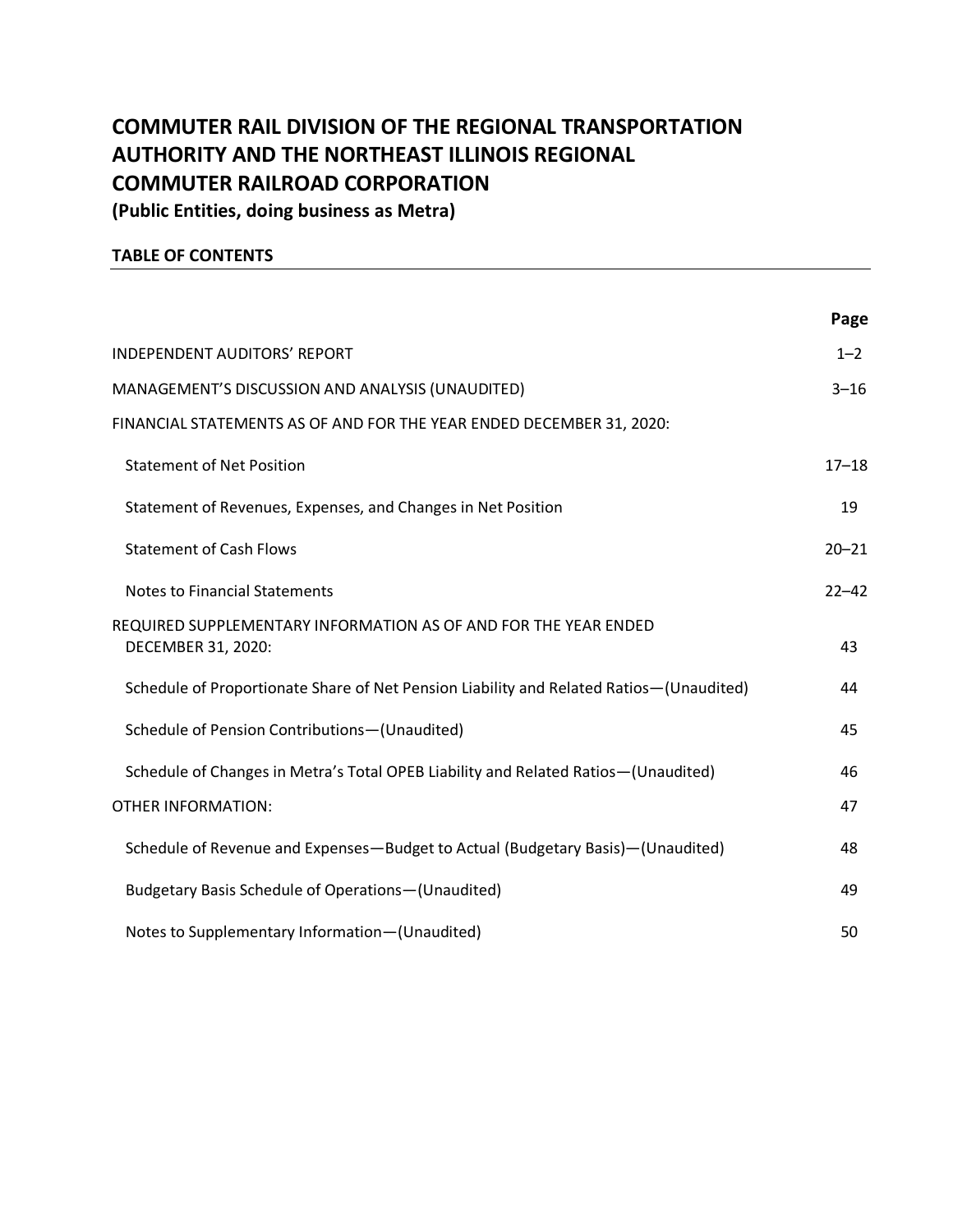# **Deloitte.**

Deloitte & Touche LLP 111 South Wacker Drive Chicago, IL 60606-4301 **USA** 

Tel: +1 312 486 1000 Fax: +1 312 486 1486 www.deloitte.com

#### **INDEPENDENT AUDITORS' REPORT**

To the Board of Directors

Commuter Rail Division of the Regional Transportation Authority and the Northeast Illinois Regional Commuter Railroad Corporation (Public entities, doing business as Metra):

#### **Report on the Financial Statements**

We have audited the accompanying financial statements of the Commuter Rail Division of the Regional Transportation Authority and the Northeast Illinois Regional Commuter Railroad Corporation, both doing business as Metra (Metra), as of and for the year ended December 31, 2020, and the related notes to the financial statements, which collectively comprise Metra's basic financial statements as listed in the table of contents.

#### **Management's Responsibility for the Financial Statements**

Management is responsible for the preparation and fair presentation of these financial statements in accordance with accounting principles generally accepted in the United States of America; this includes the design, implementation, and maintenance of internal control relevant to the preparation and fair presentation of financial statements that are free from material misstatement, whether due to fraud or error.

#### **Auditors' Responsibility**

Our responsibility is to express an opinion on these financial statements based on our audit. We conducted our audit in accordance with auditing standards generally accepted in the United States of America. Those standards require that we plan and perform the audit to obtain reasonable assurance about whether the financial statements are free from material misstatement.

An audit involves performing procedures to obtain audit evidence about the amounts and disclosures in the financial statements. The procedures selected depend on the auditor's judgment, including the assessment of the risks of material misstatement of the financial statements, whether due to fraud or error. In making those risk assessments, the auditor considers internal control relevant to the entity's preparation and fair presentation of the financial statements in order to design audit procedures that are appropriate in the circumstances, but not for the purpose of expressing an opinion on the effectiveness of the entity's internal control. Accordingly, we express no such opinion. An audit also includes evaluating the appropriateness of accounting policies used and the reasonableness of significant accounting estimates made by management, as well as evaluating the overall presentation of the financial statements.

We believe that the audit evidence we have obtained is sufficient and appropriate to provide a basis for our audit opinion.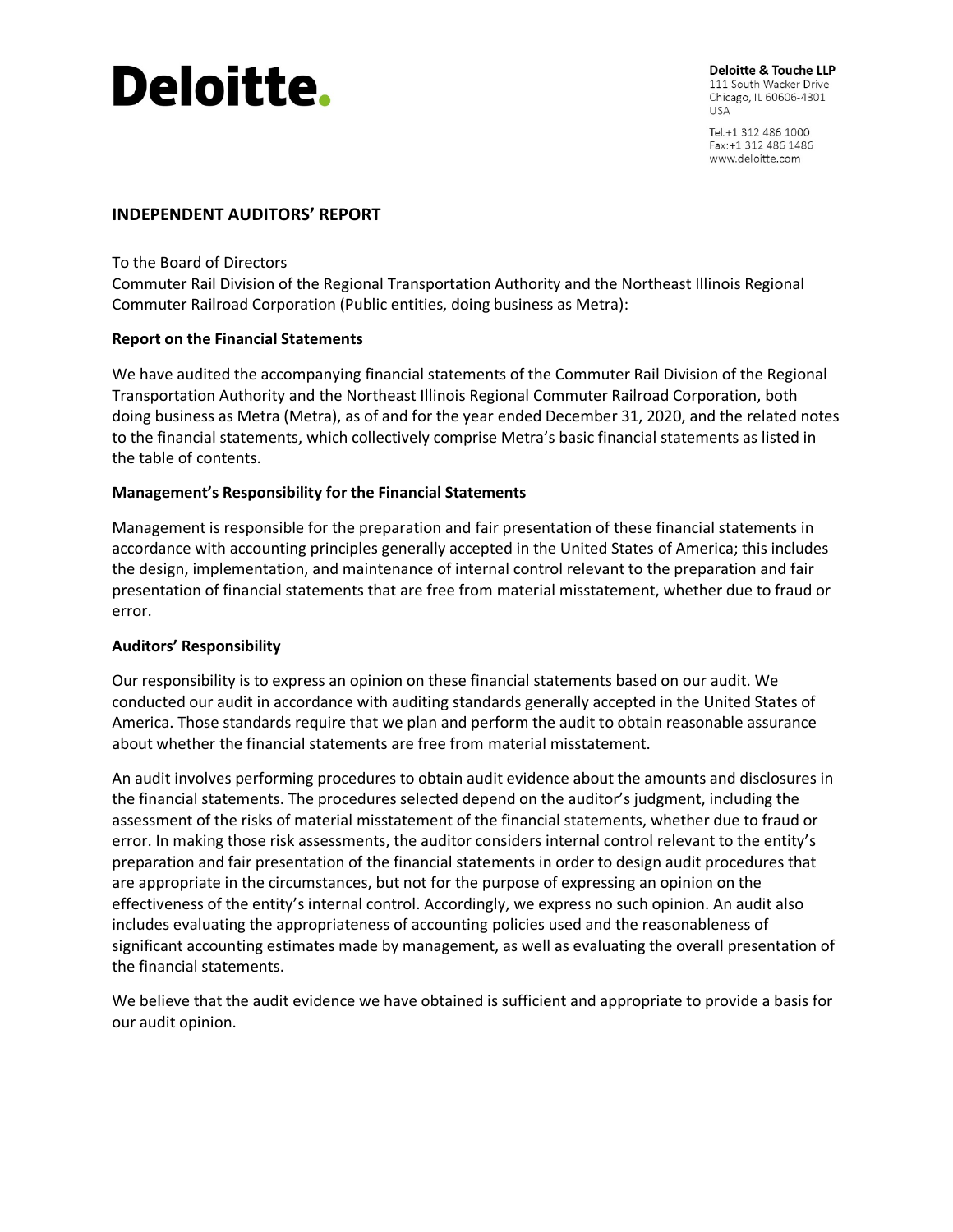#### **Opinion**

In our opinion, the financial statements referred to above present fairly, in all material respects, the financial position of the Commuter Rail Division of the Regional Transportation Authority and the Northeast Illinois Regional Commuter Railroad Corporation, both doing business as Metra, as of December 31, 2020, and the changes in financial position and cash flows for the year then ended in accordance with accounting principles generally accepted in the United States of America.

#### **Other Matters**

#### *Required Supplementary Information*

Accounting principles generally accepted in the United States of America require that Management's Discussion and Analysis, Schedule of Proportionate Share of Net Pension Liability and Related Ratios, Schedule of Pension Contributions, and Schedule of Changes in Metra's Total OPEB Liability and Related Ratios, as listed in the table of contents, be presented to supplement the basic financial statements. Such information, although not a part of the basic financial statements, is required by the Governmental Accounting Standards Board who considers it to be an essential part of financial reporting for placing the basic financial statements in an appropriate operational, economic, or historical context. We have applied certain limited procedures to the required supplementary information in accordance with auditing standards generally accepted in the United States of America, which consisted of inquiries of management about the methods of preparing the information and comparing the information for consistency with management's responses to our inquiries, the basic financial statements, and other knowledge we obtained during our audit of the basic financial statements. We do not express an opinion or provide any assurance on the information because the limited procedures do not provide us with sufficient evidence to express an opinion or provide any assurance.

#### *Other Information*

Our audit was conducted for the purpose of forming an opinion on the financial statements that collectively comprise Metra's basic financial statements. The Schedule of Revenues and Expenses – Budget to Actual (Budgetary Basis), the Budgetary Basis Schedule of Operations, and Notes to Supplementary Information (collectively "Other Information") are presented for purposes of additional analysis and are not a required part of the basic financial statements.

The Other Information has not been subjected to the auditing procedures applied in the audit of the basic financial statements, and accordingly, we do not express an opinion or provide any assurance on it.

April 30, 2021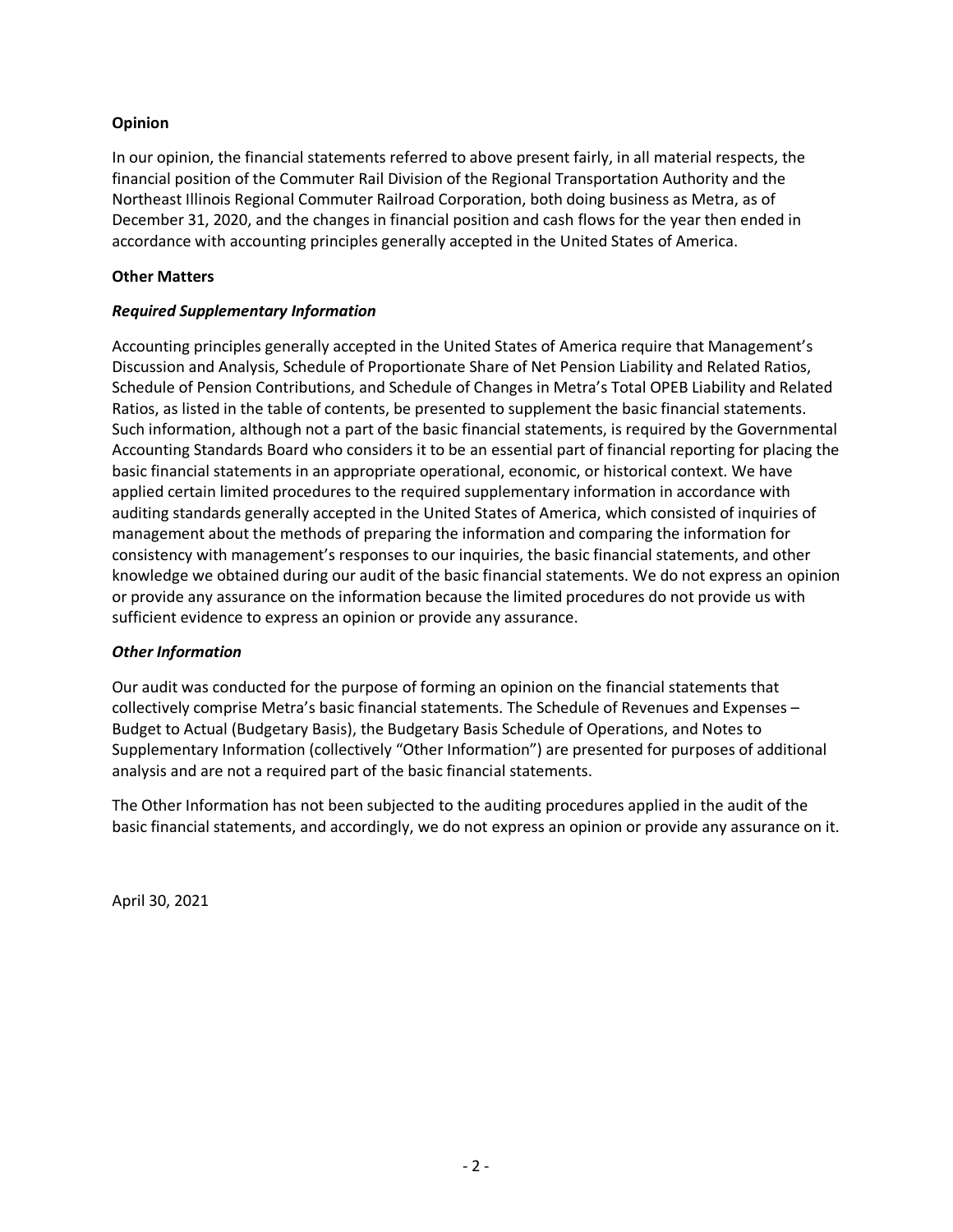(Public Entities, doing business as Metra)

Management's Discussion and Analysis (Unaudited)

December 31, 2020

#### **Management's Discussion and Analysis**

Management's Discussion and Analysis (MD&A) relates to the financial position and results of operations of the Commuter Rail Division of the RTA (Regional Transportation Authority) and the NIRCRC (Northeast Illinois Regional Commuter Railroad Corporation – a public entity doing business as Metra).

Railroad operations performed directly by the NIRCRC as well as the results of operations of PSA (Purchase of Service Agreement—operations contracted to third parties) carriers are collectively known as "Metra." MD&A offers an analysis of Metra's financial position and results of operations during the years ended December 31, 2020 and 2019. MD&A is designed to focus on current activities, resulting changes, and currently known facts. Please read it in conjunction with Metra's 2020 financial statements, which begin on page 17.

Except as otherwise indicated, all financial information herein is in United States dollars and determined in accordance with accounting principles generally accepted in the United States of America (GAAP) as promulgated by Governmental Accounting Standard Board (GASB). Metra's objective is to provide meaningful and relevant information reflecting Metra's financial position and results of operations.

In certain circumstances, Metra may make reference to certain Non-GAAP measures that from management's perspective are useful measures of performance. The reader is advised to read all information provided in the MD&A in conjunction with Metra's 2020 financial statements and accompanying notes.

#### **COVID-19**

The World Health Organization ("WHO") declared the outbreak of the Coronavirus Disease 2019 ("COVID-19") a global pandemic on March 11, 2020. In Illinois, Governor Pritzker issued a Stay-at-Home order, effective March 21, 2020. The COVID-19 outbreak and the Stay-at-Home order resulted in a significant decline in ridership and impacted Metra's operations, financial position, and cash flows in 2020.

In response to the adverse conditions from COVID-19, the Coronavirus Aid, Relief, and Economic Security (CARES) Act, a \$2.2 trillion economic stimulus bill, was approved by congress and signed into law by President Trump on March 27, 2020. The Federal Transit Administration (FTA) allocated \$25 billion of the CARES Act for funding transit systems nationwide, of which \$479.2 million is apportioned to Metra by the Regional Transit Authority (RTA). In fiscal year 2020, Metra requisitioned \$177.0 million in CARES Act funding, leaving a remaining balance of \$302.2 million for further requisitioning in the subsequent years.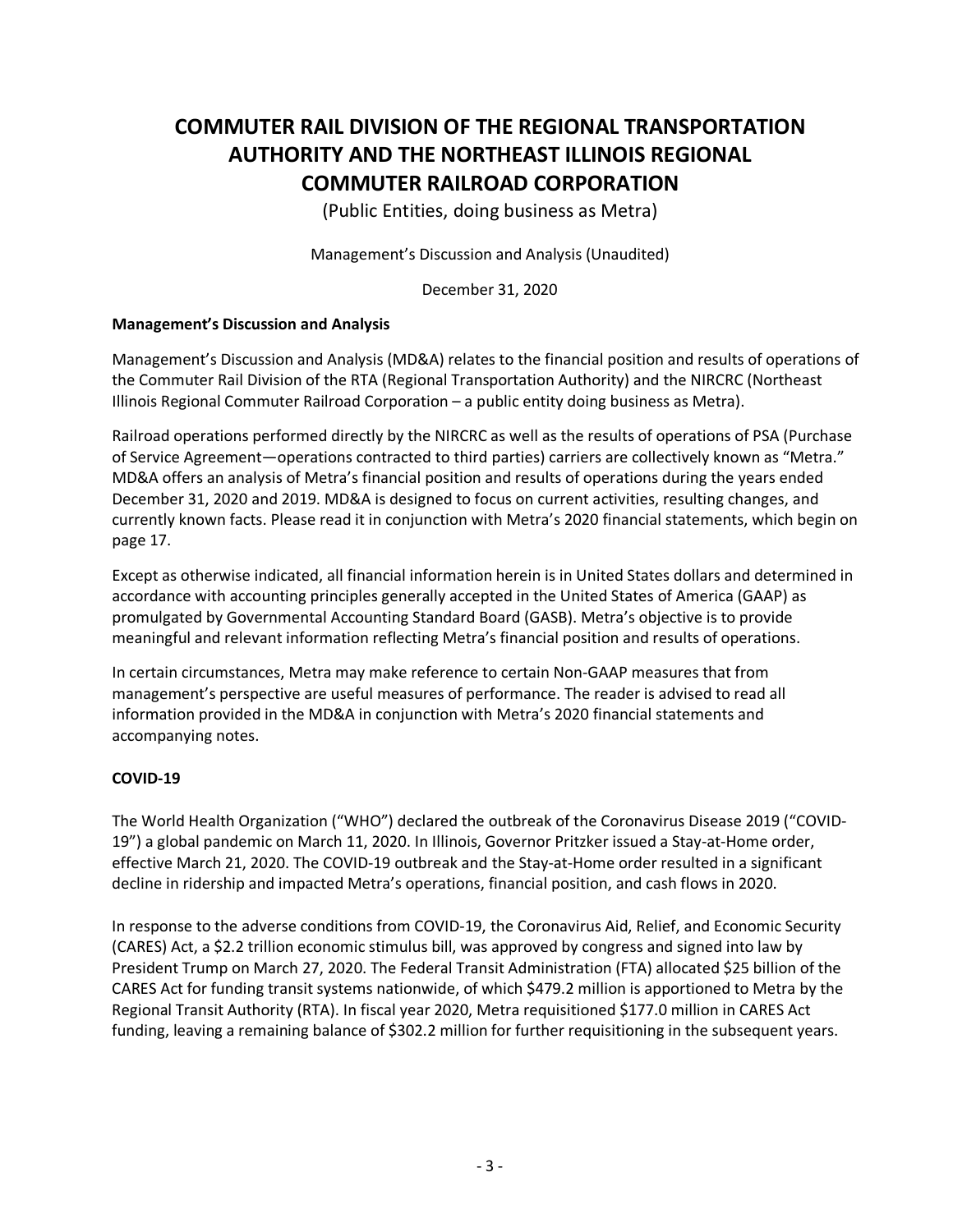#### *Business Profile*

Metra is engaged in the commuter rail business. Metra's hub-and-spoke network of 11 lines comprising approximately 1,200 miles of track spans the six county area of Northeast Illinois and extends slightly into Kenosha County, Wisconsin. Metra's network provides Metra passengers access to and from downtown Chicago. Metra operates out of four major terminals in downtown Chicago.

Metra's operating revenue is largely derived from passenger fares. Smaller amounts of revenue come from advertising, trackage fees, maintenance fees charged to railroads who operate upon Metra's operating tracks and the sale of construction and related services to various entities. Requisitioned CARES Act funding through the FTA in fiscal year 2020 replaced lost fare revenue that was impacted by decreased ridership due to the COVID-19 pandemic, the Stay-at-Home order, and travel restrictions.

Metra supports about half of its operating costs (excluding depreciation) from operating revenue and about half from state/local funding. State/local funding is partly from PTF (Public Transportation Funds) from the State of Illinois General Fund, partly from dedicated sales taxes. PTF and applicable sales tax revenue are remitted by the State of Illinois to the RTA who disburses these funds to itself, Pace (Suburban Bus), CTA (Chicago bus/subway/elevated train), and Metra according to legislated formulas. The RTA has some leeway over how these funds are distributed.

#### *Corporate Organization*

Railroad operations performed directly by the NIRCRC are managed directly by Metra personnel. PSA providers (Northern Indiana Commuter Transportation District—NICTD, BNSF Railway and Union Pacific Railroad) run their operations with some guidance from Metra staff.

Metra runs its operations by function. The Mechanical (maintain rolling stock), Transportation (operate rolling stock), and Engineering (maintain track, right of way and structures) functions report to the Deputy Director of Operations, who reports to the CEO. Finance, Legal, and HR report to the CEO. Certain other administrative departments report to the Deputy Director of Administration who reports to the CEO.

#### *Strategy Overview*

Metra's focus is on transporting the citizens of Northeast Illinois in a safe, efficient manner. Metra's goal is to be internationally recognized as a premier commuter railroad. Metra's commitment is to create value for the taxpayers of Illinois by delivering operational excellence. Most of Metra's business is done during the rush hour, primarily from people coming from outlying areas to downtown Chicago but also some people traveling from downtown Chicago to outlying areas (the reverse commute).

Metra's corporate goals are generally based on the following: achieving a solid safety record, achieving a solid on-time performance record, maintaining its assets in a state of good repair, and maintaining financial viability and stability.

Metra's business model is anchored on four core principles: providing reliable service, controlling costs, commitment to safety, and developing people.

The basic driver of Metra's business is demand for reliable, efficient, cost-effective commuter transportation. As such, Metra's focus is to provide a high level of service to its riders, operating safely and efficiently, meeting short- and long-term financial commitments.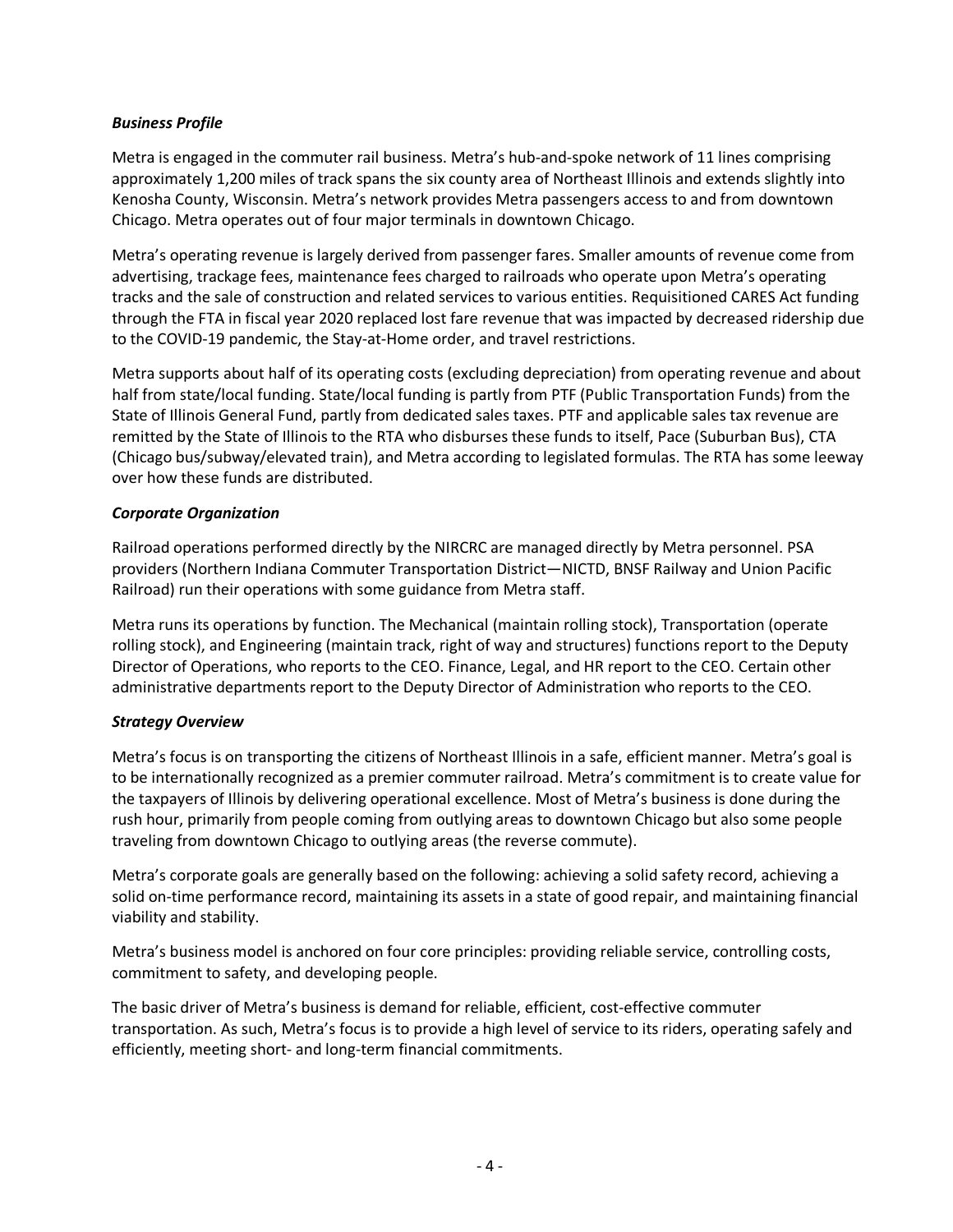On-time performance reached 96.5% in 2020, an increase from 94.6% in 2019. This is Metra's highest annual average since 2004. Metra's on-time performance in 2020 was favorably affected by significant decreases in the number of delays due to signal/switch failures, obstruction/debris, and interference from freight trains.

To continue providing quality service, Metra needs to keep its asset base in good repair. Metra continues to seek federal and state funding towards this end. Metra also continues to seek to provide internal sources of capital funding through raising revenues and controlling costs. Metra has achieved for several years and continues to target at least \$5 million in operating efficiencies every year to further constrain fare increases.

During 2020, Metra's fuel usage was reduced as service was reduced. However, fuel costs included penalties as the fuel consumption did not reach contracted levels.

Metra's ability to develop good people is a key factor in Metra's success. Metra is focused on recruiting well qualified people and providing for their development so they can enjoy a long career at Metra. Metra works hard to develop its workforce through formal and on-the-job training. Metra provides many of its own skilled trades through apprenticeship programs; many Metra contract people progress through the ranks to junior and senior management positions.

Frequent renewal of equipment is a key to system reliability. Metra has an extensive program in which it rehabilitates cars and locomotives in house; locomotives are also remanufactured by external suppliers. This program continued in 2020 for both rehabilitation and remanufacture of locomotives. Metra presently has in progress two families of cars being rehabilitated in-house, one family of locomotives being rehabilitated in-house and one family of locomotives being remanufactured at an external supplier.

#### **Basic Financial Statements**

The *Statement of Net Position* presents current, noncurrent assets, deferred outflow and inflow of resources, and liabilities on a full accrual basis. Assets are recognized when acquired and liabilities are recognized when goods and services are provided to Metra.

The *Statement of Revenue, Expenses, and Changes in Net Position* presents Metra's revenue, expenses, and the net impact these activities had on its fiscal well-being, identified as "Change in net position." The timing of the recognition of revenue and expenses is often different from the related cash transactions, because under the accrual method, revenues are recognized when earned and expenses are recognized when incurred, not when the cash is received or disbursed.

The *Statement of Cash Flows* presents information relating to when cash is received or dispersed for operating activities, noncapital and related financing activities, capital and related financing activities, and investing activities. The net change in cash and cash equivalents provides a view of Metra's ability to meet financial obligations as they mature.

Notes to the financial statements are an integral component of the financial statements because important background information that may not be reflected on the face of the statements is disclosed. Details on Metra's accounting policies, cash holdings, capital assets, and other important areas are found in the notes to the financial statements.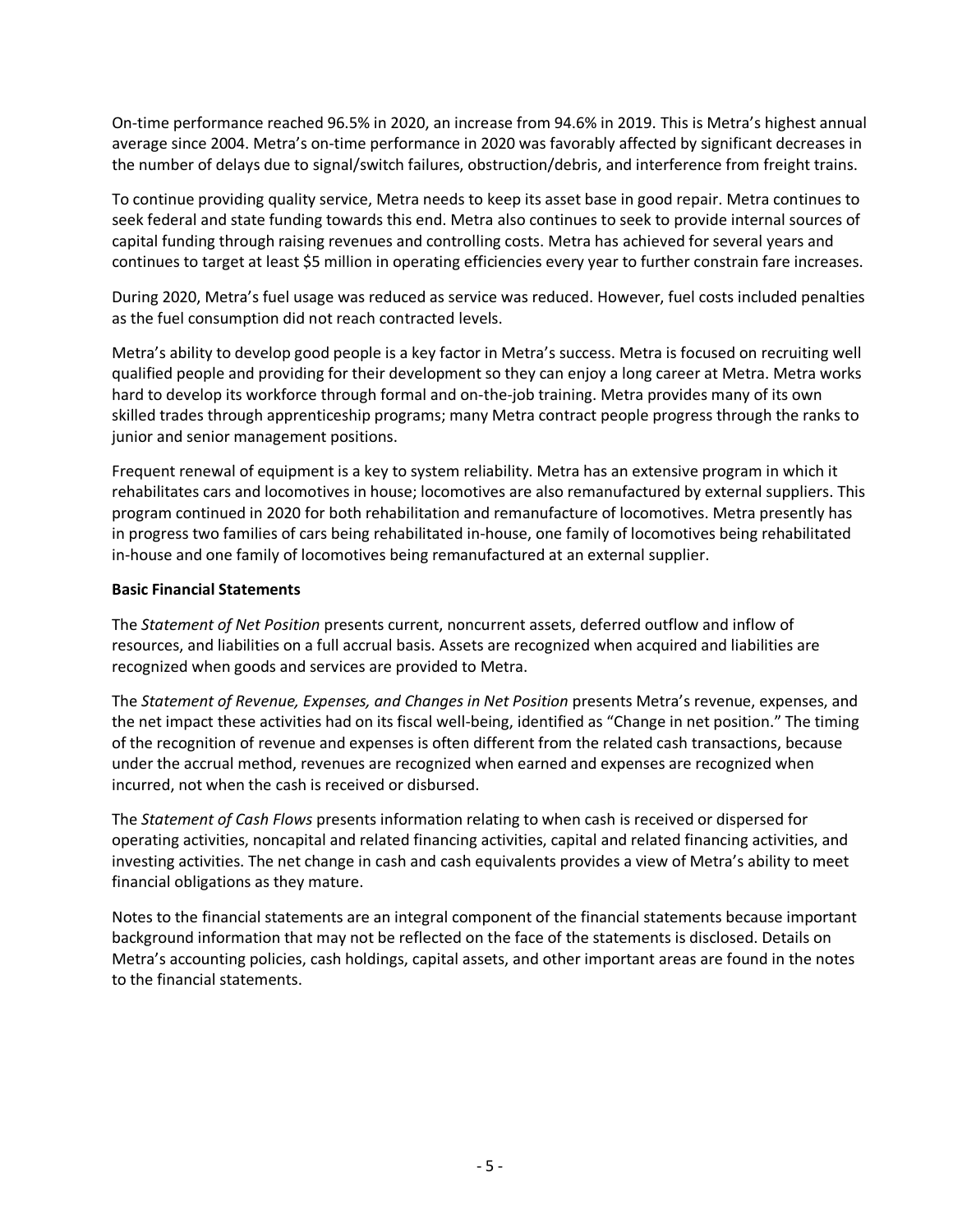#### **Financial Summary**

#### *2020 Financial Summary*

- *Net position* increased \$105.6 million, or 3.3%, to \$3,349.9 million at December 31, 2020. Net position represents total assets plus deferred outflow of resources minus total liabilities and deferred inflow of resources.
- *Capital assets—net* increased \$76.7 million, or 2.5%, to \$3,109.4 million in 2020 reflecting capital acquisitions less depreciation incurred in 2020.
- *Passenger revenue* decreased \$263.5 million, or 72.0%, to \$102.4 million in 2020.
- *Other operating revenues* decreased by \$4.2 million, or 9.2%, to \$41.7 million in 2020.
- *Nonoperating revenues* increased \$158.0 million, or 22.7%, to \$853.8 million in 2020.
- *Total operating expenses before depreciation* decreased \$117.7 million, or 14.7%, to \$684.4 million during 2020.

#### **Financial Analysis**

Following are condensed comparative financial statements, which highlight key financial data. Certain significant year-to-year variances are discussed following each respective statement.

#### *2020 vs. 2019 Analysis*

#### *Statements of Net Position*

Total net position represents the difference between total assets and deferred outflow of resources, and total liabilities and deferred inflow of resources. As shown in Table 1a, Metra's total net position at December 31, 2020 increased by \$105.6 million, or 3.3%, from December 31, 2019. Current assets increased by \$4.2 million, or 0.7%, to \$571.5 million. Net capital assets increased by \$76.7 million, or 2.5%, to \$3,109.4 million. Current liabilities decreased \$52.2 million, or 18.5%, to \$229.4 million. Long-term liabilities increased by \$16.4 million, or 13.1%, to \$141.6 million.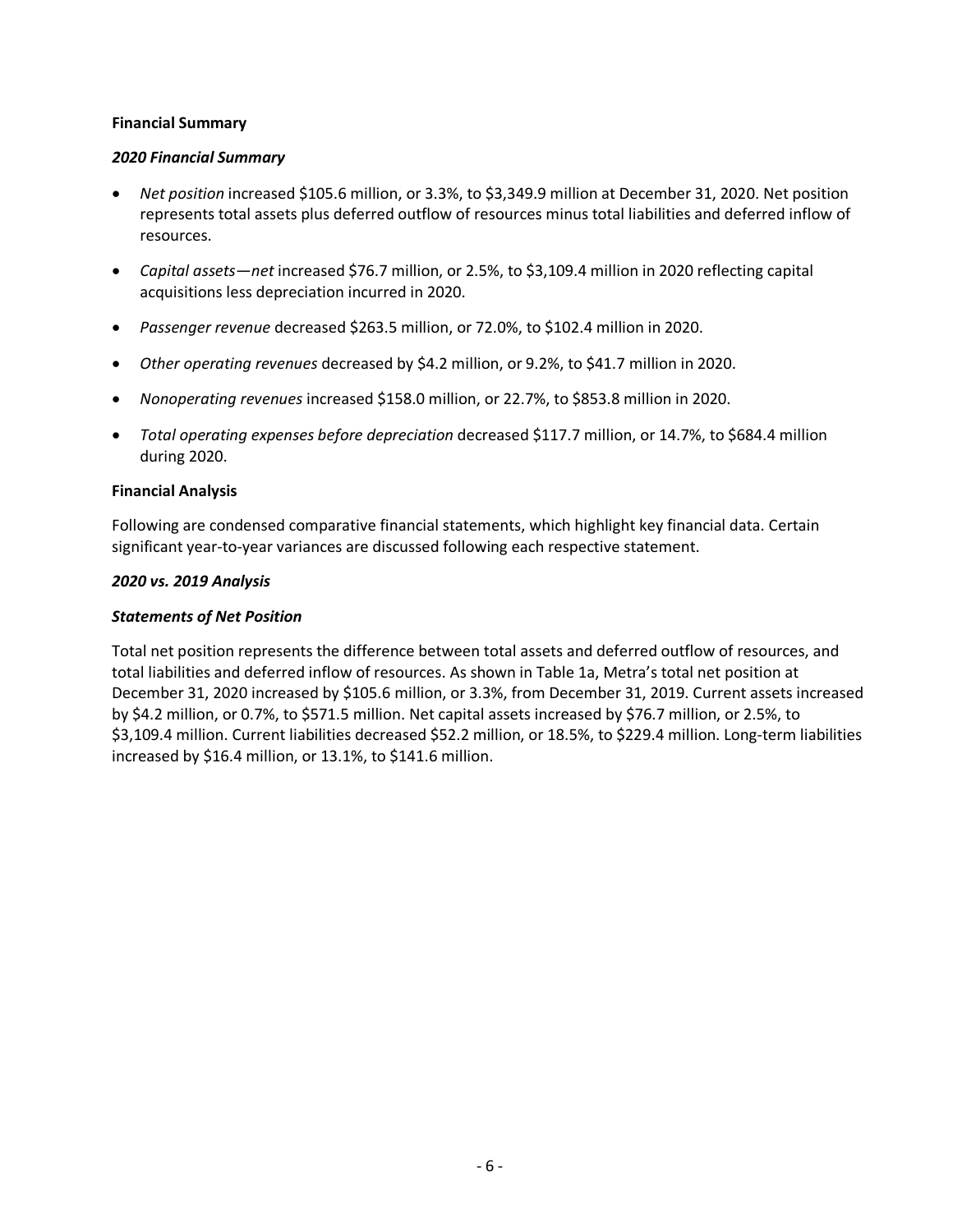#### **Table 1a**

#### **Condensed Statements of Net Position**

| (Amounts in millions)                          |               | Change      |                |                     |
|------------------------------------------------|---------------|-------------|----------------|---------------------|
|                                                |               | December 31 |                | Increase (decrease) |
|                                                | 2020          | 2019        | <b>Dollars</b> | Percent             |
| <b>Assets</b>                                  |               |             |                |                     |
| Current assets                                 | Ś.<br>571.5   | Ŝ.<br>567.3 | \$<br>4.2      | 0.7<br>%            |
| Long-term investments                          | 20.0          | 24.9        | (4.9)          | (19.7)              |
| Capital Assets-net                             | 3,109.4       | 3,032.7     | 76.7           | 2.5                 |
| Total assets                                   | 3,700.9       | 3,624.9     | 76.0           | 2.1                 |
| Deferred outflows of resources                 |               |             |                |                     |
| Deferred outflows of resources-pension related | \$<br>21.5    | \$<br>25.8  | \$<br>(4.3)    | (16.7)<br>%         |
| Deferred outflows of resources-OPEB related    | 10.8          | 7.0         | 3.8            | 54.3                |
| <b>Liabilities</b>                             |               |             |                |                     |
| <b>Current liabilities</b>                     | 229.4         | 281.6       | (52.2)         | (18.5)              |
| Long-term liabilities                          | 141.6         | 125.2       | 16.4           | 13.1                |
|                                                |               |             |                |                     |
| <b>Total liabilities</b>                       | \$<br>371.0   | \$<br>406.8 | (35.8)<br>\$   | (8.8)<br>%          |
| Deferred inflows of resources                  |               |             |                |                     |
| Deferred inflows of resources-pension related  | \$<br>6.0     | \$<br>1.4   | \$<br>4.6      | 328.6<br>%          |
| Deferred inflows of resources-OPEB related     | $6.2$         | 5.2         | 1.0            | 19.2                |
| <b>Net Position</b>                            |               |             |                |                     |
| Net investment in capital assets               | 3,109.4       | 3,032.7     | 76.7           | 2.5                 |
| Unrestricted net assets                        | 240.5         | 211.6       | 28.9           | 13.7                |
| Total net position                             | 3,349.9<br>S. | \$3,244.3   | 105.6<br>\$    | %<br>3.3            |

Key changes include the following:

- *Current assets* increased by \$4.2 million, or 0.7%, to \$571.5 million primarily due to increases in shortterm investments by \$11.1 million, or 4.3%, materials and supplies by \$5.8 million, or 28.7%, and prepaid expense by \$2.1 million, or 39.6%, and accounts receivable-grant projects by \$2.9 million, or 3.4%, which were partially offset by decreases in cash and cash equivalents by \$7.3 million, or 7.5%, accounts receivable—RTA financial assistance by \$8.5 million, or 9.5%, accounts receivable—other, net by \$2.0 million, or 18.2%.
- *Long-term assets and net capital assets* increased by \$71.8 million, or 2.3%, to \$3,129.4 million due to increase in net capital assets by \$76.7 million, or 2.5%, to \$3,109.4 million, which were partially offset by a decrease in long-term investments by \$4.9 million, or 19.7% to \$20.0 million.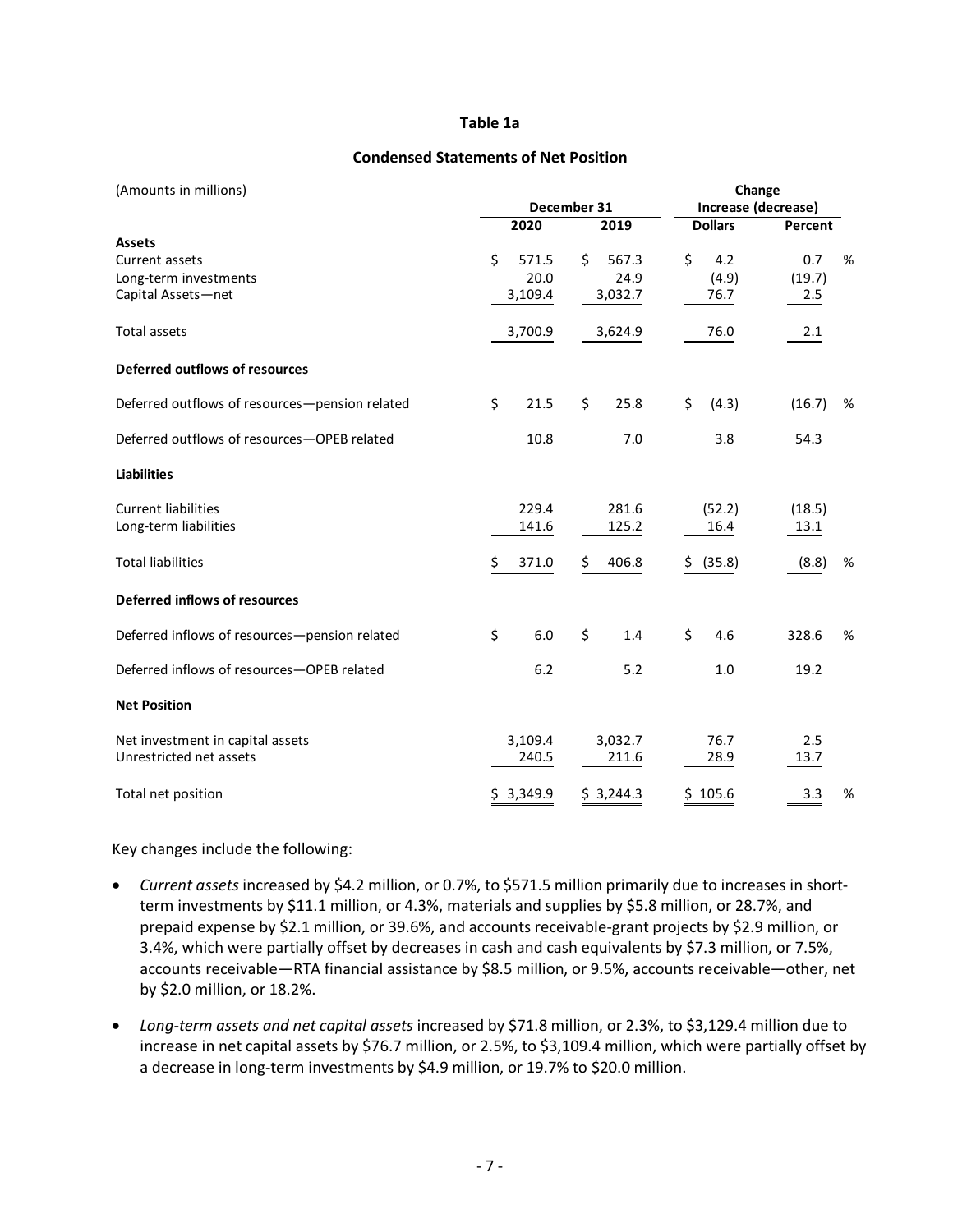- *Current liabilities* decreased by \$52.2 million, or 18.5%, to \$229.4 million, primarily due to decreases in accounts payable by \$40.9 million, or 21.5%, accrued claims—current by \$4.9 million, or 34.5%, and unearned revenue by \$8.5 million, or 45.9%, which were partially offset by increases in accrued wages and benefits payable by \$2.3 million, or 4.0%.
- *Long-term liabilities* increased by \$16.4 million, or 13.1%, to \$141.6 million, primarily due to increases in long-term portion of accrued claims by \$15.7 million, or 35.6%, accrued post-retiree health benefits by \$5.8 million or 12.1%, which were partially offset by a decrease in net pension liability by \$5.3 million, or 16.0%.

#### **Statements of Revenues, Expenses, and Changes in Net Position**

Change in net position represents the difference between operating loss and financial assistance. As shown in Table 2a, Metra's change in net position for the year ended December 31, 2020 was \$105.6 million, a 25.9% increase from the net position of \$83.9 million for the year ended December 31, 2019. Total operating revenues decreased by \$267.7 million, or 65.0%, from 2019. Total operating expenses before depreciation decreased by \$117.7 million, or 14.7%, from 2019. Total nonoperating revenues increased by \$158.0 million, or 22.7%, from 2019.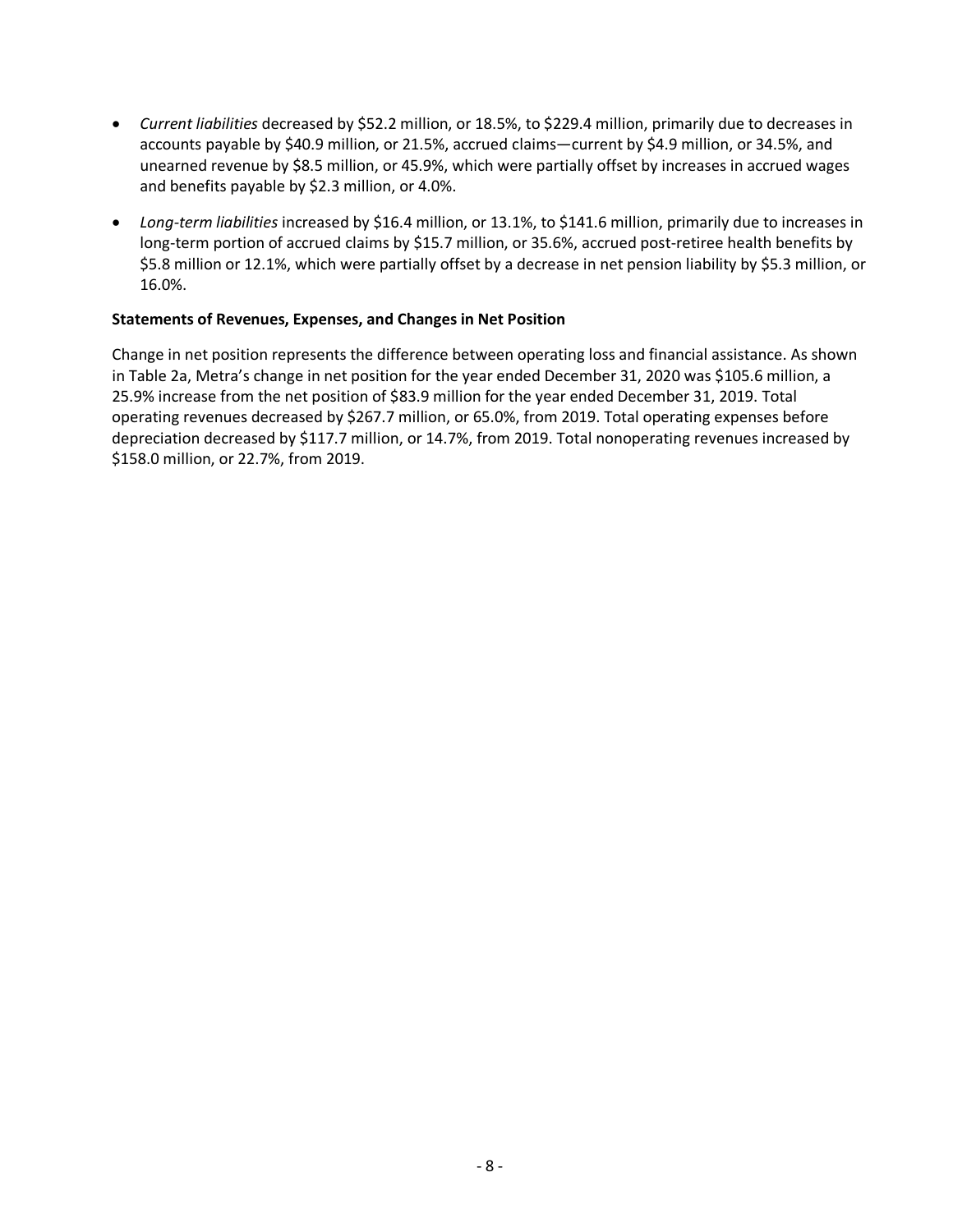#### **Table 2a**

| (Amounts in millions)     |             |              |                | Change              |  |
|---------------------------|-------------|--------------|----------------|---------------------|--|
|                           |             | December 31  |                | Increase (decrease) |  |
|                           | 2020        | 2019         | <b>Dollars</b> | Percent             |  |
| Operating revenue:        |             |              |                |                     |  |
| Passenger revenue         | 102.4<br>Ŝ. | 365.9<br>\$. | \$(263.5)      | $(72.0)\%$          |  |
| Other                     | 41.7        | 45.9         | (4.2)          | (9.2)               |  |
| <b>Total operating</b>    |             |              |                |                     |  |
| revenue                   | 144.1       | 411.8        | (267.7)        | (65.0)              |  |
| Operating expenses:       |             |              |                |                     |  |
| Transportation            | 238.6       | 261.4        | (22.8)         | (8.7)               |  |
| Fuel and motive power     | 44.3        | 64.5         | (20.2)         | (31.3)              |  |
| Engineering               | 122.1       | 161.7        | (39.6)         | (24.5)              |  |
| Mechanical                | 167.3       | 184.8        | (17.5)         | (9.5)               |  |
| Administration            | 66.4        | 91.4         | (25.0)         | (27.4)              |  |
| Claims and insurance      | 26.5        | 20.5         | 6.0            | 29.3                |  |
| Downtown stations         | 19.2        | 17.8         | 1.4            | 7.9                 |  |
| <b>Total operating</b>    |             |              |                |                     |  |
| expenses before           |             |              |                |                     |  |
| depreciation              | 684.4       | 802.1        | (117.7)        | (14.7)              |  |
| <b>Operating loss</b>     |             |              |                |                     |  |
| before depreciation       | (540.3)     | (390.3)      | 150.0          | 38.4                |  |
| Depreciation              | 207.9       | 221.6        | (13.7)         | (6.2)               |  |
| <b>Operating loss</b>     | (748.2)     | (611.9)      | 136.3          | 22.3                |  |
| Nonoperating revenue:     |             |              |                |                     |  |
| Financial assistance      | 853.8       | 695.8        | 158.0          | 22.7                |  |
| <b>Total nonoperating</b> |             |              |                |                     |  |
| revenue                   | 853.8       | 695.8        | 158.0          | 22.7                |  |
| Change in net position    | \$<br>105.6 | \$<br>83.9   | \$<br>21.7     | 25.9 %              |  |

#### **Statements of Revenues, Expenses, and Changes in Net Position**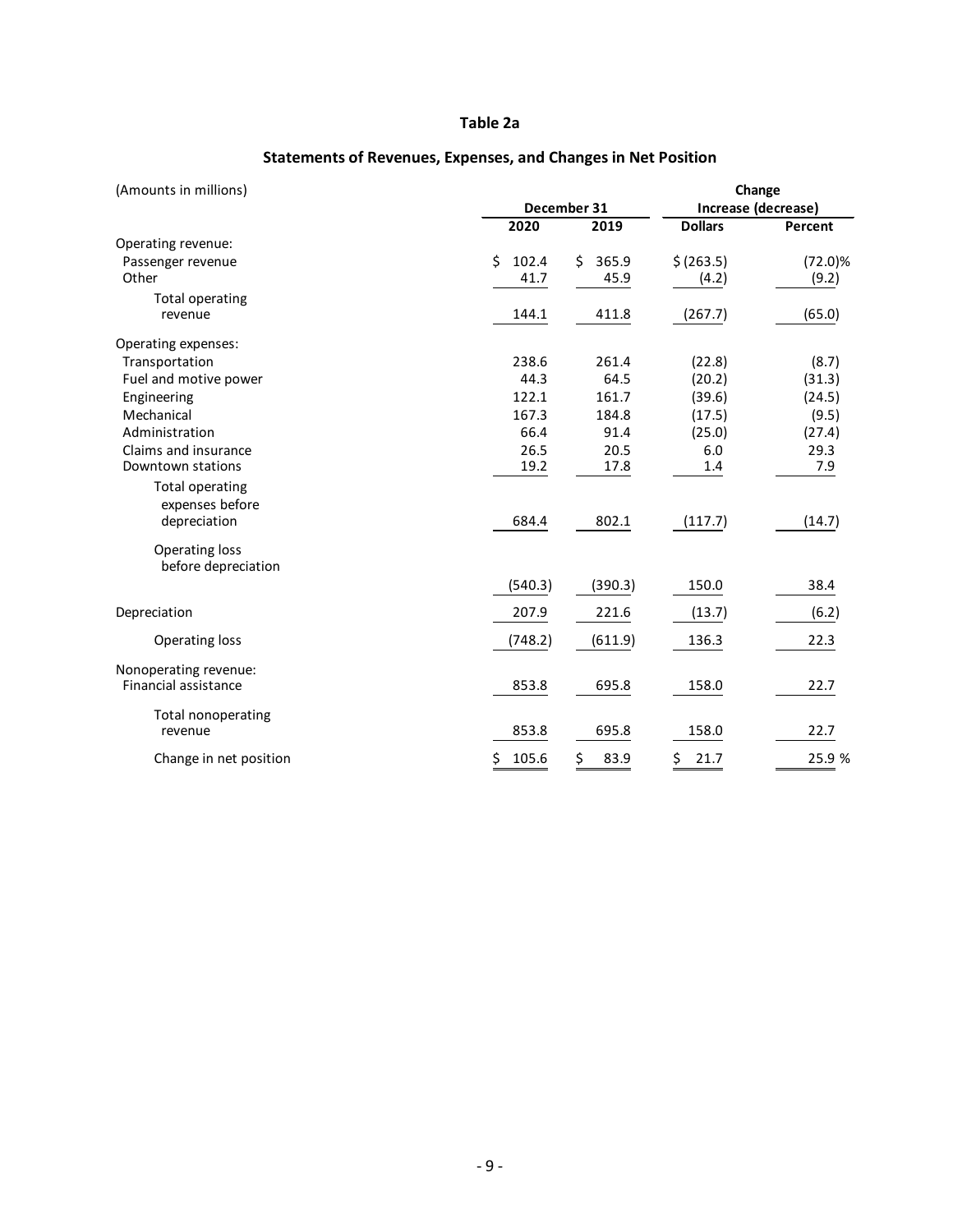*Total operating revenue* decreased by \$267.7 million, or 65.0%, from 2019. Principal changes are discussed below:

*Passenger revenue* decreased \$263.5 million or 72.0% in 2020. This decrease was due to a decrease in ridership, mainly attributable to the Stay-at-Home order and travel restrictions for non-essential workers and businesses, authorized by Governor Pritzker to reduce the spread of COVID-19. Below is a table comparing ridership by line for 2020 and 2019:

#### **Table 3a**

#### **Passenger Trips By Line**

(In thousands of passenger trips)

|        |        | Increase   |         |
|--------|--------|------------|---------|
| 2020*  | 2019*  | (decrease) | Percent |
| 3,660  | 15,468 | (11,808)   | (76.3)% |
| 2,019  | 7,283  | (5,264)    | (72.3)  |
| 177    | 734    | (557)      | (75.9)  |
| 1,557  | 6,549  | (4,992)    | (76.2)  |
| 1,481  | 5,905  | (4,424)    | (74.9)  |
| 341    | 1,590  | (1, 249)   | (78.6)  |
| 1,953  | 7,338  | (5, 385)   | (73.4)  |
| 575    | 2,357  | (1,782)    | (75.6)  |
| 2,300  | 8,552  | (6, 252)   | (73.1)  |
| 2,602  | 10,384 | (7,782)    | (74.9)  |
| 1,946  | 7,883  | (5, 937)   | (75.3)  |
| 18,611 | 74,043 | (55,432)   | (74.9)% |
|        |        |            |         |

\* Includes free senior rides; does not include Northern Indiana Commuter Transportation District (NICTD)

*Other operating revenue* decreased by \$4.2 million, or 9.2%, primarily due to decreases in interest income by \$4.7 million, or 57.8%, which were partially offset by increases in miscellaneous income by \$1.8 million, or 42.9%.

*Nonoperating revenue* increased by \$158.0 million, or 22.7%, primarily because of new IDOT grants of \$8.9 million in 2020, or 100% %, an increase in local grants by \$4.4 million, or 98.7%, Federal Transit Administration (FTA) Cares Act operating assistance which began in 2020 by \$159.8 million, an increase in federal grants by \$8.2 million, or 4.1%, which were partially offset by decreases in RTA sales tax by \$9.2 million, or 2.3%.

*Total operating expenses before depreciation* decreased by \$117.7 million, or 14.7%, due to decreases in labor by \$17.5 million, or 5.4%, fringes benefits by \$15.2 million, or 6.7%, fuel by \$18.1 million, or 30.6%, material costs by \$10.0 million, or 21.5%, motive power by \$2.1 million, or 39.7%, utilities by \$5.2 million, or 18.4%, and purchases by \$55.7 million, or 59.5%, which were partially offset by increases in claims by \$4.3 million, or 26.5%, and insurance by \$1.7 million, or 40.1%.

Metra consumed 18.8 million of gallons of diesel fuel with an average price \$2.187 per gallon in 2020 vs. 26.5 million of gallons of diesel fuel with an average price \$2.24 per gallon in 2019.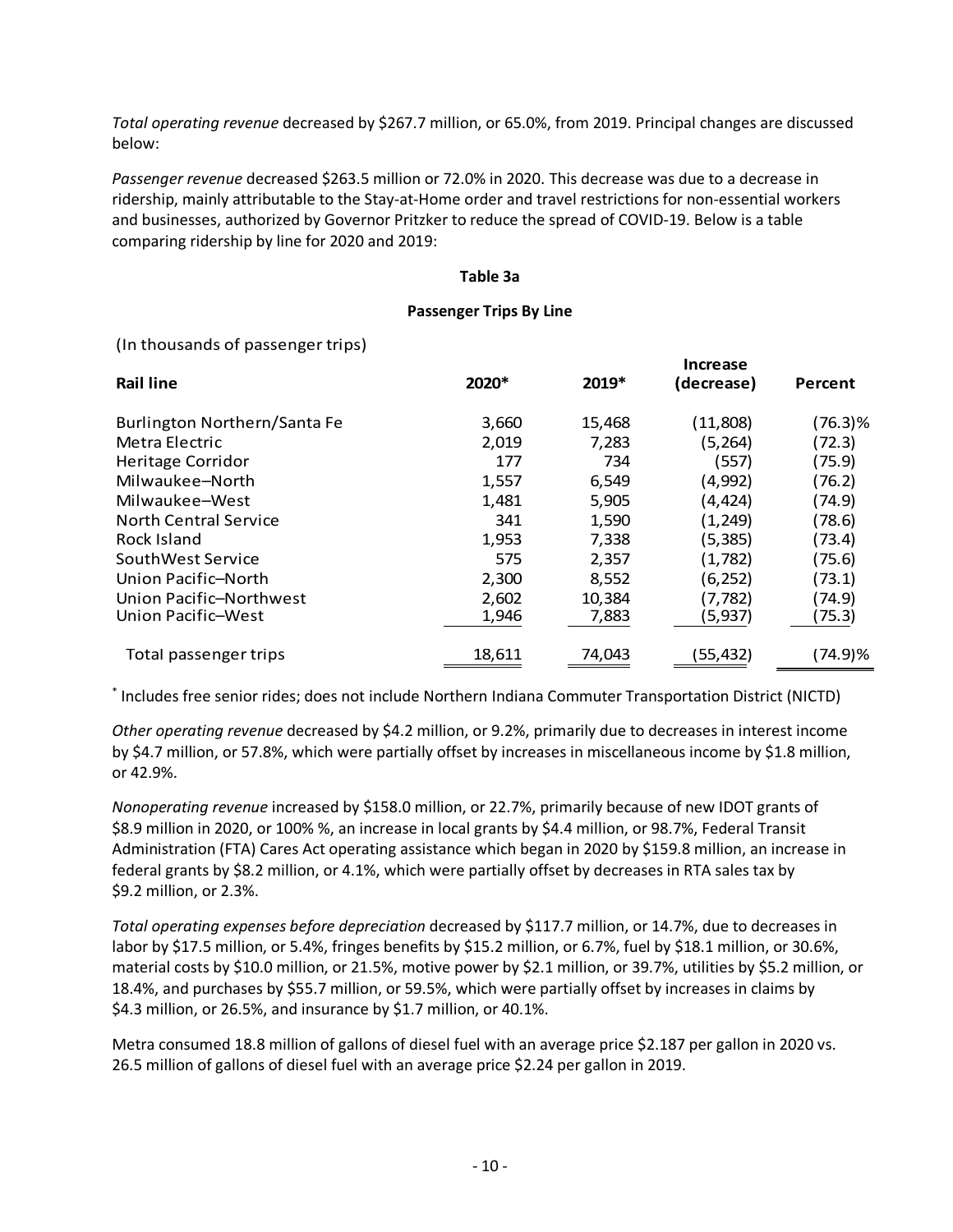Metra consumed 56.7 million KWH of motive power in 2020 at an average price of \$0.0574 per KWH vs. 75.7 million KWH of motive power in 2019 at an average price of \$0.0697 per KWH.

#### *Capital Assets*

Since its creation in 1984, Metra continues its capital program primarily geared toward rebuilding, modernizing, and improving worn assets. The purpose of the capital investment policy is to maintain safe, reliable, and quality services and facilities for its passengers and workers, while improving the efficiency and cost-effectiveness of its operations. Metra has always given a high priority to preservation and modernization of the existing system and in doing so undertakes a multitude of projects to preserve and improve Metra's capital assets. These projects help provide continued on-time and reliable public transportation services in an efficient and cost-effective manner.

As of December 31, 2020 and 2019, Metra had invested approximately \$8.3 billion and \$8.0 billion, respectively, in capital assets including land, stations, maintenance facilities, rolling stock, track, structures, and signal and communication equipment as well as other support equipment. Net of accumulated depreciation, Metra's net capital assets at December 31, 2020 and 2019 totaled approximately \$3,109.4 million and \$3,032.7 million, respectively (see Table 4a). This amount represents a net increase (including additions and disposals, net of depreciation) of \$76.7 million or 2.5% over the December 31, 2019 balance.

#### **Table 4a**

#### **Capital Assets by Funding Source**

#### **Current Year to Prior Year Analysis**

(Amounts in millions of dollars)

|                                                                       | December 31 |           | Change<br>increase (decrease) |         |
|-----------------------------------------------------------------------|-------------|-----------|-------------------------------|---------|
| <b>Funding source</b>                                                 | 2020        | 2019      | <b>Dollars</b>                | Percent |
| <b>Federal Transit Administration</b>                                 | \$4,273.0   | \$4,076.6 | Ś.<br>196.4                   | 4.8 %   |
| Illinois Department of Transportation                                 | 669.6       | 660.7     | 8.9                           | 1.3     |
| <b>Regional Transportation Authority</b><br>Northern Indiana Commuter | 2,273.8     | 2,225.0   | 48.8                          | 2.2     |
| <b>Transportation District</b>                                        | 6.4         | 6.4       | 0.0                           | 0.0     |
| Metra                                                                 | 1,086.6     | 1,058.7   | 27.9                          | 2.6     |
| Total capital assets                                                  | 8,309.4     | 8,027.4   | 282.0                         | 3.5     |
| Accumulated depreciation                                              | (5,200.0)   | (4,994.7) | 205.3                         | 4.1     |
| Total capital assets,<br>net                                          | \$3,109.4   | \$3,032.7 | 76.7                          | 2.5 %   |

Major capital asset expenses during 2020 and 2019 included the following:

• Metra's Rolling Stock program seeks to ensure that an adequate number of locomotives and commuter railcars are available to meet the current and future service needs of the system. This program includes rehabilitation of, and improvements to, existing vehicles. Metra expended \$100.9 million and \$99.2 million for 2020 and 2019, respectively, to upgrade and maintain its existing fleet through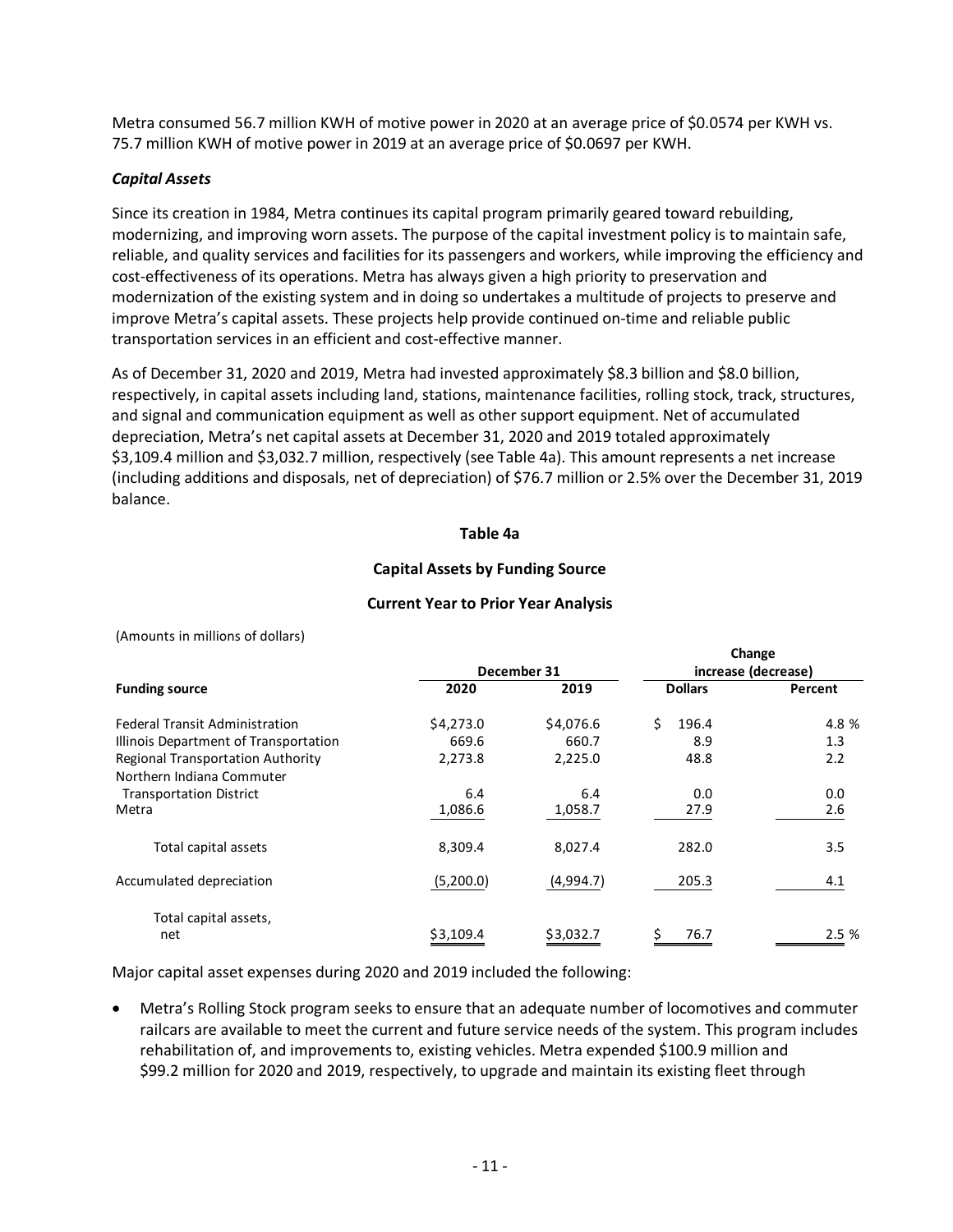remanufacturing, rehabilitations, and replacements of major subassemblies. The 2020 expenditure includes purchase of seven (7) Accessible Cab Control Cars and two (2) Locomotive Switches.

- The *Track and Structure* program provides for the continued rehabilitation and upgrading of Metra's commuter railroad rights-of-way. In addition to maintaining operational safety, the rehabilitation of track and structures results in reduced train running times, fewer interruptions in service, greater passenger comfort, and efficient use of plant and equipment. Metra has developed a cyclical program of track rehabilitation, which includes all commuter rail lines within the region. Project priorities are decided based on train volumes, speed restrictions, age and condition of the roadbed, and track speeds essential to maintaining on-time performance. Structure projects serve objectives that are similar to those of the track program. Since 1990, when Metra's comprehensive plan for bridge rehabilitation and replacement began, the structure program has focused on the commuter rail bridges identified as high priorities for action. The Capital Program continued the implementation of these programs in 2020 and 2019 by expending \$41 million and \$68 million, respectively, in funding for the rehabilitation, replacement, and upgrade of bridges, track, and structures.
- *Signaling, Electrical, and Communications* systems and equipment improvements are designed to maximize commuter operating efficiencies, maintain reliability of rail service, and provide a safe system of dispatching and centrally controlled train movements. Signaling systems and switches control usage of track. Much of this equipment is concentrated at "interlockings," which are control systems where two railroads cross each other or where many trains change tracks. The smooth, dependable operation of these interlockings is critical for maintaining on-time performance. Metra also continues its program to improve communication systems, allowing for the provision of timely information to its passengers. Signaling, electrical, and communications expenditures in 2020 and 2019 were \$71.5 million and \$62.0 million, respectively. The largest component of the expenditures in this category for 2020 and 2019 has been for Positive Train Control (PTC). PTC is a communication-based train control safety system intended to prevent train collisions. PTC is presently estimated to cost \$385.0 million in total. Metra has awarded and obligated \$367.0 million of the \$385.0 million total as of December 31, 2020.
- *Support Facilities and Equipment* includes maintenance yards, layover and storage facilities, and support vehicles and equipment that are essential to maintaining reliable and efficient commuter services. Support facilities and equipment expenditures in 2020 and 2019 were \$43.0 million and \$55.3 million, respectively.
- *Commuter Stations* are portals to the Metra system and very often to the communities in which they are located. Stations must be functional and compliant with the Americans with Disabilities Act, as well as inviting to Metra passengers. Commuter stations expenditures in 2020 and 2019 were \$18.0 million and \$12.4 million, respectively.
- The *Commuter Parking* program is designed to expand parking capacity to relieve overcrowding at existing facilities and to accommodate future ridership growth. Parking improvements are constructed in a manner to ensure conformance with the requirements of the Americans with Disabilities Act. Commuter parking expenditures in 2020 and 2019 were \$0.4 million and \$1.0 million respectively.

#### **RTA Sales Tax and Public Transportation Funds**

RTA Sales Tax and Public Transportation Funds (PTF) have been the primary sources of funding for the RTA and the three Service Boards (Metra, Chicago Transit Authority (CTA) and the Suburban Bus Division (Pace)) for over three decades. The RTA Sales Tax is authorized by Illinois statute and imposed by the RTA in the six-county northeastern Illinois region. The RTA Sales Tax is collected by the Illinois Department of Revenue,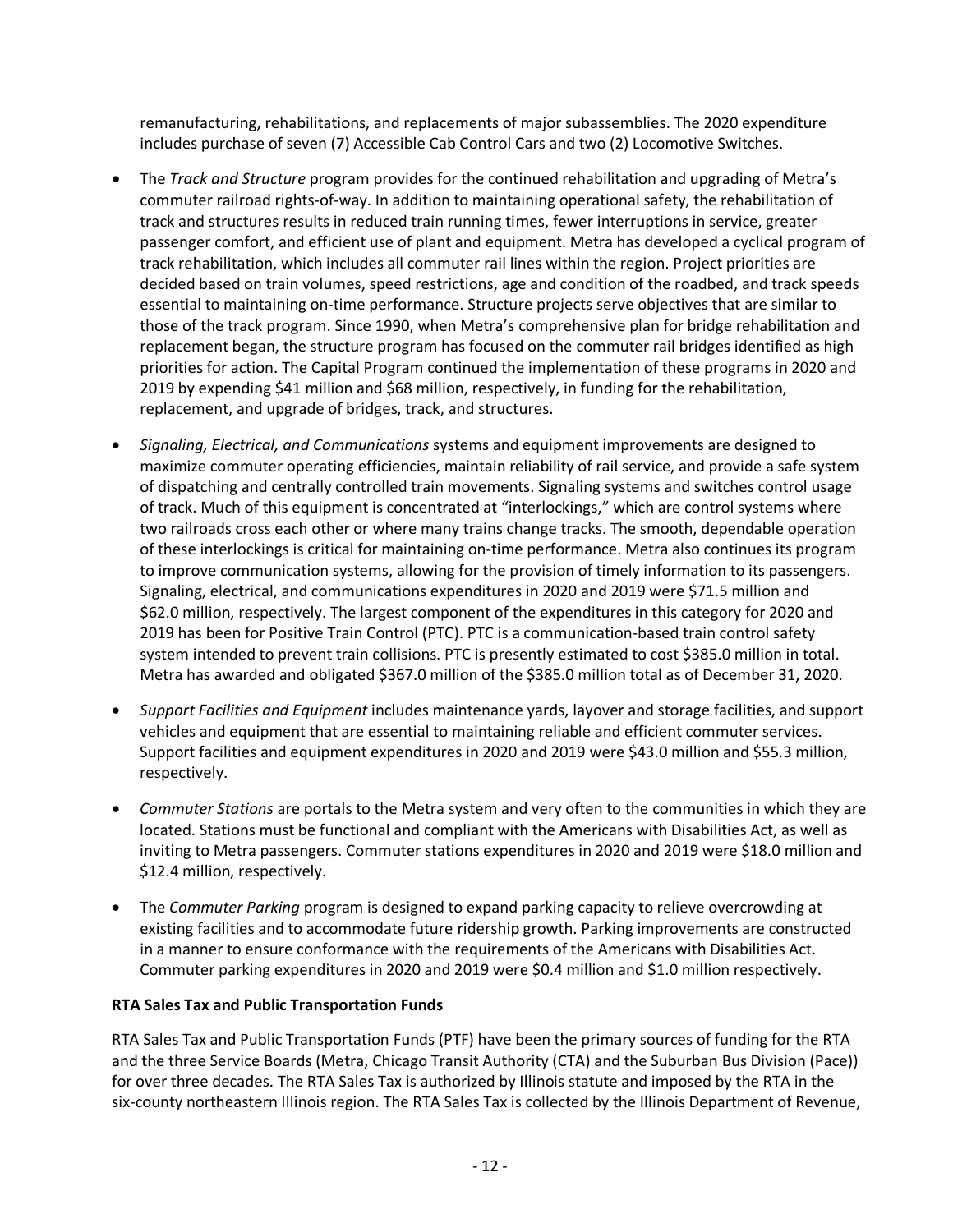paid to the Treasurer of the State of Illinois, and held in trust for the RTA outside the State Treasury. Proceeds from the RTA Sales Tax are paid directly to the RTA on a monthly basis, without appropriation, by the State Treasury or on the order of the State Comptroller. From 2016 to 2020, the state held back a percentage of sales tax as collection fees. The collection fees continued in 2020.

The original RTA sales tax (Sales Tax I) is levied at 1.0% in Cook County and 0.25% in the collar counties of DuPage, Kane, Lake, McHenry, and Will. The RTA distributes 85% of Sales Tax I receipts to the Service Boards according to a statutory formula. The remaining 15% of Sales Tax I is retained by the RTA to fund regional and agency expenses before being allocated at the discretion of the RTA Board. Metra receives 55% of the Service Board statutory share of Sales Tax I collected in Suburban Cook County and 70% of the share collected in the collar counties.

The Public Transportation Fund is State-provided funding initially comprising of a 25% match of Sales Tax I receipts (PTF I). RTA retains 100% of PTF I, and then distributes it as "discretionary" (i.e., not allocated by statute) funding, traditionally 98% to CTA and 2% to Pace. RTA retains 15% of Sales Tax I for its own use. PTF revenues are payable to the RTA upon State appropriation. None of the PTF revenues are actually paid to the RTA until the RTA certifies to the Governor, the State Comptroller, and the Mayor of the City of Chicago that it has adopted a budget and two-year financial plan as called for by the RTA Act.

The RTA Act, as amended in 2008, increased the RTA sales tax by an additional 0.25% in all six counties of the RTA region (Sales Tax II), increased the Real Estate Transfer Tax (RETT) in the City of Chicago by 0.3%, and provided additional Public Transportation Funds equal to a 5% match of Sales Tax I receipts and a 30% match of Sales Tax II receipts and RETT receipts (PTF II). By statute, CTA receives all revenue from the RETT increase and 25% PTF match on the RETT. Sales Tax II and remaining PTF II (i.e., 5% match on Sales Tax I, 30% match on Sales Tax II, and 5% match on the RETT) were distributed to the three Service Boards and the RTA in 2020 and 2019 as follows:

- \$133.0 million to Pace ADA Paratransit Service
- \$23.4 million to Pace Suburban Community Mobility Fund (SCMF)
- \$11.7 million to the RTA Innovation, Coordination, and Enhancement (ICE) Fund

After these deductions, all remaining Sales Tax II and PTF II proceeds are distributed as follows: 48% CTA, 39% Metra, and 13% Pace Suburban Service.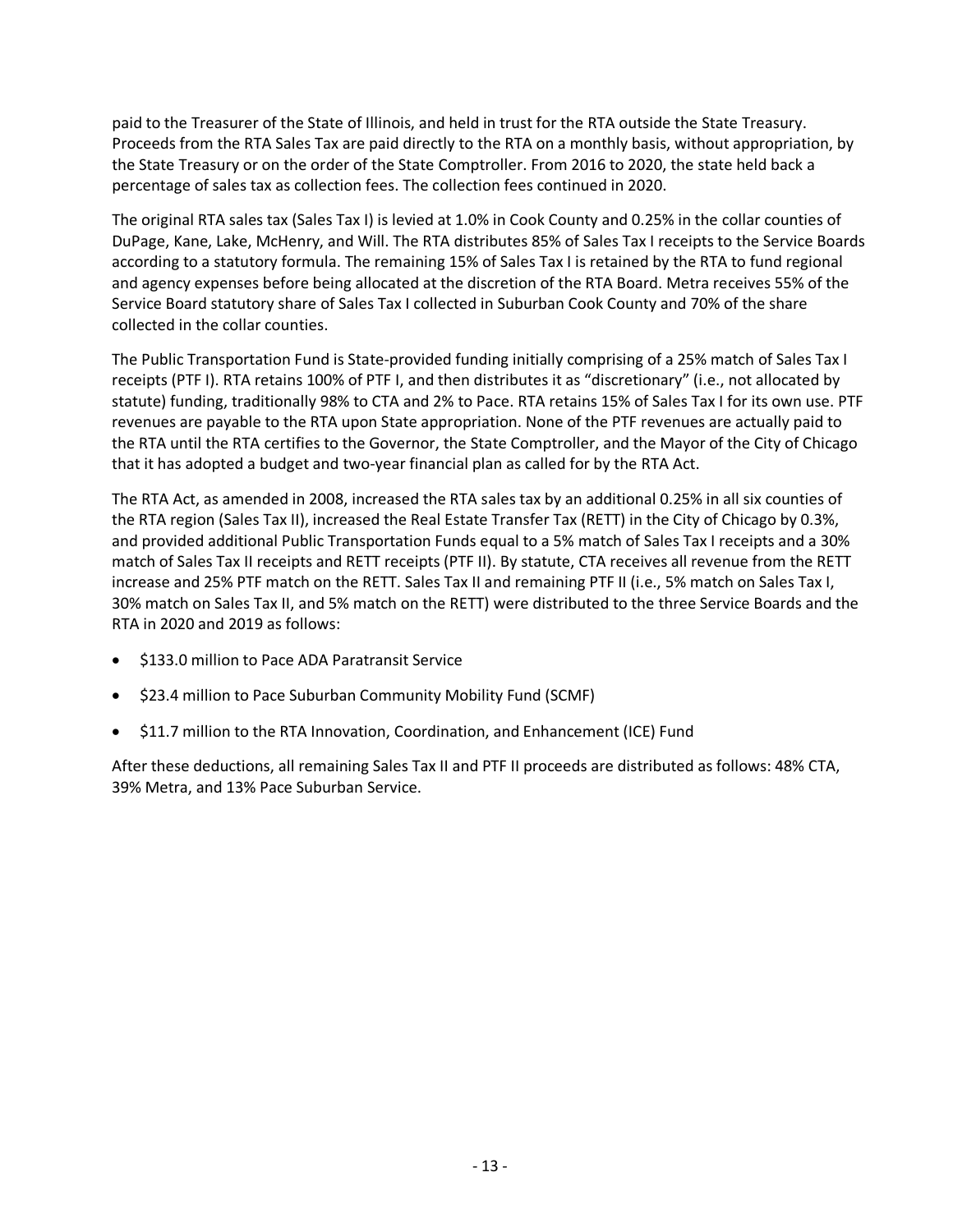The graph below shows the annual Sales Tax I collected in the six-county region since 1990, together with the Sales Tax II and PTF II collected beginning in 2008. Year 2020 Sales Tax I and combined Sales Tax II/PTF II totaled \$855.2 million and \$441.7 million, respectively. Metra's statutory shares \$296.5 million and \$101.8 million, respectively, together represent 28.4 % of total RTA Sales Tax and PTF II revenue sources.





#### **Employment**

Prior to COVID-19, approximately 90% of passenger trips taken on Metra were for work. The health of the regional economy, especially in terms of employment levels, greatly influences Metra ridership (see Figure 2). Regional employment has generally grown since 1990. The economic downturn following the September 11<sup>th</sup> attacks in 2001, the 2007 to 2009 economic recession (affecting 2008 through 2010 employment averages), and the COVID-19 pandemic in 2020 are exceptions. Regional employment averaged 3.8 million for the year, an 8.9 percent decrease compared to 2019. In response to COVID-19, beginning in March many employers began allowing employees to work from home.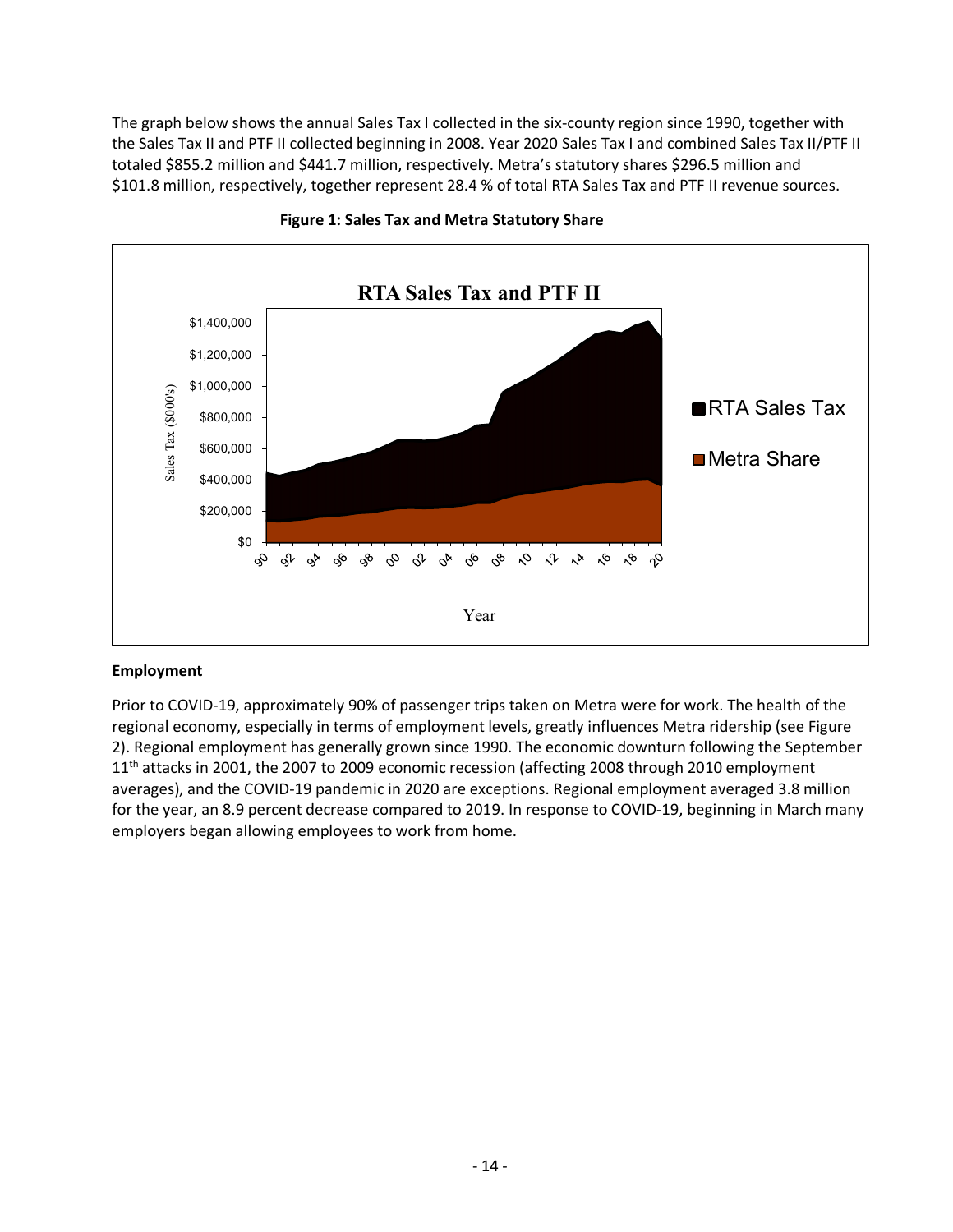

**Figure 2: Annual Average Regional Employment**

*Source: Illinois Department of Economic Security. Includes employees covered under the State's Unemployment Insurance Act. Includes employment figures for Cook, DuPage, Kane, Lake, McHenry, and Will Counties. Government workers are not included in these estimates.*

Figure 3 shows regional employment by month for 2016 through 2020. Approximately 4 million people were employed in the Metra region at the start of 2020. Following the first confirmed cases of COVID-19 and the State-At-Home order, restaurants were closed to indoor dining, and other non-essential activities were limited. Regional employment fell 3.4 million in April. Where possible, many downtown employers allowed their employees to work from home, keeping employment from falling further. The adoption of a statewide mask policy at the end of April reduced the number of COVID-19 cases, allowing for businesses to partially reopen in June. As the economy shifted to accommodate new demand from social distancing, employment grew modestly through the end of the year.



#### **Figure 3: Regional Employment by Month**

*Source: Illinois Department of Economic Security. Includes employees covered under the State's Unemployment Insurance Act. Government workers are not included.*

Following the 2007-2009 recession, downtown office unoccupied space lagged economic recovery, and reached a high of 17.3% in Q4 of 2010. As growth of employment downtown increased, downtown unoccupied space decreased to a decade low of 11.2% in 2016. By Q4 of 2019, downtown unoccupied space had once again increased, to 13.9%, the latest quarter unaffected by the COVID-19 pandemic. Following the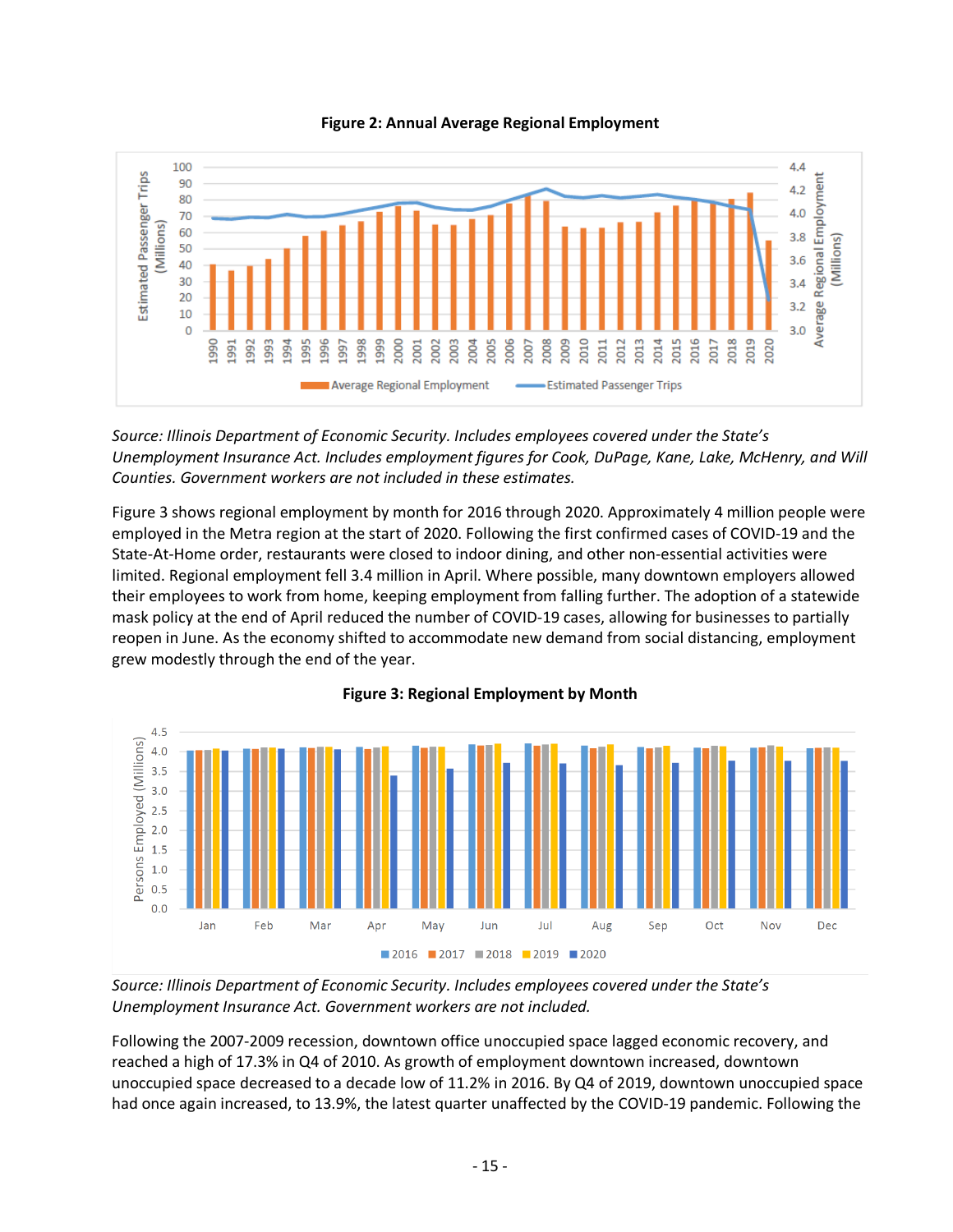pandemic, downtown unoccupied office space grew to 15.5% by Q4 of 2020. Suburban unoccupied office space has followed a similar trend since 2008.





#### **Debt Administration**

Metra has no long-term or short-term debt. The Regional Transportation Authority Act, as amended by the Illinois legislature in January 2008, authorizes Metra to issue up to \$1 billion in bonds for capital projects.

#### **Contacting Metra's Financial Management**

This report is designed to provide Metra's passengers, vendors, and the general public with a general overview of Metra's finances and to show Metra's accountability for the money it receives. If you have questions about this report or need additional information, contact the Office of the Controller at 547 W. Jackson, Chicago, IL 60661, or www.metrarail.com.

*Source: CB Richard Ellis*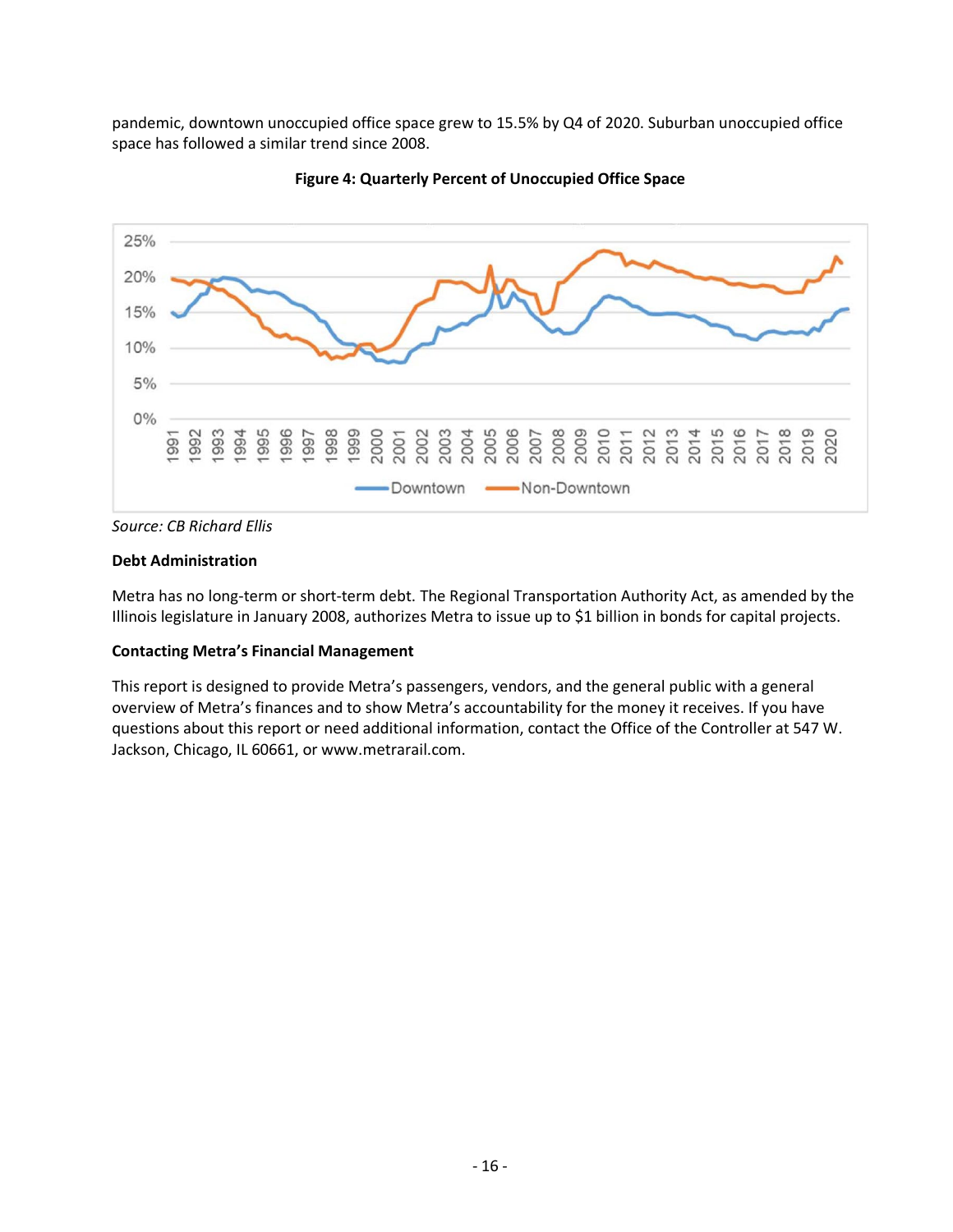**(Public Entities, doing business as Metra)**

#### **STATEMENT OF NET POSITION AS OF DECEMBER 31, 2020**

#### **ASSETS**

| <b>CURRENT ASSETS:</b>                        |                    |
|-----------------------------------------------|--------------------|
| Cash, cash equivalents, and investments:      |                    |
| Cash and cash equivalents                     | Ś.<br>90,432,238   |
| Short-term investments                        | 269,960,226        |
| Total cash, cash equivalents, and investments | 360,392,464        |
| Accounts receivable:                          |                    |
| Grant projects                                | 87,241,353         |
| Financial assistance-RTA                      | 81,385,856         |
| Other-net                                     | 9,032,701          |
| Total accounts receivable                     | 177,659,910        |
| Materials and supplies                        | 25,978,772         |
| Prepaid expense                               | 7,432,315          |
| Total current assets                          | 571,463,461        |
| LONG-TERM ASSETS:                             |                    |
| Long-term investments                         | 20,022,900         |
| Capital assets:                               |                    |
| Land                                          | 156,127,102        |
| Rolling stock                                 | 2,843,611,848      |
| Roadways and passenger stations               | 4,406,764,485      |
| Support equipment and infrastructure          | 902,810,350        |
| Less accumulated depreciation                 | (5, 199, 922, 813) |
| Total capital assets-net                      | 3,109,390,972      |
| Total long-term assets                        | 3,129,413,872      |
| <b>TOTAL ASSETS</b>                           | \$3,700,877,333    |
| DEFERRED OUTFLOW OF RESOURCES                 |                    |
| PENSION RELATED                               | \$<br>21,484,962   |
| <b>OPEB RELATED</b>                           | 10,825,015         |
| TOTAL DEFERRED OUTFLOW OF RESOURCES           | 32,309,977<br>Ş    |
|                                               |                    |

(Continued)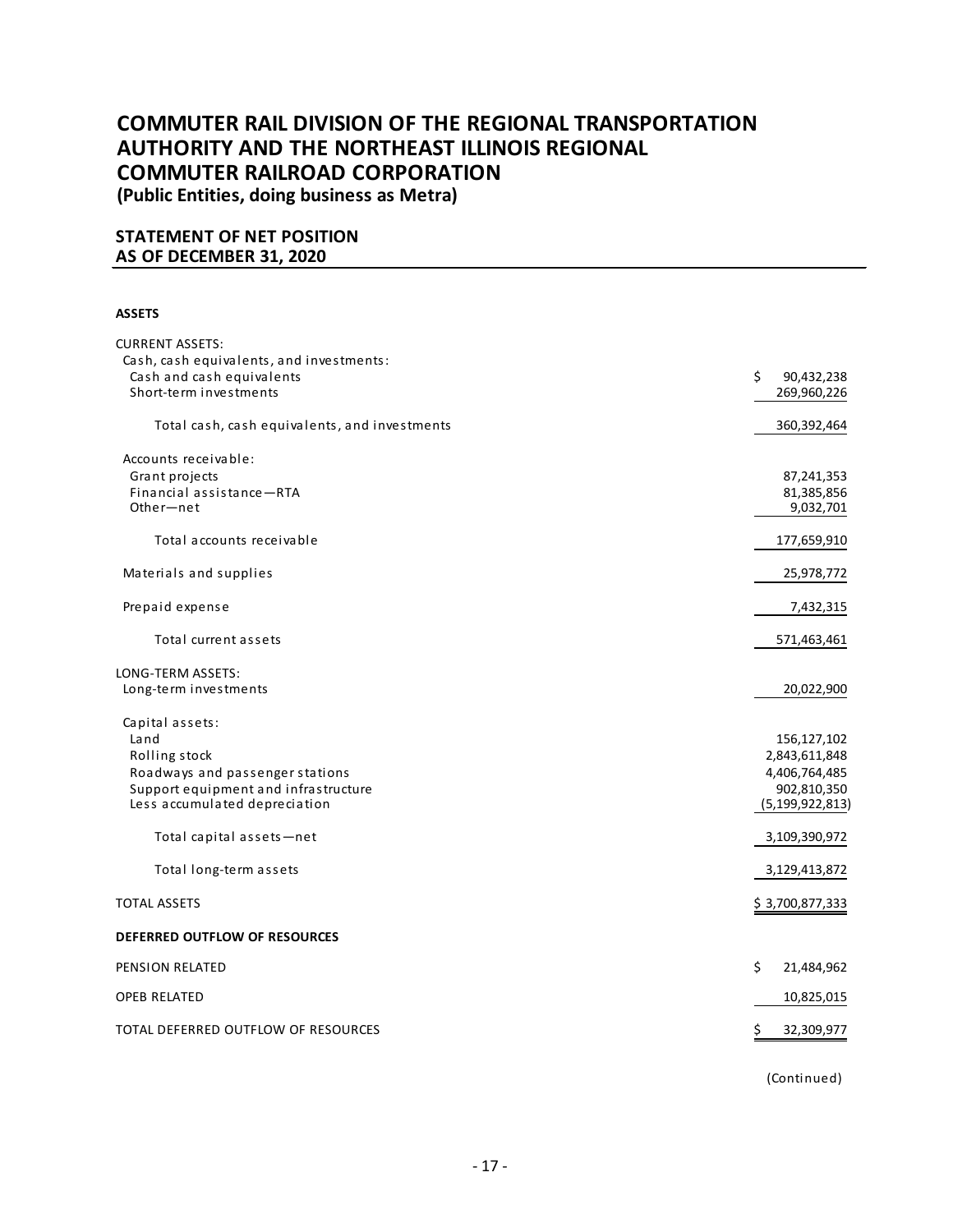**(Public Entities, doing business as Metra)**

#### **STATEMENT OF NET POSITION AS OF DECEMBER 31, 2020**

#### **LIABILITIES**

| <b>CURRENT LIABILITIES:</b>                         |                   |
|-----------------------------------------------------|-------------------|
| Accounts payable                                    | Ś.<br>149,395,925 |
| Accrued wages and benefits payable                  | 59,809,504        |
| Accrued claims-current                              | 9,334,000         |
| Accrued post-retiree health benefits (OPEB)-current | 949,338           |
| Unearned revenue                                    | 9,951,572         |
|                                                     |                   |
| Total current liabilities                           | 229,440,339       |
|                                                     |                   |
| LONG-TERM LIABILITIES:                              |                   |
| Accrued claims                                      | 59,834,220        |
| Net pension liability                               | 27,849,711        |
| Accrued post-retiree health benefits (OPEB)         | 53,944,560        |
|                                                     |                   |
| Total long-term liabilities                         | 141,628,491       |
|                                                     |                   |
| <b>TOTAL LIABILITIES</b>                            | 371,068,830<br>Ş  |
|                                                     |                   |
| DEFERRED INFLOW OF RESOURCES                        |                   |
| <b>PENSION RELATED</b>                              | \$<br>6,048,467   |
|                                                     |                   |
| <b>OPEB RELATED</b>                                 | 6,188,645         |
|                                                     |                   |
| TOTAL DEFERRED INFLOW OF RESOURCES                  | Ś<br>12,237,112   |
|                                                     |                   |
| <b>NET POSITION:</b>                                |                   |
| Net investment in capital assets                    | \$3,109,390,972   |
| Unrestricted net assets                             | 240,490,396       |
| <b>TOTAL NET POSITION</b>                           |                   |
|                                                     | \$3,349,881,368   |
|                                                     |                   |
| See accompanying notes to financial statements.     | (Concluded)       |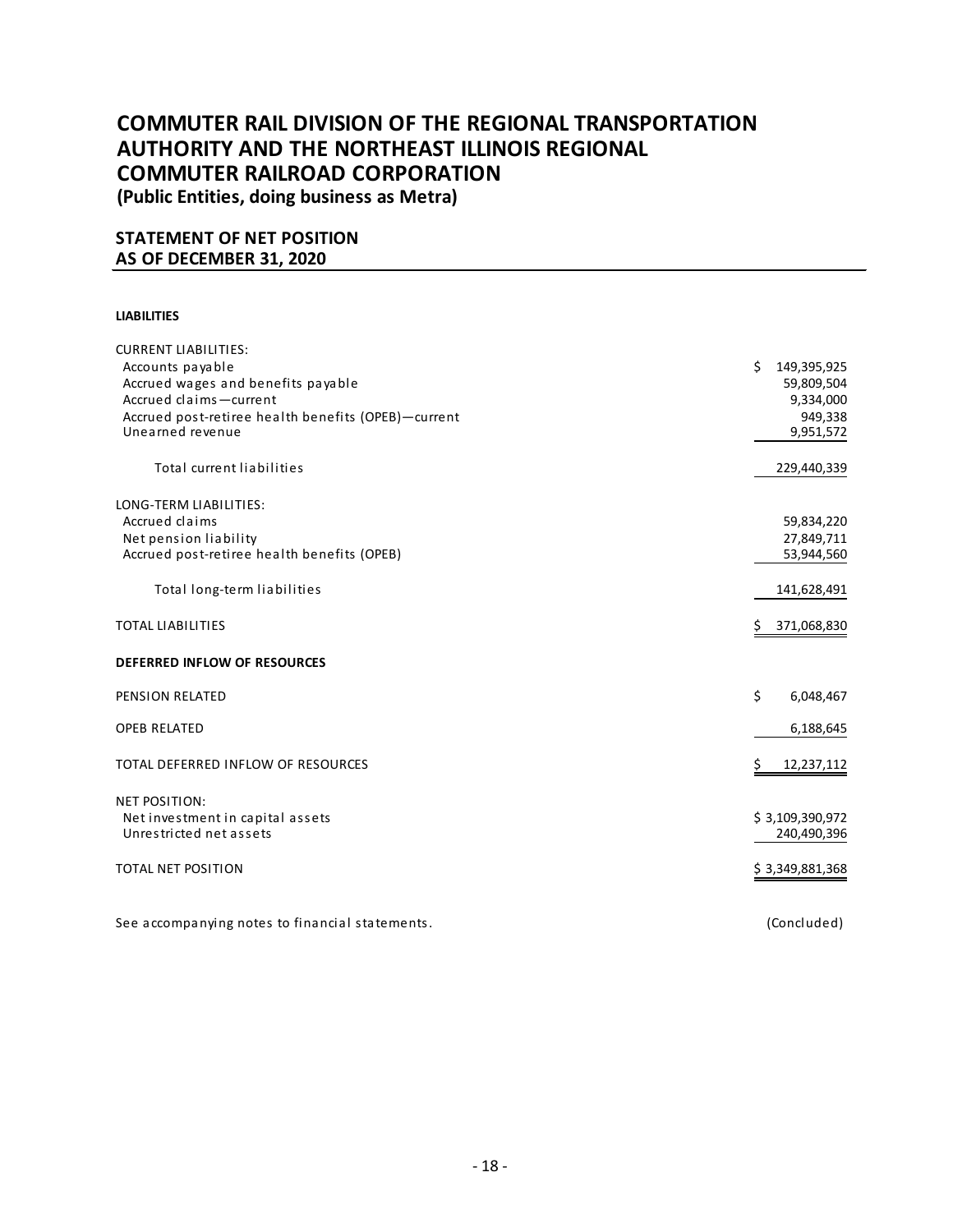**(Public Entities, doing business as Metra)**

#### **STATEMENT OF REVENUES, EXPENSES, AND CHANGES IN NET POSITION FOR THE YEAR ENDED DECEMBER 31, 2020**

| <b>OPERATING REVENUE:</b>                    |                             |
|----------------------------------------------|-----------------------------|
| Passenger revenue<br>Other                   | \$102,350,491<br>41,679,756 |
| Total operating revenue                      | 144,030,247                 |
| <b>OPERATING EXPENSES:</b>                   |                             |
| Transportation                               | 238,598,672                 |
| Fuel and motive power                        | 44,262,843                  |
| Engineering                                  | 122, 141, 178               |
| Mechanical                                   | 167,270,656                 |
| Administration                               | 66,441,676                  |
| Claims and insurance                         | 26,548,125                  |
| Downtown stations                            | 19,130,806                  |
| Total operating expenses before depreciation | 684,393,956                 |
| Depreciation                                 | 207,904,939                 |
| <b>Total operating expenses</b>              | 892,298,895                 |
| <b>OPERATING LOSS</b>                        | (748,268,648)               |
| <b>NONOPERATING REVENUE:</b>                 |                             |
| Local                                        | 485,568,785                 |
| Total nonoperating revenue                   | 485,568,785                 |
| <b>CAPITAL CONTRIBUTIONS</b>                 | 368,220,950                 |
| <b>CHANGE IN NET POSITION</b>                | 105,521,087                 |
| NET POSITION AT BEGINNING OF YEAR            | 3,244,360,281               |
| NET POSITION AT END OF YEAR                  | \$3,349,881,368             |

See accompanying notes to financial statements.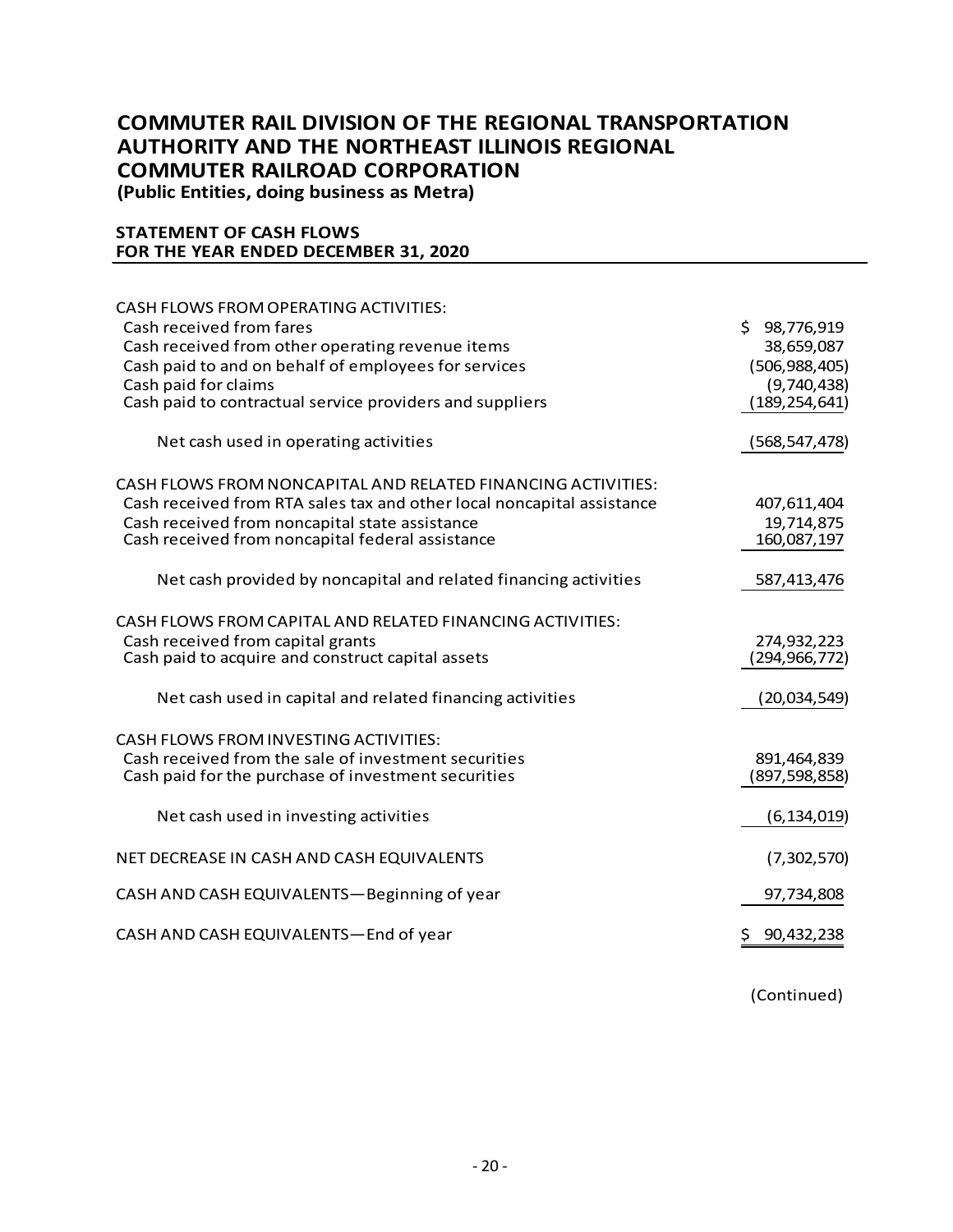**(Public Entities, doing business as Metra)**

#### **STATEMENT OF CASH FLOWS FOR THE YEAR ENDED DECEMBER 31, 2020**

| RECONCILIATION OF OPERATING LOSS TO NET CASH USED IN        |                    |
|-------------------------------------------------------------|--------------------|
| <b>OPERATING ACTIVITIES:</b><br>Operating loss              | $$$ (748,268,648)  |
| Adjustments to reconcile operating loss to net cash used in |                    |
| operating activities:                                       |                    |
| Depreciation                                                | 207,904,939        |
| <b>Impairment loss</b>                                      | 362,487            |
| (Increase) decrease in assets and deferred outflows:        |                    |
| Accounts receivable                                         | 1,977,731          |
| Materials and supplies                                      | (5,823,732)        |
| Prepaid expense                                             | (2, 159, 391)      |
| Deferred outflow of resources                               | 472,225            |
| Increase (decrease) in liabilities and deferred inflows:    |                    |
| Accounts payable                                            | (33,885,741)       |
| Accrued wages and benefits payable                          | 2,297,985          |
| Claims reserves                                             | 10,889,103         |
| Net pension liability                                       | (5,236,639)        |
| Accrued post-retiree health benefits (OPEB)                 | 5,837,998          |
| Deferred inflow of resources                                | 5,656,176          |
| Unearned revenue                                            | (8,571,971)        |
| Total adjustments                                           | 179,721,170        |
| NET CASH USED IN OPERATING ACTIVITIES                       | \$ (568, 547, 478) |
| NONCASH CAPITAL FINANCING ACTIVITIES                        |                    |
| Purchases of capital assets in accounts payable at year-end | \$<br>36,811,111   |
| See accompanying notes to financial statements.             | (Concluded)        |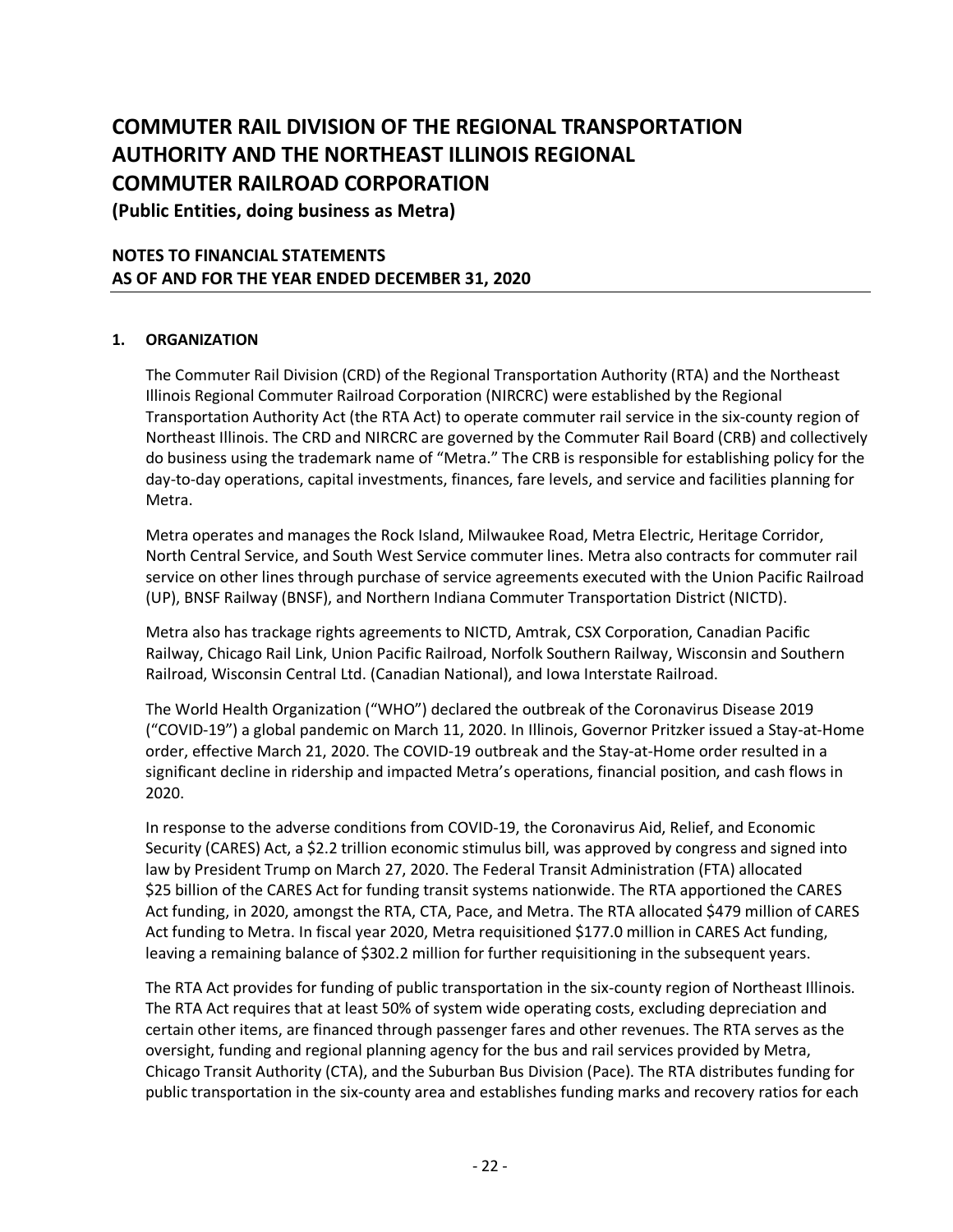service board on a budgetary basis. In 2020, the RTA apportioned the CARES Act funding amongst the transit agencies and allocated \$479.2 million to Metra for requisitioning through the FTA to replace lost public funding and fare revenue. CARES Act funding requisitioned for fare revenue replacement is authorized to be considered operating revenue for use to determine the Farebox Recovery Ratio in order to meet the RTA Act requirements. In 2020, Metra requisitioned \$177.0 million of CARES Act funding from the FTA and characterized it as fare revenue replacement.

**Reporting Entity**—As defined by Governmental Accounting Standards Board (GASB) Statement No. 14, *The Financial Reporting Entity*, and GASB Statement No. 39, *Determining Whether Certain Organizations Are Component Units—An Amendment of GASB Statement No. 14*, the financial reporting entity consists of the primary government, as well as its component units, which are legally separate organizations for which the elected officials of the primary government are financially accountable. Financial accountability is defined as:

- Appointment of a voting majority of the component unit's board, and either (a) the ability to impose will by the primary government, or (b) the possibility that the component unit will provide a financial benefit to or impose a financial burden on the primary government; or
- Fiscal dependency on the primary government.

The RTA Board does not control the selection of any members of the Metra Board. Members of the Metra Board cannot serve on the RTA Board. The Metra Board approves the level of service, passenger fares, and operating policies and is accountable for fiscal matters, including ownership of assets, relations with federal and state transportation funding agencies that provide financial assistance, and the preparation of operating budgets. The Metra Board is also responsible for the purchase of services and approval of contracts relating to its operations.

Based on these factors and applying the aforementioned criteria used to determine financial accountability, strictly for technical financial reporting purposes, management does not consider Metra to be a component unit of the RTA.

As described above, Metra has contracts with certain rail carriers. With the exception of deficit funding and "in-kind assistance" specifically defined in these agreements, Metra is not financially accountable for these carriers, and they are not considered to be a part of the Metra financial reporting entity.

#### **2. SUMMARY OF SIGNIFICANT ACCOUNTING POLICIES**

**Basis of Accounting**—The accompanying financial statements of Metra are maintained in accordance with U.S. generally accepted accounting principles (U.S. GAAP) applicable to governmental entities. The accounts of Metra are organized as an enterprise fund type and are used to account for Metra's activities similar to a private business enterprise on the accrual basis of accounting. Therefore, revenue is recognized when earned, and expenses are recorded at the time liabilities are incurred.

Nonexchange transactions, in which Metra receives value without directly giving equal value in return, include grants from federal, state, and local governments. On an accrual basis, revenue from grants is recognized in the fiscal year in which all eligibility requirements have been satisfied. Eligibility requirements include timing requirements, which specify the year when resources are required to be used or the fiscal year when use is first permitted, and expense requirements, in which the resources are provided to Metra on a reimbursement basis.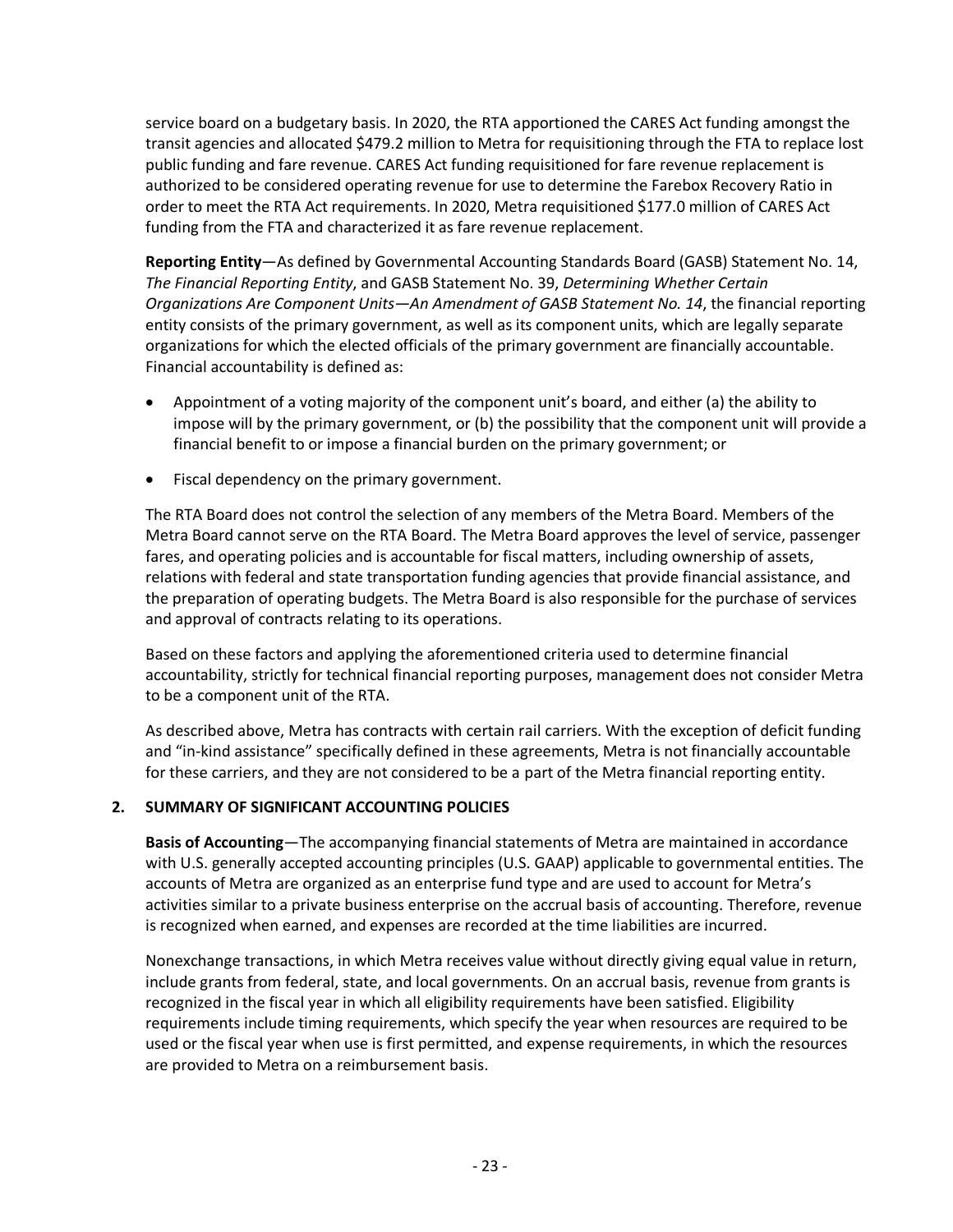**Use of Estimates**—The preparation of the financial statements in conformity with U.S. GAAP requires management to make estimates and assumptions that affect the reported amounts of assets and liabilities and the disclosure of contingent assets and liabilities at the date of the financial statements and the reported amounts of revenues and expenses during the reporting period. Actual results could differ from those estimates. Significant items subject to such estimates and assumptions include the useful life of capital assets, allowances for doubtful accounts, reserves for employee-benefit obligations, and other contingencies.

**Cash and Cash Equivalents**—For purposes of the statement of cash flows, Metra considers all highly liquid investments with a maturity at the time of purchase of three months or less to be cash equivalents.

**Investments**—Metra categorizes its fair value measurements within the fair value hierarchy established by U.S. GAAP. The hierarchy is based on valuation inputs used to measure the fair value asset. Level 1 inputs are quoted prices in active markets for identical assets; Level 2 inputs are significant other observable inputs; and Level 3 inputs are significant unobservable inputs.

The investments that Metra may purchase are limited by the State of Illinois Public Investments Act, 30 ILCS 235, to the following: (1) securities that are fully guaranteed by the U.S. government as to principal and interest; (2) certain U.S. government agency securities; (3) certificates of deposit or time deposits of banks and savings and loan associations, which are insured by a Federal corporation; (4) short-term discount obligations of the Federal National Mortgage Association; (5) certain short-term obligations of corporations (commercial paper) rated in the highest classifications by at least two of the major rating services; (6) fully collateralized repurchase agreements; (7) the State Treasurer's Illinois Funds; and (8) money market mutual funds and certain other instruments.

The Illinois Funds is an external investment pool administered by the State Treasurer. The fair value of Metra's share in the fund is the same as the value in the pool shares. Although not subject to direct oversight, the Illinois Funds is administered in accordance with the provisions of the Illinois Public Investment Act, 30 ILCS 235.

**Accounts Receivable**—Accounts Receivable include reimbursement due from grant projects, financial assistance from RTA, and other receivables. Grant projects reimbursements represent capital project receipts not yet collected for both completed and in progress projects from the FTA, RTA, IDOT and other government agencies. Financial assistance from RTA represents sales tax and public transportation funds due Metra. Other receivables are recorded on an accrual method when the amounts are due to Metra, such as advertising and trackage fees.

**Materials and Supplies**—Materials and supplies are recorded at average cost.

**Capital Assets**—Capital assets are recorded at cost, less accumulated depreciation. The cost of maintenance and repairs is charged to operations as incurred. Metra capitalizes assets, which have a useful life of more than one year, a unit or group cost of more than \$5,000, and are purchased with grant funding or are not intentionally acquired for resale. Depreciation is calculated by class of assets using the straight-line method over the estimated useful lives of the respective assets, as follows:

**Years**

| Rolling stock, roadways, infrastructures, and passenger stations        | $10 - 35$ |
|-------------------------------------------------------------------------|-----------|
| Support equipment (including furniture, fixtures, and office equipment) | $2 - 10$  |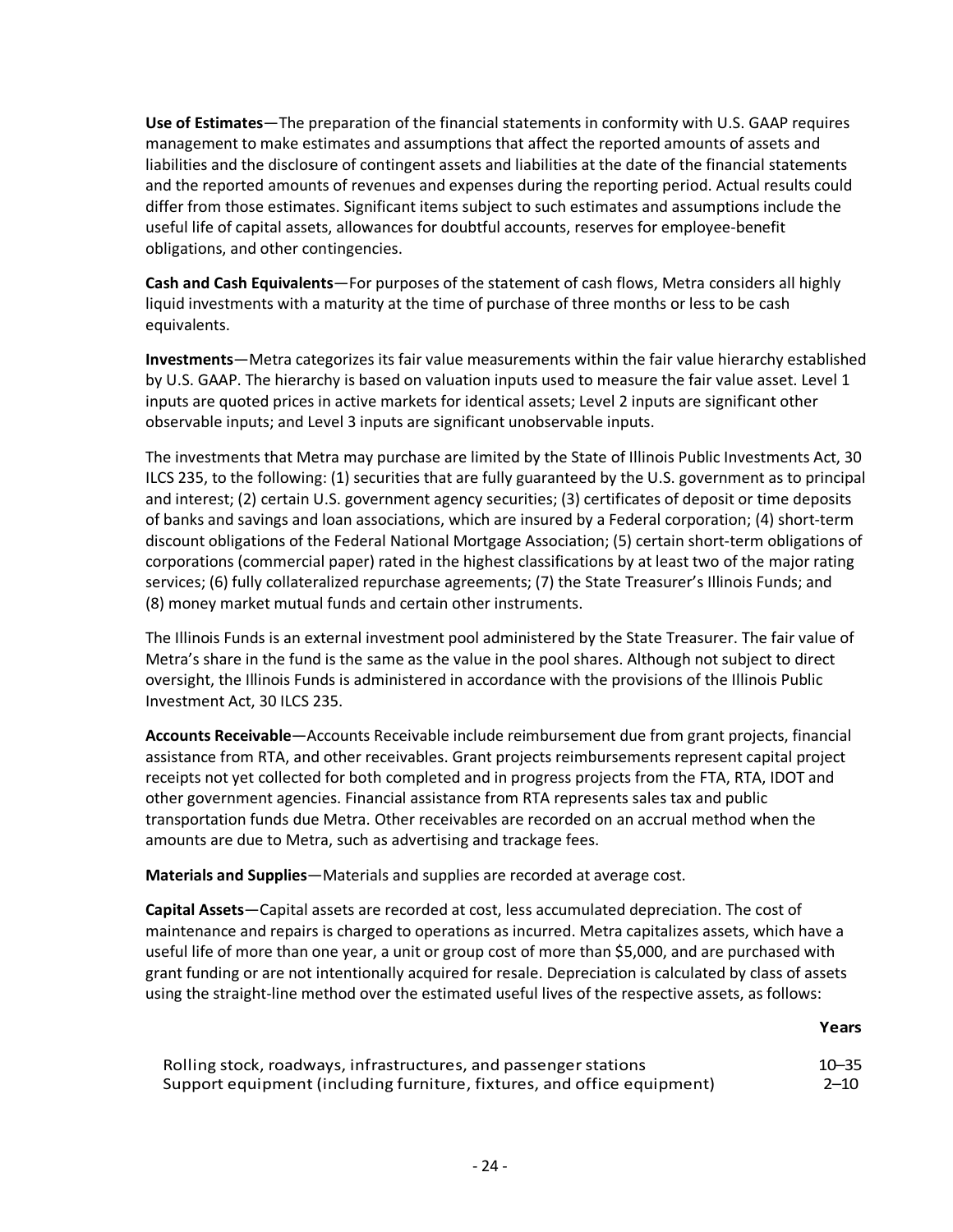**Accrued Wages and Benefits Payable**—Accrued wages and benefits payable include accruals for payroll, salary related employer obligations, and liabilities for compensated absences. All employees receive compensation for vacations, holidays, illness, and certain other qualifying absences. The number of days compensated for the various categories of absence is based generally on length of service. Vacation leave that has been earned but not paid has been accrued in the accompanying financial statements. Similarly, sick leave is accrued as the benefits are earned, but only to the extent it is probable that Metra will compensate the employee through cash payments conditioned on the employee's termination or retirement. Compensation for holidays and other qualifying absences is not accrued in the accompanying financial statements because rights to such compensation amounts do not accumulate.

Metra accounts for compensated absences under GASB Statement No. 16, *Accounting for Compensated Absences*, whereby the applicable salary-related employer obligations are accrued in addition to the compensated absences liability. The amount is recorded as a portion of accrued wages and benefits payable on the statement of net position.

**Claims Liabilities**—Metra provides for retained risk programs for public liability, property damage, and Federal Employers Liability Act (FELA) claims. In 1993, the RTA, as authorized under the Joint Self-Insurance Fund, obtained liability insurance as part of the retained risk programs currently maintained by Metra. Claims are recorded in the year of occurrence (see Note 6). Metra directly administers the public liability, property damage, and FELA programs.

**Pensions**—Metra is a participant in the RTA Pension Plan (RTAPP), a cost-sharing multiple employer defined benefit pension plan. For purposes of measuring the net pension liability, deferred outflows of resources and deferred inflows of resources related to pensions, and pension expense, information about the fiduciary net position of the RTAPP and additions to/deductions from RTAPP's fiduciary net position have been determined on the same basis as they are reported by RTAPP. For this purpose, benefit payments are recognized when due and payable in accordance with the benefit terms. Investments are reported at fair value.

**Post-Employment Benefits other Than Pensions (OPEB)**–Metra maintains a Retiree Healthcare Program, a single employer defined benefit OPEB plan that provides healthcare benefits to eligible retired non-contract employees, executive and senior management employees, board members, and contract police officers. The OPEB plan is administered by Metra. Metra records OPEB liability for the retiree health plan in accordance with GASB 75. An actuarial valuation is done annually and the OPEB liability is adjusted at year end to reflect the liability reported in the valuation.

**Net Position**—Net position is displayed in two components, as follows:

*Net Investment in Capital Assets*—This consists of all federal, state, and local grant funded capital assets, net of accumulated depreciation, less the outstanding balances of any bonds, notes, or other borrowings that are attributable to the acquisition, construction, or improvement of those assets.

*Unrestricted*—This consists of the remaining components of net position that do not meet the definition of "net investment in capital assets."

**Classification of Revenue**—Metra has classified its revenue as either operating or nonoperating. Operating revenue includes activities that have the characteristics of exchange transactions, including passenger revenue and other nonpassenger operating revenue. Nonpassenger operating revenue includes joint facility revenue, interest income, lease and rental income, advertising income, and other miscellaneous nonfare generated income. Nonoperating revenue includes activities that have the characteristics of nonexchange transactions, such as federal, state, and local grants and contracts.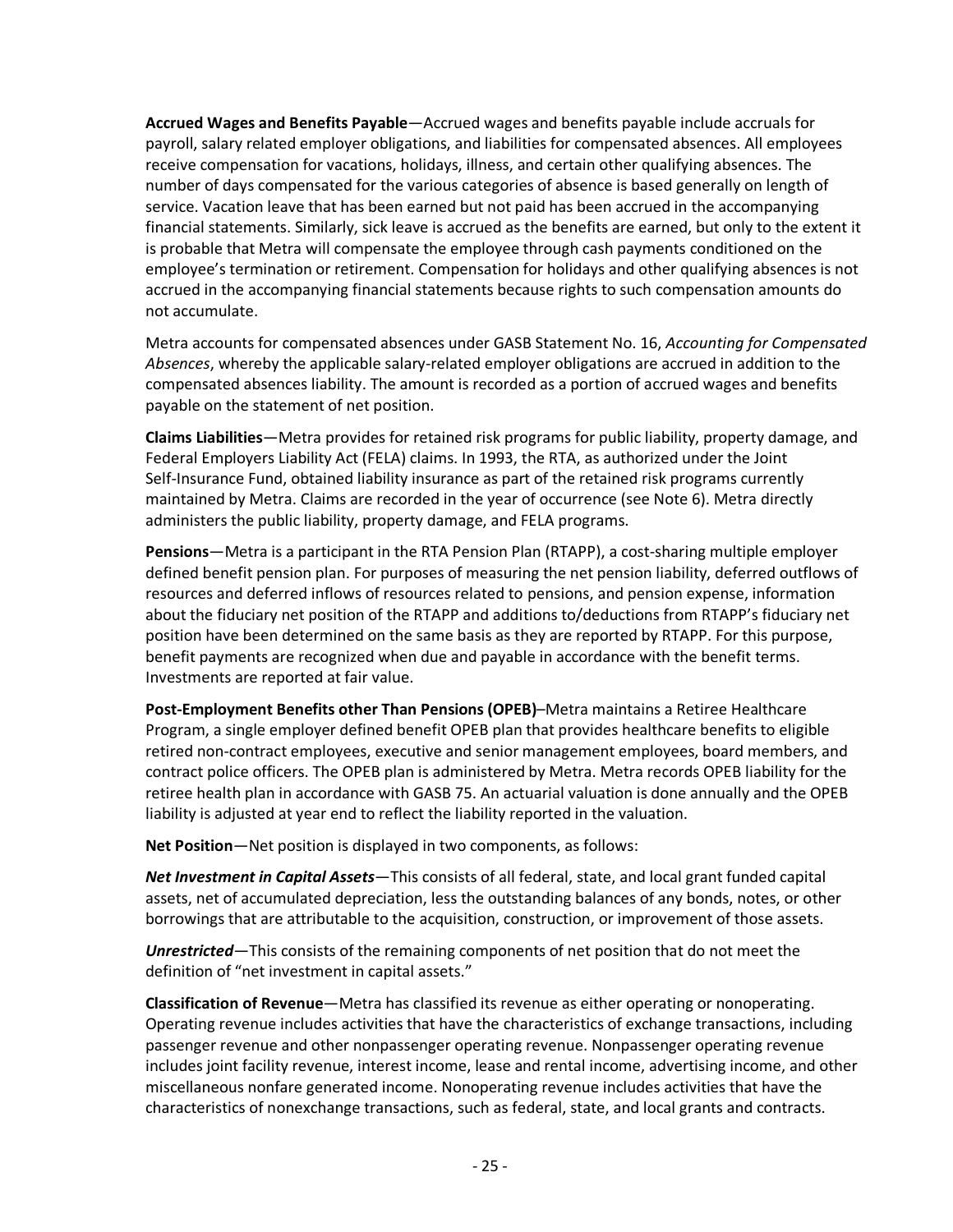**Passenger Revenues**—Metra sells full and reduced fare, one-way, 10-ride, monthly, weekend, and special event tickets. Metra tickets are sold through various distribution channels, including train stations, on-train personnel, Ventra mobile application, vending machines and group sales. Passenger revenues are recognized in the following manner. Passenger revenues for one-way tickets are recorded when the tickets are sold. Passenger revenues for tickets sold by on-train personnel are recorded when the tickets are sold. Passenger revenues for monthly tickets are recorded in the month for the ticket is valid. When monthly tickets are sold prior to the month of validity, proceeds are recorded as unearned revenues and then recorded as passenger revenue in the month the ticket is valid. Passenger revenues for weekend tickets are recorded in the month the tickets are sold. Passenger revenues for tickets sold through Ventra mobile application are recognized when activated by passengers. 10-ride tickets sold through the Ventra mobile application are monitored for sold to use status; this methodology is applied to record unearned revenue for 10-ride tickets sold through other channels.

**Nonoperating Revenue**—Metra's nonoperating revenue includes federal, state, and local grant reimbursements, sales tax revenue, and other operating assistance distributed through appropriations from the RTA. Metra's statutory share of RTA sales tax proceeds was approximately \$399.1 million for the year ended December 31, 2020. RTA capital funding was \$49.0 million for the year ended December 31, 2020. The federal share of capital funding was \$208.4 million, the Illinois Department of Transportation (IDOT) share was \$8.8 million, and the local share was \$4.5 million for the year ended December 31, 2020. In 2020, Metra received an advance of \$4.7 million in innovation, coordination, and enhancement (ICE) funding from RTA. During 2020, Metra received \$159.8 million of CARES Act operating assistance from the FTA.

**New Accounting Pronouncements**—In fiscal year 2020, the GASB issued Statement No. 95, *Postponement of the Effective Dates of Certain Authoritative Guidance* (GASB 95). The objective of GASB 95 is to provide temporary relief to governments and other stakeholders in light of the COVID-19 pandemic by postponing effective dates of certain Statements and Implementation Guides that first became effective or are scheduled to become effective for periods beginning after June 15, 2018, or later. Due to the adoption of GASB 95, Statement No. 87, *Leases*, the implementation date for GASB 87 will be delayed to 2022.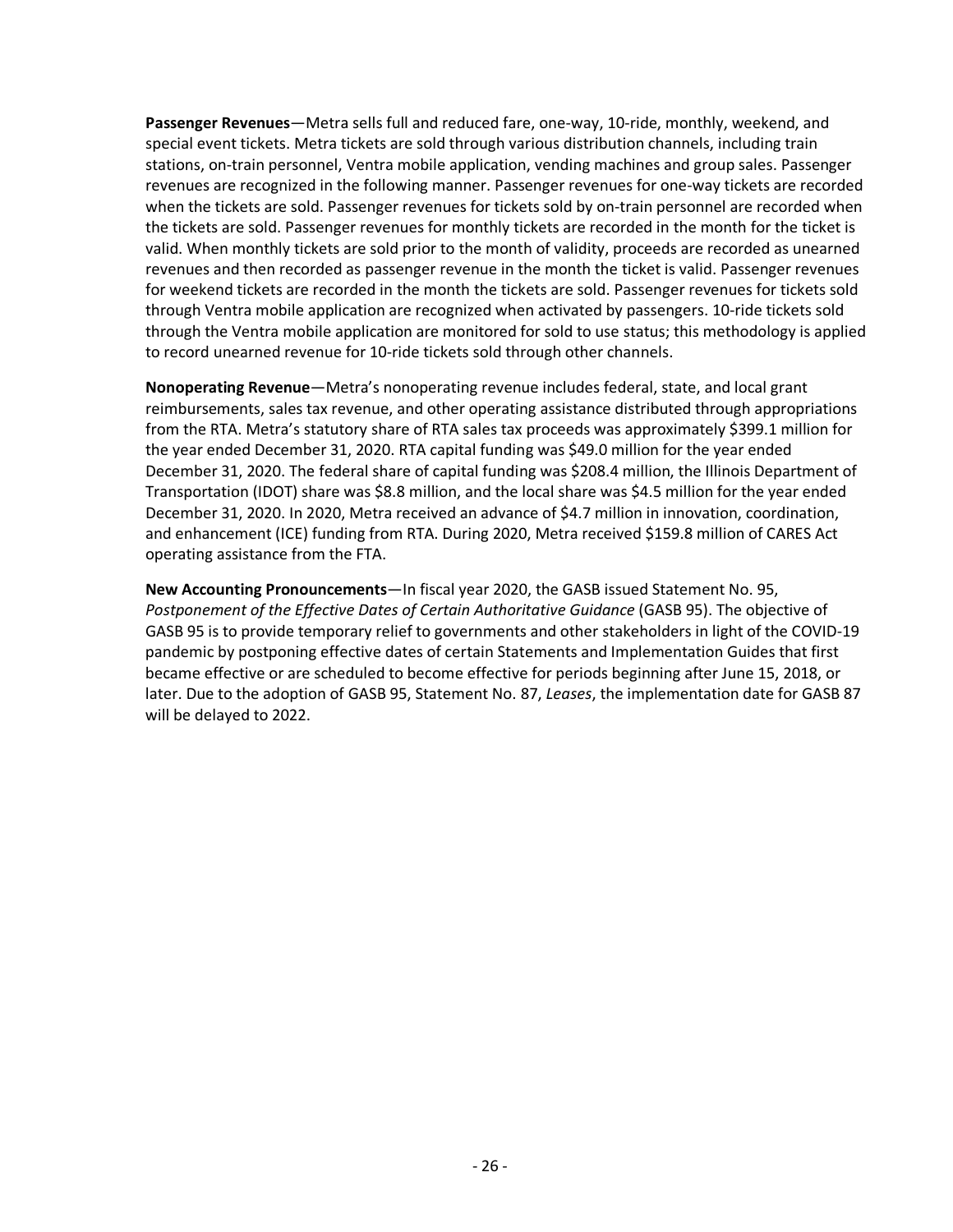GASB has issued the following pronouncements that may affect the future financial position, results of operations, cash flows, or financial presentation of Metra upon implementation. Management has not yet evaluated the effect of implementation of these standards.

| <b>GASB</b><br>Statement<br>No. | <b>GASB Accounting Standard</b>                                                                                                                                                                                                                   | Metra<br><b>Required Year</b><br>of Adoption |
|---------------------------------|---------------------------------------------------------------------------------------------------------------------------------------------------------------------------------------------------------------------------------------------------|----------------------------------------------|
| 87                              | Leases                                                                                                                                                                                                                                            | 2022                                         |
| 91                              | <b>Conduit Debt Obligations 2021</b>                                                                                                                                                                                                              | 2022                                         |
| 92                              | Omnibus 2020                                                                                                                                                                                                                                      | 2022                                         |
| 93                              | Replacement of Interbank Offered Rates                                                                                                                                                                                                            | 2022                                         |
| 94                              | Public-Private and Public-Public Partnerships and Availability<br><b>Payment Arrangements</b>                                                                                                                                                     | 2023                                         |
| 96                              | Subscription-based Information Technology Arrangements                                                                                                                                                                                            | 2023                                         |
| 97                              | Certain Component Unit Criteria, and Accounting and Financial<br>Reporting for Internal Revenue Code Section 457 Deferred<br>Compensation Plans-an amendment of GASB Statements No. 14<br>and No. 84, and a supersession of GASB Statement No. 32 | 2022                                         |

#### **3. CASH, CASH EQUIVALENTS, AND INVESTMENTS**

**Cash, Cash Equivalents, and Investments**—Cash, cash equivalents, and investments are reported in the statement of net position as of December 31, 2020 as follows:

|                                                                                                                                        | 2020                        |
|----------------------------------------------------------------------------------------------------------------------------------------|-----------------------------|
| Bank deposits, working cash, certificates of deposit, and cash equivalents<br>Short-term Investments, including board-designated funds | \$90,432,238<br>269,960,226 |
| Total cash, cash equivalents, and investments                                                                                          | \$360,392,464               |
| Long-term investments                                                                                                                  | 20,022,900                  |

Metra initially deposits cash in accounts maintained in Federal Deposit Insurance Corporation (FDIC) insured banks located in Illinois and earns interest as provided under Federal Reserve Bank regulations. Funds may be invested in registered time deposits and other interest-bearing accounts in FDIC-insured institutions. Funds can also be invested in U.S. government obligations, commercial paper, collateralized repurchase agreements arranged through various banks and brokerage firms, and other investments as permitted by Metra's investment policy.

**Custodial Credit Risk—Deposits**—Custodial credit risk, as it relates to deposits, is the risk that in the event of a financial institution failure, Metra's deposits may not be returned. Metra's investment policy requires deposits in excess of FDIC coverage be collateralized with securities or financial instruments permitted by the Public Funds Investment Act with maturities not exceeding five years. Metra's bank balances were \$4,391,020 at December 31, 2020, and \$5,345,905 were covered by FDIC insurance or by collateral held by third party at December 31, 2020.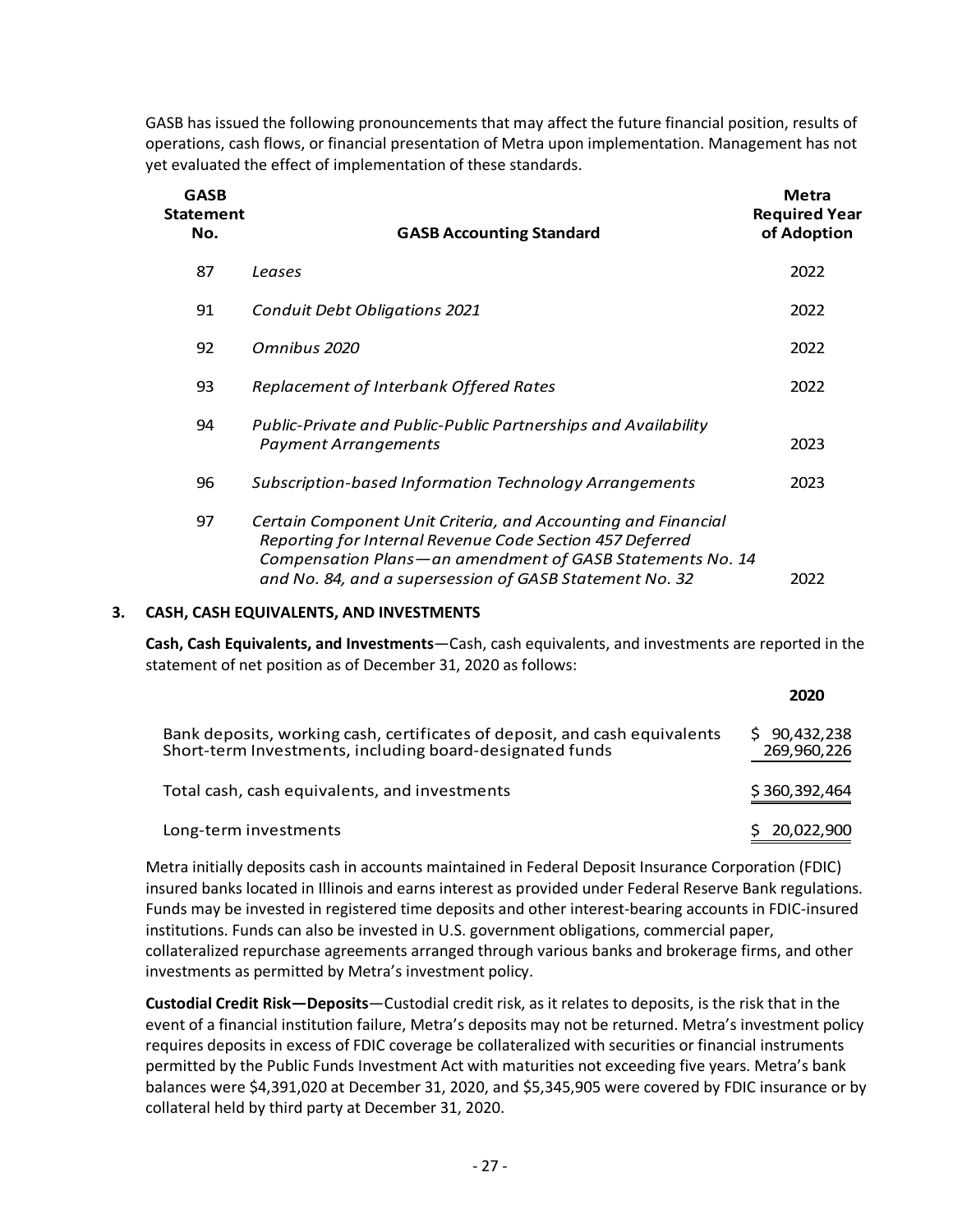**Custodial Credit Risk—Investments**—Custodial credit risk, as it relates to investments, is the risk that, in the event of the failure of the counterparty, Metra will not be able to recover the value of its investments or collateral securities that are in the possession of a third party. Metra's investment policy requires that safekeeping and collateralization is in compliance with the requirements of the Public Funds Investment Act.

**Interest Rate Risk**—Interest rate risk exists when there is a possibility that changes in interest rates could adversely affect an investment's fair value. Metra's investment policy seeks to ascertain safety of principal and to attain a market average or better rate of return, taking into account risk, constraints, cash flow, and legal restrictions on investments. Metra's policy is to routinely monitor the contents of the portfolio, the available markets, and the relative values of competing instruments to assess the effectiveness of the portfolio in meeting the safety, liquidity, rate of return, diversification, and general performance objectives, and to adjust the portfolio accordingly. The following schedule reports the fair values and maturities (using the segmented time distribution method) for Metra's investments as of December 31, 2020:

| 2020                                                          | <b>Investment Maturities (in Years)</b> |              |                                              |  |
|---------------------------------------------------------------|-----------------------------------------|--------------|----------------------------------------------|--|
| <b>Investment Type</b>                                        | Less than 1                             | $1 - 5$      | <b>Total</b>                                 |  |
| U.S. Treasury securities<br>U.S. agencies<br>Commercial paper | 90,008,450<br>30,021,200<br>149,930,576 | 20,022,900   | 90,008,450<br>S<br>50,044,100<br>149,930,576 |  |
| Total                                                         | \$269,960,226                           | \$20,022,900 | \$289,983,126                                |  |

**Credit Risk**—Credit risk exists when there is a possibility the issuer or other counterparty to an investment may be unable to fulfill its obligations. Metra's investment policy is to apply the prudent-person rule, which states that investments shall be made with judgment and care, under circumstances then prevailing, which persons of prudence, discretion, and intelligence exercise in the management of their own affairs, not for speculation, but for investment, considering the probable safety of the capital as well as the probable income to be derived. Metra's investment policy limits investments in short-term obligations of corporations organized in the United States with assets exceeding \$500 million if (i) such obligations are rated at the time of purchase at one of the three highest classifications established by at least two standard rating services and which mature not later than 180 days from the date of purchase; (ii) such purchases do not exceed 10% of the corporation's outstanding obligations; and (iii) no more than one-third of Metra's funds may be invested in short-term obligations of corporations.

Credit ratings for Metra's investments as described by Standard & Poor's at December 31, 2020, are as follows:

| Credit Ratings of Investments Held as of December 31, 2020 (S&P)<br>(as a Percentage of Total Fair Value for Investment Securities) |                                               |                           |                               |
|-------------------------------------------------------------------------------------------------------------------------------------|-----------------------------------------------|---------------------------|-------------------------------|
| <b>Investment Type</b>                                                                                                              | <b>Fair Value</b>                             | Percent                   | S&P                           |
| U.S. Treasury securities<br>U.S. agencies<br>Commercial paper                                                                       | 90,008,450<br>S.<br>50,044,100<br>149,930,576 | 31.02 %<br>17.26<br>51.72 | AA+<br>AAA, AA+<br>A1A2P1P2F1 |
| Total investments at fair value                                                                                                     | \$289,983,126                                 | 100.00 %                  |                               |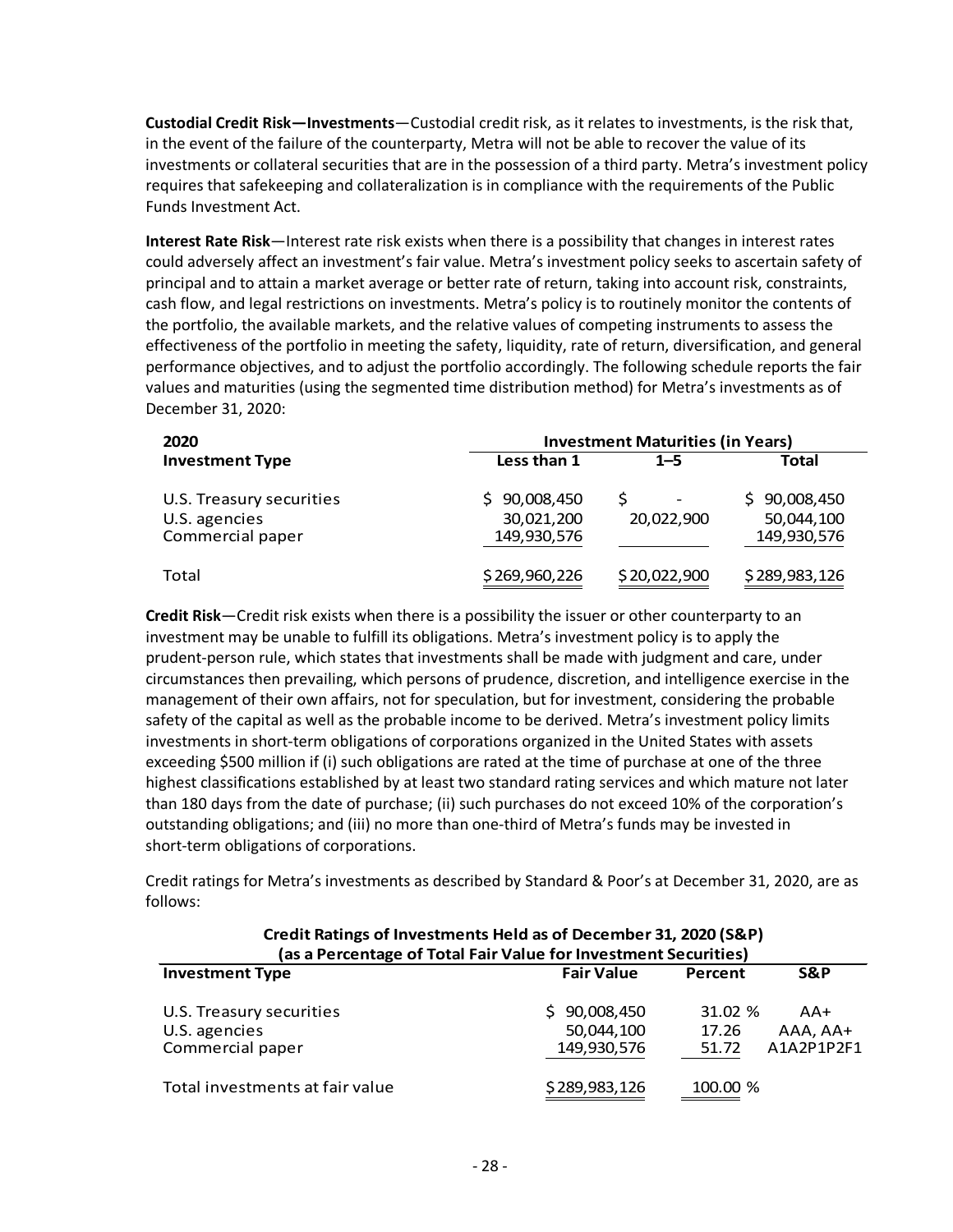**Concentration of Credit Risk**—Concentration of credit risk occurs when investments in one issuer exceed 5% of the investment portfolio (lack of diversification). Metra's investment policy is in accordance with the Illinois Public Funds Investment Act and states that commercial paper purchases should not exceed 10% of the issuing corporation's outstanding obligations.

Following are the investments by issuer that exceeded 5% or more of the total investments, and the percent of the fair value to total investments, as of December 31, 2020:

| ZUZU<br><b>Issuer</b>                            | <b>Fair Value</b> | Percent |
|--------------------------------------------------|-------------------|---------|
| U.S. agencies - Federal Home Loan Bank           | \$14,997,550      | 5.2%    |
| U.S. agencies-Freddie Mac                        | 15,015,450        | 5.2     |
| Commercial paper—Hannover Funding Co LLC         | 14,991,675        | 5.2     |
| Commercial paper-Lexington Parker Capital Co LLC | 14.995.937        | 5.2     |
| Commercial paper-Walgreens Boots                 | 14,988,220        | 5.2     |
|                                                  |                   |         |

**Fair Value Measurement of Investments**—Fair value is the amount that would be received to sell the investment in an orderly transaction between market participants at the measurement date (i.e. the exit price). Fair value measurements are determined within a framework that utilizes a three-tier hierarchy, which maximizes the use of observable inputs and minimizes the use of unobservable inputs. Investments measured and reported at fair value are classified and disclosed in one of the following categories:

*Level 1*—Unadjusted quoted prices in active markets for identical assets.

*Level 2*—Inputs other than quoted prices that are observable for the asset, either directly or indirectly.

These inputs include:

**2020**

- (a) quoted prices for similar assets in active markets
- (b) quoted prices for identical or similar assets in markets that are not active

| <b>Investments by Fair</b><br><b>Value Level</b>              | December 31,<br>2020                      | <b>Quoted Prices</b><br>in Active<br><b>Markets for</b><br><b>Identical</b><br><b>Assets</b><br>(Level 1) | <b>Significant</b><br>Other<br><b>Observable</b><br><b>Inputs</b><br>(Level 2) | Significant<br>Unobservable<br><b>Assets</b><br>(Level 3) |
|---------------------------------------------------------------|-------------------------------------------|-----------------------------------------------------------------------------------------------------------|--------------------------------------------------------------------------------|-----------------------------------------------------------|
| Commercial paper<br>U.S. agencies<br>U.S. Treasury securities | \$149,930,576<br>50,044,100<br>90,008,450 | \$<br>90,008,450                                                                                          | \$149,930,576<br>50,044,100                                                    | \$                                                        |
| Investments measured<br>by fair value level                   | \$289,983,126                             | \$90,008,450                                                                                              | \$199,974,676                                                                  |                                                           |

#### **4. CAPITAL ASSETS**

In 2020, Metra continued its in-house Rail Car Rehabilitation program. Metra completed rehabilitation on 34 additional Nippon Sharyo rail cars in 2020.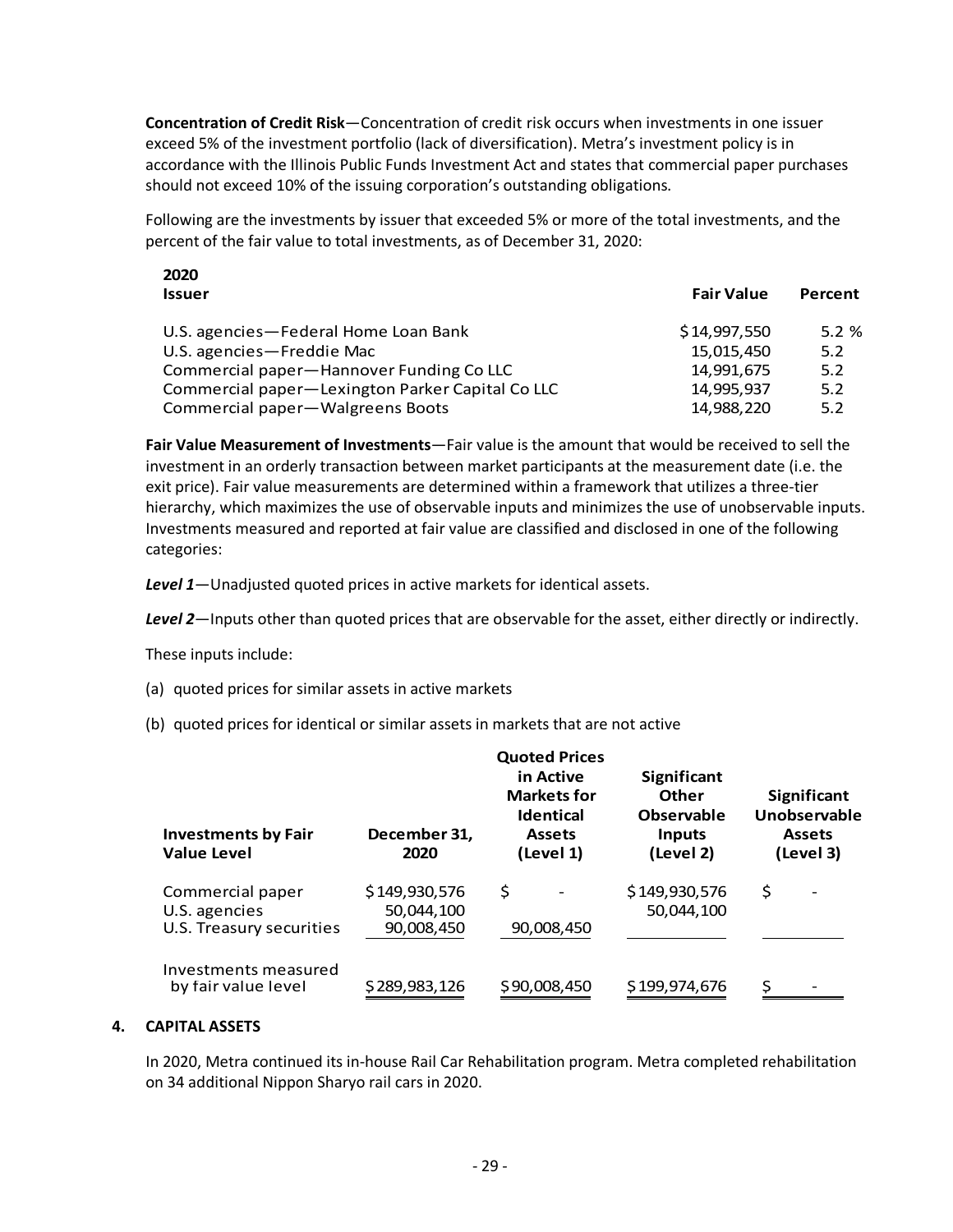In 2020, Metra also continued its Locomotive Rehabilitation program. Metra completed rehabilitation on 20 additional Locomotives in 2020.

In 2020, Metra completed a bridge replacement project on the Milwaukee District West Line over the Fox River in Elgin. The old bridge was a single track bridge that caused a bottleneck at this location. The new bridge is two separate spans which have improved commuter and freight rail operations in the area.

In 2020 Metra accepted 2 trailer type Gallery type rail cars in lieu of monetary payment for liquidated damages owed to Metra under contract K03995 with Sumitomo Corporation of Americas (SCOA). Also, in 2020 Metra accepted 5 Gallery type rail cars in exchange for Metra relinquishing its rights to exercise an option to purchase rail cars from SCOA under agreement between Metra and Virginia Railway Express Commuter service (VRE).

In 2020, Metra continued a multi-year project to renovate and expand Metra's Rock Island 47th Street Yard. Renovations included: (1) expansion of the 49th Street Mechanical Coach Shop Facility; (2) reconfiguration of the loading dock area adjacent to the existing 47th Street Diesel Shop adding an enclosed crane; (3) upgrade of the 49th Street Coach Shop capital storage, loading dock, and truck rebuild areas; (4) reconstruction of the existing 47th Street Capital Project Material Storage Building; and (5) various overall yard layout improvements (parking, drainage, utility work, etc.). Expansion of these facilities will allow the Mechanical Department to increase its output of overhauled locomotives and passenger rail cars thereby achieving and maintaining a higher state of good repair throughout the Rolling Stock fleet.

In 2020, Metra continued the multi-year effort to install Positive Train Control (PTC). Highlights from 2020 include beginning PTC Revenue Service on all of Metra's lines at a high success rate. Some major enhancements such as Fiber for RID and SWS line and upgrades at Rondout Interlocker are progressing, but all other major activities are at or near the close out stage. Metra will continue to invest in the maintenance, replacement and enhancement of PTC related assets, similar to any other sub-class of assets.

In 2020, Metra continued a multi-year project to rehabilitate 11 bridges and the Ravenswood station on Metra's UP north line. Bridge and Track construction was nearing completion at the end of 2020. The Bridge and Track construction is expected to be completed in 2021. The station portion of the project is expected to be completed in 2022.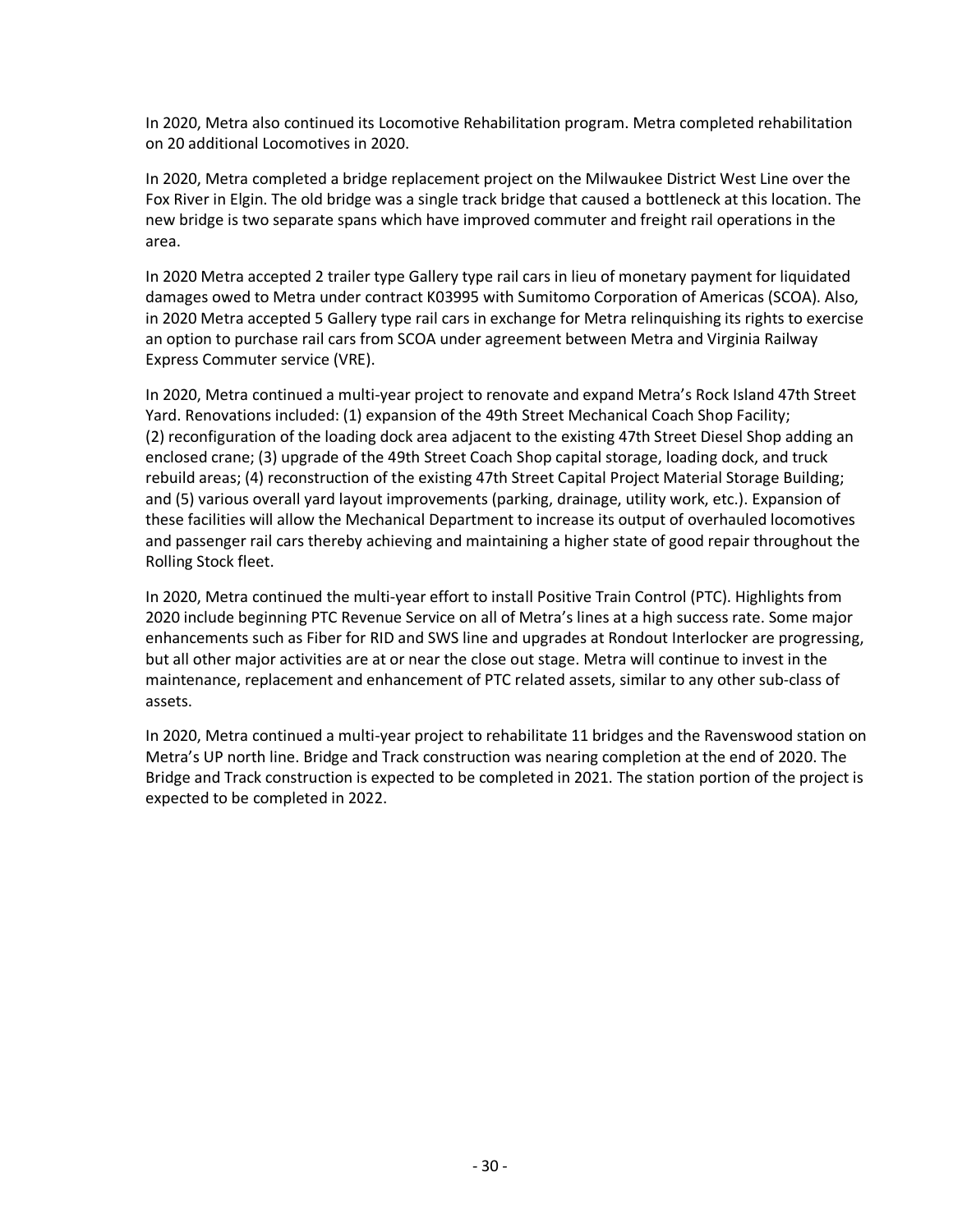The following schedule summarizes the capital asset activity of Metra for the year ended December 31, 2020:

|                                                                                                                               | <b>Beginning</b><br><b>Balance</b>                  | <b>Additions</b>                                  | <b>Reductions</b>          | <b>Ending</b><br><b>Balance</b>                     |
|-------------------------------------------------------------------------------------------------------------------------------|-----------------------------------------------------|---------------------------------------------------|----------------------------|-----------------------------------------------------|
| Capital assets, not being depreciated:<br>Land<br>Capital projects in progress                                                | Ś.<br>154,082,102                                   | Ś.<br>2,045,000                                   | \$                         | Ś.<br>156,127,102                                   |
| Total capital assets,<br>not being depreciated                                                                                | 154,082,102                                         | 2,045,000                                         |                            | 156,127,102                                         |
| Capital assets being depreciated:<br>Rolling stock<br>Roadways and passenger stations<br>Support equipment and infrastructure | 2,744,205,455<br>4,278,769,082<br>850,358,212       | 100,852,603<br>127,995,404<br>54,020,795          | (1,446,210)<br>(1,568,658) | 2,843,611,848<br>4,406,764,486<br>902,810,349       |
| Total capital assets<br>being depreciated                                                                                     | 7,873,332,749                                       | 282,868,802                                       | (3,014,868)                | 8,153,186,683                                       |
| Less accumulated depreciation:<br>Rolling stock<br>Roadways and passenger stations<br>Support equipment and infrastructure    | (1,503,553,007)<br>(2,842,127,905)<br>(648,989,343) | (66, 723, 398)<br>(109, 512, 194)<br>(31,669,347) | 1,083,723<br>1,568,658     | (1,569,192,682)<br>(2,951,640,099)<br>(679,090,032) |
| Total accumulated<br>depreciation                                                                                             | (4,994,670,255)                                     | (207, 904, 939)                                   | 2,652,381                  | (5, 199, 922, 813)                                  |
| Total capital assets<br>being depreciated-net                                                                                 | 2,878,662,494                                       | 74,963,863                                        | (362,487)                  | 2,953,263,870                                       |
| Total capital assets-net                                                                                                      | \$3,032,744,596                                     | 77,008,863                                        | (362, 487)<br>S            | \$3,109,390,972                                     |

#### **5. LONG-TERM LIABILITIES**

Long-term liabilities activity for the year ended December 31, 2020, was as follows:

| 2020                                    | <b>Beginning</b><br><b>Balance</b> | <b>Additions</b>           | <b>Reductions</b>                   | <b>Ending</b><br><b>Balance</b> | Due within<br>One Year |
|-----------------------------------------|------------------------------------|----------------------------|-------------------------------------|---------------------------------|------------------------|
| Accrued claims<br>Net pension liability | 58,279,118<br>33,086,350           | \$20,629,540<br>13,254,480 | (9,740,438)<br>S.<br>(18, 491, 119) | 69,168,220<br>S<br>27,849,711   | 9,334,000<br>S.        |
| Accrued post-retiree<br>health benefits | 49,055,900                         | 6,787,336                  | (949, 338)                          | 54,893,898                      | 949,338                |
| Total                                   | \$140,421,368                      | \$40,671,356               | \$ (29, 180, 895)                   | \$151,911,829                   | \$10,283,338           |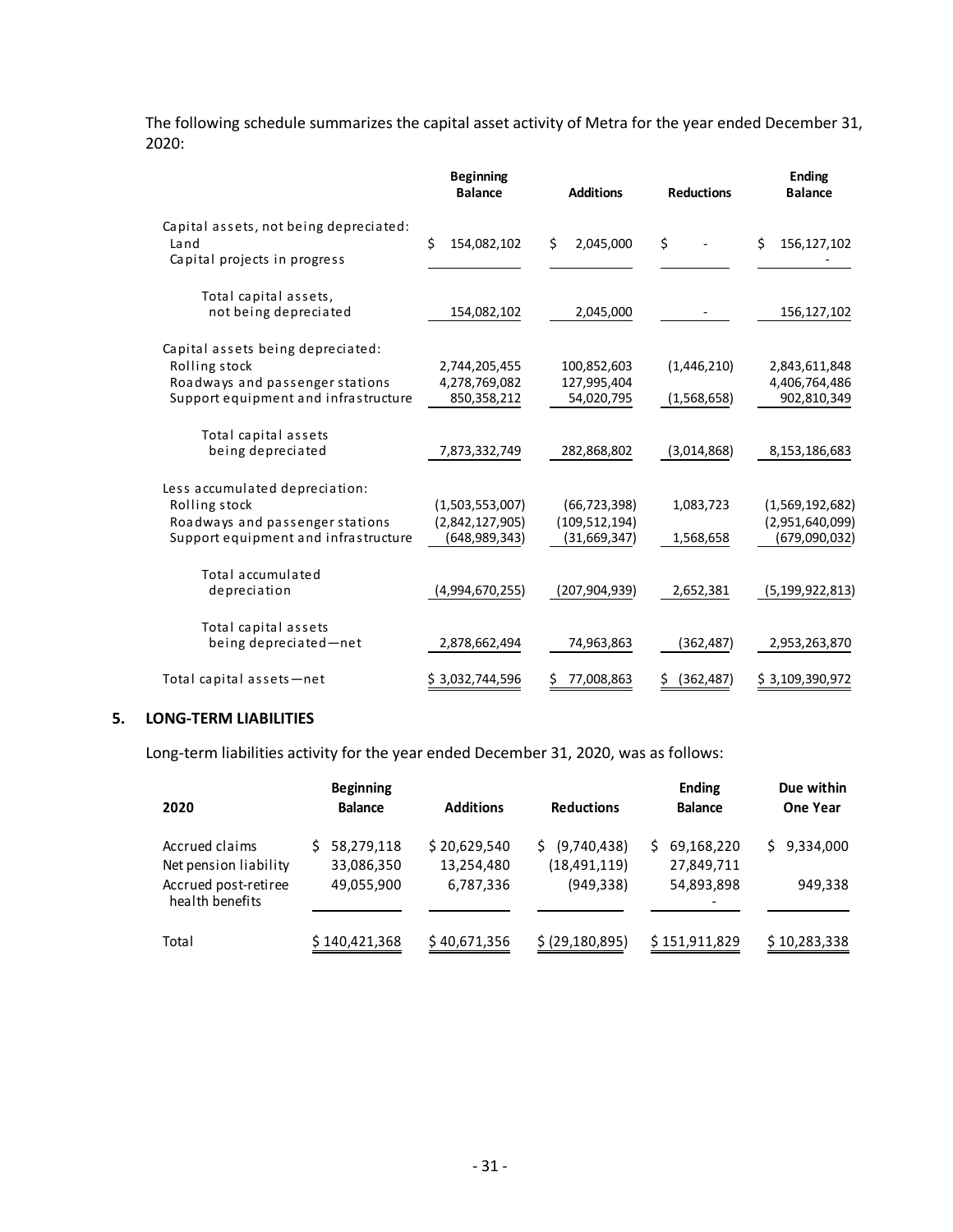#### **6. RETAINED RISK PROGRAMS**

A liability for each retained risk is provided based upon the estimated ultimate cost of settling claims using a case-by-case review and historical perspective. Changes in the retained risk portion of injury and damage, and Federal Employers Liability Act (FELA) accounts were as follows:

| Balance - December 31, 2019     | \$58,279,118              |
|---------------------------------|---------------------------|
| 2020 provision<br>2020 payments | 20,629,540<br>(9,740,438) |
| Balance - December 31, 2020     | \$69,168,220              |

#### **7. POST-EMPLOYMENT BENEFITS OTHER THAN PENSIONS (OPEB)**

**Plan Description**—The Metra Retiree Healthcare Program, a single employer defined benefit OPEB plan, provides healthcare benefits to retired non-contract employees, executive and senior management employees, board members, and contract police officers eligible for the Healthcare Reimbursement Program. The OPEB plan is administered by Metra. No assets are accumulated in a trust that meets the criteria in paragraph 4 of GASB Statement No. 75.

**Benefits Provided**—Metra provides the premium for Supplemental Medical Coverage for the lifetime of the retired participant. Alternatively, the participant may elect Metra pay an amount not exceeding the premium otherwise payable toward the purchase of alternative coverage selected by the participant.

**Employees Covered by Benefit Terms**—At December 31, 2020, the following employees were covered by the benefit terms:

| Active non-contract employees<br>Active senior executive employees | 614 |
|--------------------------------------------------------------------|-----|
| Active board members                                               | 10  |
| Non-contract retirees with METRA sponsored insurance               | 165 |
| Non-contract retirees receiving a subsidy                          | 179 |
| Contract police retirees                                           |     |
| Senior executive retirees                                          | 16  |
| Total                                                              | 998 |

**Total OPEB Liability**—Metra's total OPEB liability of \$54,893,898 was measured as of December 31, 2020, and was determined by an actuarial valuation as of December 31, 2019.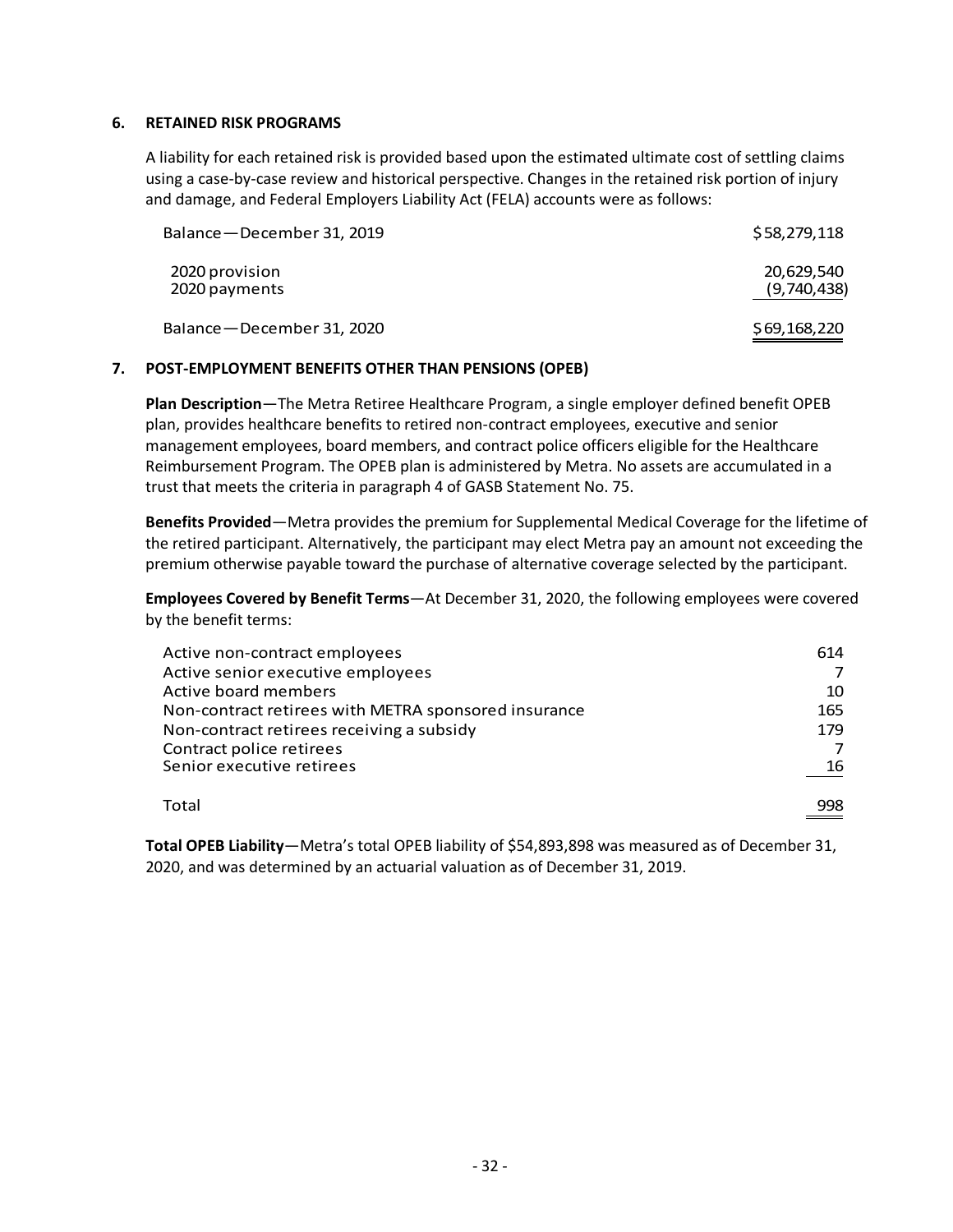**Actuarial Assumptions and Other Inputs**—The total OPEB liability in the December 31, 2019 actuarial valuation was determined using the following actuarial assumptions and other inputs, applied to all periods included in the measurement, unless otherwise specified:

| Valuation date               | December 31, 2019                                                                                                                                                                                                                                                                                                 |
|------------------------------|-------------------------------------------------------------------------------------------------------------------------------------------------------------------------------------------------------------------------------------------------------------------------------------------------------------------|
| Measurement date             | December 31, 2020                                                                                                                                                                                                                                                                                                 |
| Discount rate                | 2.00% at December 31, 2020                                                                                                                                                                                                                                                                                        |
| Actuarial cost method        | Entry age normal                                                                                                                                                                                                                                                                                                  |
| Contribution policy          | Benefits are financed on a pay-as-you go basis                                                                                                                                                                                                                                                                    |
| Inflation rate               | 2.50%                                                                                                                                                                                                                                                                                                             |
| Wage inflation               | 2.85%                                                                                                                                                                                                                                                                                                             |
| Salary increases             | Based on the January 1, 2020, actuarial valuation of the RTA Pension Plan.<br>Salary increases depend on age and decreases ratably from 8.60% at age 20,<br>to 6.10% at age 30, to 4.85% at age 40, to 4.35% at age 50, and to 3.60%<br>at age 65. Salary increase includes a 2.85% wage inflation<br>assumption. |
| Retirement age               | Based on the January 1, 2020, actuarial valuation of the RTA Pension Plan.<br>Separate retirement rates are developed for members who are eligible for<br>unreduced or reduced pension plan benefits which depend on age and<br>service at retirement.                                                            |
| Healthcare cost trends rates | For plan year 2021 trend rate is 0.00% for Medicare costs and 3.36% for<br>non-Medicare cost. For plan years after 2021, trend starts at 6.50% and<br>7.50% for non-Medicare cost and post-Medicare costs, respectively, and<br>gradually decreases to an ultimate trend of 4.25%.                                |
| Mortality                    | Pre-retirement: Pub-2010 (General Employees) Employee Mortality Table.<br>Post-retirement: Pub-2010 (General Employees) Healthy Retiree Mortality<br>Table. Both pre-retirement and post-retirement use mortality improvement<br>projected from 2010 using projection scale MP-2018.                              |
| Aging factors                | Based on the 2013 SOA Study "Health Care Costs-From Birth to Death".                                                                                                                                                                                                                                              |
| Expenses                     | Health administrative expenses are included in the premium rates and<br>development of the per capita claims costs.                                                                                                                                                                                               |

Because OPEB plan benefits are financed on a pay-as-you-go basis, the discount rate was based on a tax-exempt municipal bond rate index of 20-year general obligation bonds with an average AA credit rating as of the measurement date.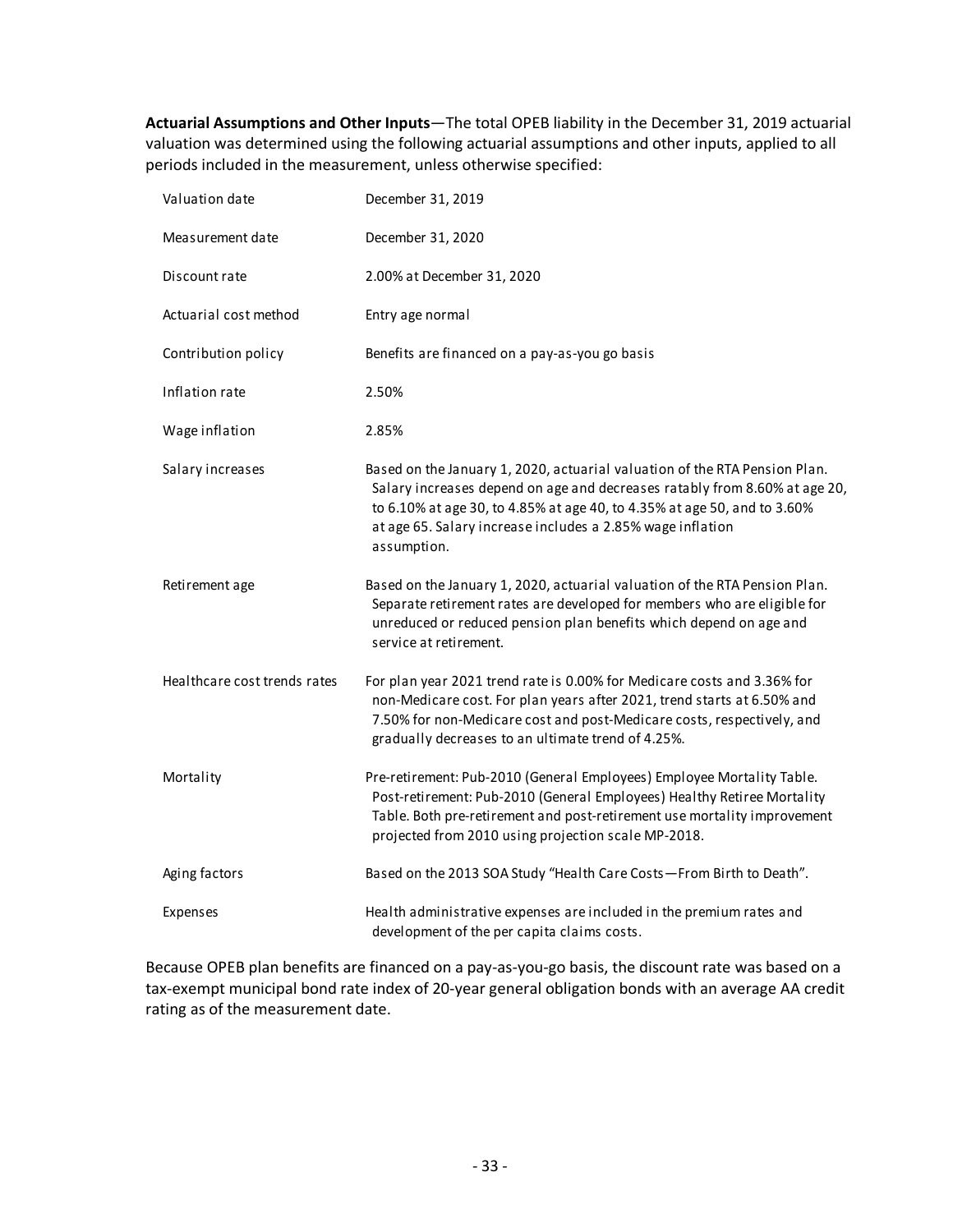#### **Changes in the Total OPEB Liability—**

|                                                                                                                                 | <b>Total OPEB</b><br>Liability        |
|---------------------------------------------------------------------------------------------------------------------------------|---------------------------------------|
| Balance at December 31, 2019                                                                                                    | \$49,055,900                          |
| Changes for the year:<br>Service cost<br>Interest on total OPEB liability<br>Differences between expected and actual experience | 1,939,546<br>1,385,959<br>(2,284,769) |
| Changes in assumptions<br>Benefit payments                                                                                      | 5,881,950<br>(1,084,688)              |
| Net changes                                                                                                                     | 5,837,998                             |
| Balance at December 31, 2020                                                                                                    | \$54,893,898                          |

Changes in assumptions reflect a change in the discount rate from 2.75% to 2.00%.

Differences between expected and actual experience and changes in assumptions are recognized in OPEB expense using a systematic and rational method over a closed period equal to the average of the expected remaining service lives of all employees that are provided with OPEB through the OPEB plan (active employees and inactive employees) determined as of the beginning of the measurement period.

**Sensitivity of Total OPEB Liability to Changes in the Discount Rate**—The following table presents the total OPEB liability of Metra, using the current single discount rate of 2.00%, and sensitivity discount rates that are either one percentage point higher or lower:

| <b>Current Single Discount</b> |                                 |                      |  |  |
|--------------------------------|---------------------------------|----------------------|--|--|
| 1% Decrease<br>1.00%           | <b>Rate Assumption</b><br>2.00% | 1% Increase<br>3.00% |  |  |
| \$67,887,213                   | \$54,893,898                    | \$45,351,410         |  |  |

**Sensitivity of the Total OPEB Liability to Changes in the Healthcare Cost Trend Rates**—The following presents the total OPEB liability of Metra, as well as what Metra's total OPEB liability would be if it were calculated using healthcare cost trend rates that are either one percentage point higher or lower. The key trend rates for non-Medicare coverage are 0.00% in 2021, and 6.50% in 2022, decreasing to an ultimate trend rate of 4.25% in 2031. The key current trend rates for Medicare coverage are 3.36% in 2021, and 7.50% in 2022 decreasing to an ultimate trend rate of 4.25% in 2035 for Medicare coverage:

|                            | <b>Current Healthcare Cost</b> |                            |  |
|----------------------------|--------------------------------|----------------------------|--|
| 1% Decrease <sup>(a)</sup> | <b>Trend Rate Assumption</b>   | 1% Increase <sup>(b)</sup> |  |
| \$44,121,910               | \$54,893,898                   | \$69,776,108               |  |

 $(a)$  One percentage point decrease in healthcare trend rates for non-Medicare coverage are -1.00% in 2021, and 5.50% in 2022, decreasing to an ultimate trend rate of 3.25% in 2031. One percentage point decrease in healthcare trend rates for Medicare coverage are 2.36% in 2021, and 6.50% in 2022, decreasing to an ultimate trend rate of 3.25% in 2035.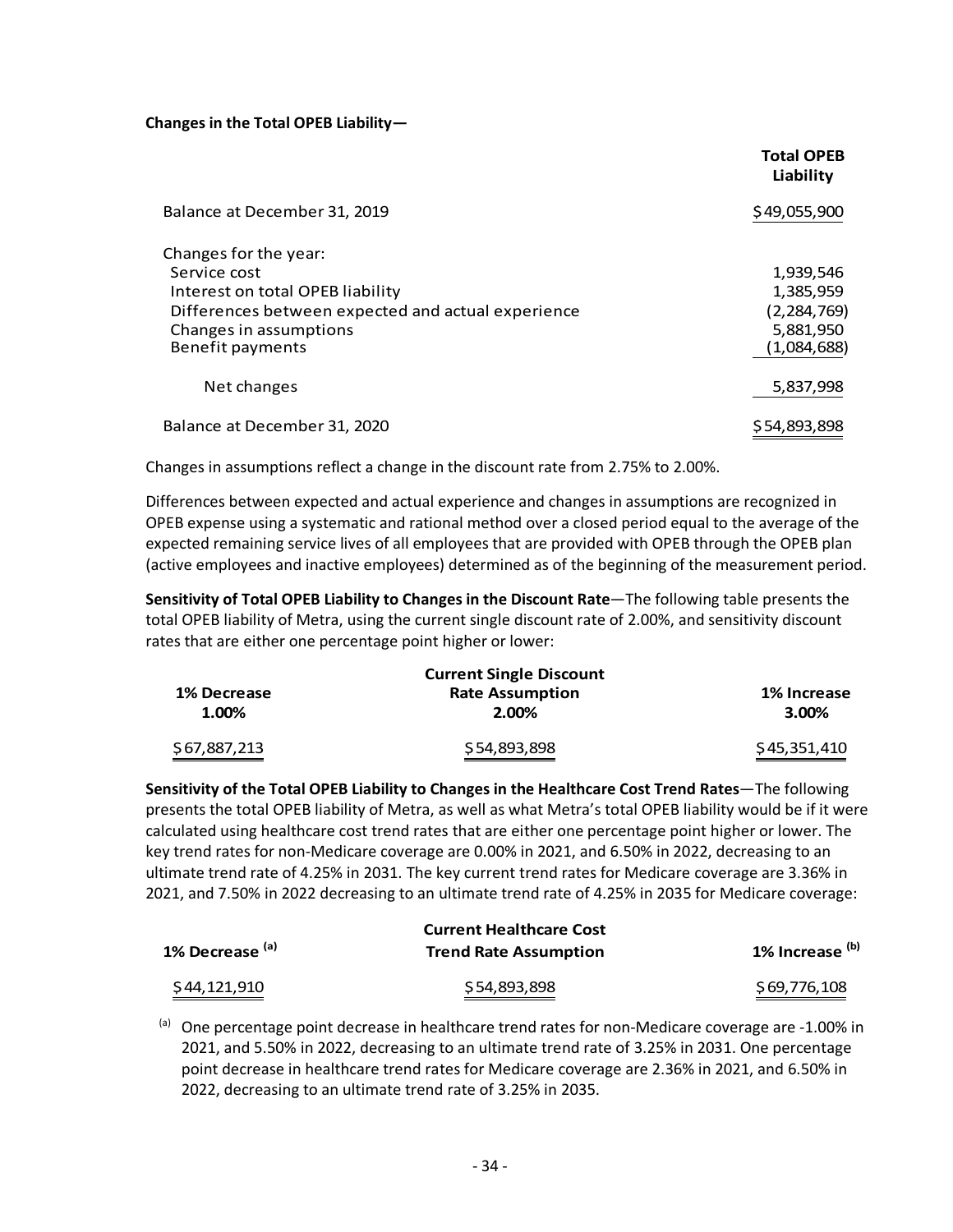$<sup>(b)</sup>$  One percentage point increase in healthcare trend rates for non-Medicare coverage are 1.00% in</sup> 2021, and 7.50% in 2022, decreasing to an ultimate trend rate of 5.25% in 2031. One percentage point decrease in healthcare rates for Medicare coverage are 4.36% in 2021, and 8.50% in 2022, decreasing to an ultimate trend rate of 5.25% in 2035.

**OPEB Expense and Deferred Outflow of Resources and Deferred Inflow of Resources Related to OPEB**—For the year ended December 31, 2020, Metra recognized OPEB expense of \$4,096,294. At December 31, 2020, Metra reported deferred outflow of resources and deferred inflow of resources related to OPEB from the following sources:

|                                                                             | <b>Deferred</b><br>Outflow of<br>resources | <b>Deferred</b><br>Inflow of<br><b>Resources</b> |
|-----------------------------------------------------------------------------|--------------------------------------------|--------------------------------------------------|
| Difference between expected and actual experience<br>Changes in assumptions | 6.329<br>10,818,686                        | \$(4,550,748)<br>(1,637,897)                     |
| Total                                                                       | \$10,825,015                               | \$(6, 188, 645)                                  |

Amounts reported as deferred outflow of resources and deferred inflow of resources related to OPEB will be recognized in OPEB expense as follows:

#### **Year Ended December 31**

| 2021       | 770,789<br>S. |
|------------|---------------|
| 2022       | 770,789       |
| 2023       | 770,789       |
| 2024       | 809,237       |
| 2025       | 1,058,315     |
| Thereafter | 456,451       |
|            |               |
|            | \$4,636,370   |

#### **8. DEFERRED COMPENSATION PLANS**

Metra offers its employees a deferred compensation plan established in accordance with Internal Revenue Code Section 457. The plan, available to all qualified full-time Metra employees, permits deferral of a portion of compensation until future years. The deferred amount is not available to employees, other than participant loans, until termination, retirement, death, or unforeseeable emergency.

All assets of the deferred compensation plan are held in a separate trust in accordance with Section 1448 of the Small Business Jobs Protection Act of 1996. As a result, such amounts are not subject to the claims of Metra's general creditors, and deferred compensation plan assets are not presented on Metra's statement of net position as of December 31, 2020. Employee contributions were \$2,416,970 for the year ended December 31, 2020.

Metra also offers its employees a defined contribution plan in accordance with Internal Revenue Code Section 401(k). The plan, available to all qualified full-time Metra employees, permits the income tax deferral of a portion of compensation until future years. The amount deferred is generally not available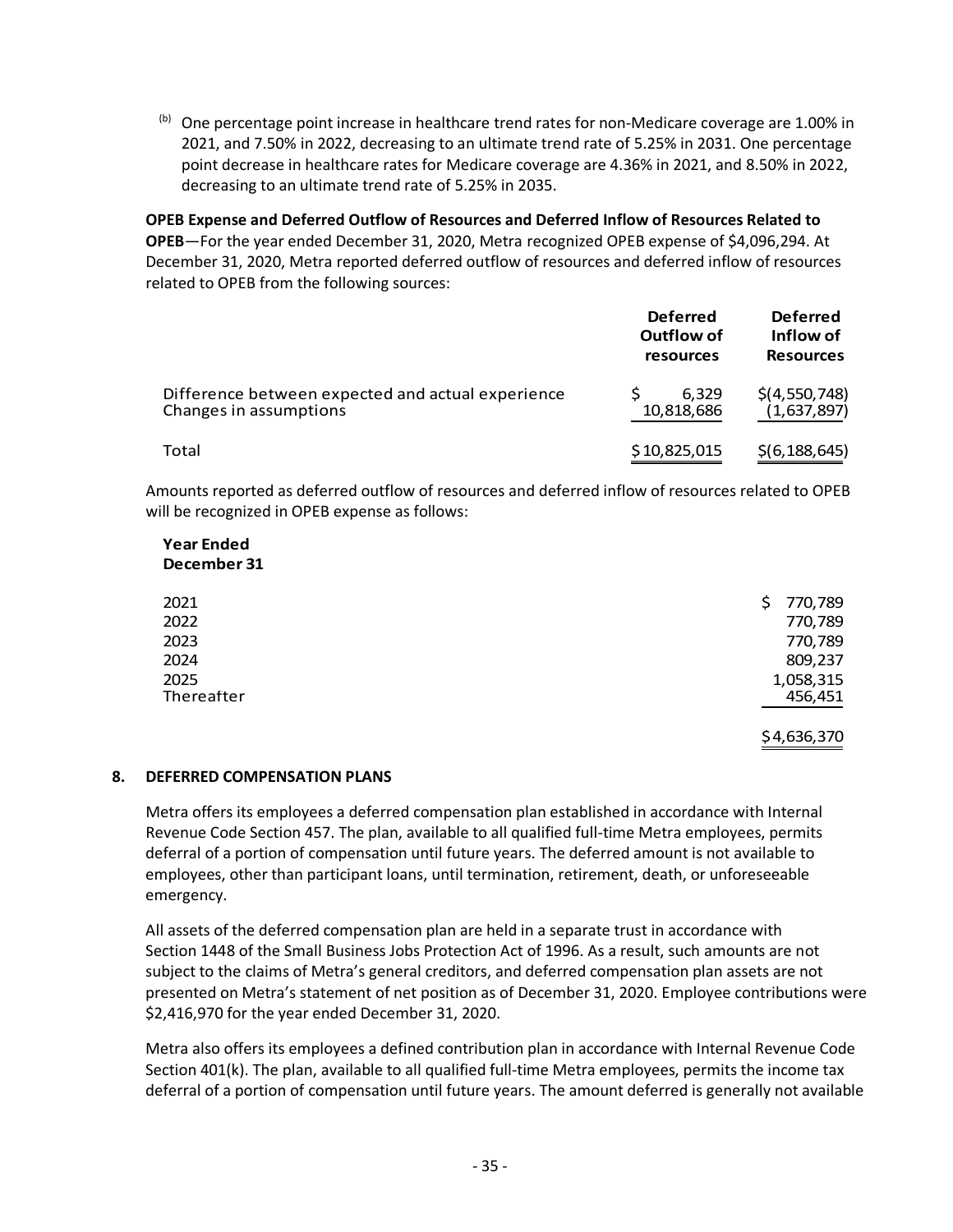to employees, other than through participant loans, until termination, retirement, or death. A third-party trustee forwards the participants' contributions to the investment companies selected by the individual participant. Employee contributions were \$8,209,781 for the year ended December 31, 2020.

Metra is required to contribute to various defined contribution plans in accordance with union agreements. Employer contributions to the 401(k) plan were \$2,422,684 for the year ended December 31, 2020. These defined contribution plans and assets are administered and controlled directly by the unions and Metra does not have any financial or administrative involvement.

#### **9. PURCHASE OF SERVICE CARRIERS' EXPENSES**

The following details the revenue and expense activity of Metra's Purchase of Service Carriers (PSA) carriers, which are included in the financial statements of Metra. The in-kind expenses include expenses Metra has paid on behalf of the participating commuter rail carriers for assistance, such as fuel and insurance coverage.

|                                     | Year Ended December 31, 2020 |                  |                   |  |
|-------------------------------------|------------------------------|------------------|-------------------|--|
|                                     | <b>Union</b>                 |                  |                   |  |
|                                     | <b>Pacific</b>               | <b>BNSF</b>      | <b>Total</b>      |  |
| Operating revenues:                 |                              |                  |                   |  |
| Passenger revenue                   | 33,631,706<br>Ś.             | \$22,594,246     | 56,225,952<br>\$. |  |
| Other revenue                       | 1,300,822                    | 492,985          | 1,793,807         |  |
| Total operating revenues            | 34,932,528                   | 23,087,231       | 58,019,759        |  |
| Operating expenses:                 |                              |                  |                   |  |
| Carrier-level expenses paid by      |                              |                  |                   |  |
| carrier:                            |                              |                  |                   |  |
| Transportation                      | 72,449,866                   | 31,472,684       | 103,922,550       |  |
| Engineering                         | 55,067,006                   | 6,439,821        | 61,506,827        |  |
| Mechanical                          | 56,417,270                   | 30,421,241       | 86,838,511        |  |
| Administration                      | 7,019,366                    | 5,482            | 7,024,848         |  |
| Total carrier-level expenses        | 190,953,508                  | 68,339,228       | 259,292,736       |  |
| Excess (deficit) funding            | (156,020,980)                | (45, 251, 997)   | (201,272,977)     |  |
| Centralized expenses paid by Metra: |                              |                  |                   |  |
| Diesel fuel                         | 18,025,760                   | 7,334,066        | 25,359,826        |  |
| Claims and insurance                | 8,752,617                    | 3,096,874        | 11,849,491        |  |
| Downtown stations                   | 1,594,397                    | 7,558,238        | 9,152,635         |  |
| Total in-kind expenses              | 28,372,774                   | 17,989,178       | 46,361,952        |  |
| <b>Total operating expenses</b>     | 219,326,282                  | 86,328,406       | 305,654,688       |  |
| Purchase of service carriers'       |                              |                  |                   |  |
| operating loss                      | \$(184,393,754)              | \$(63, 241, 175) | \$(247,634,929)   |  |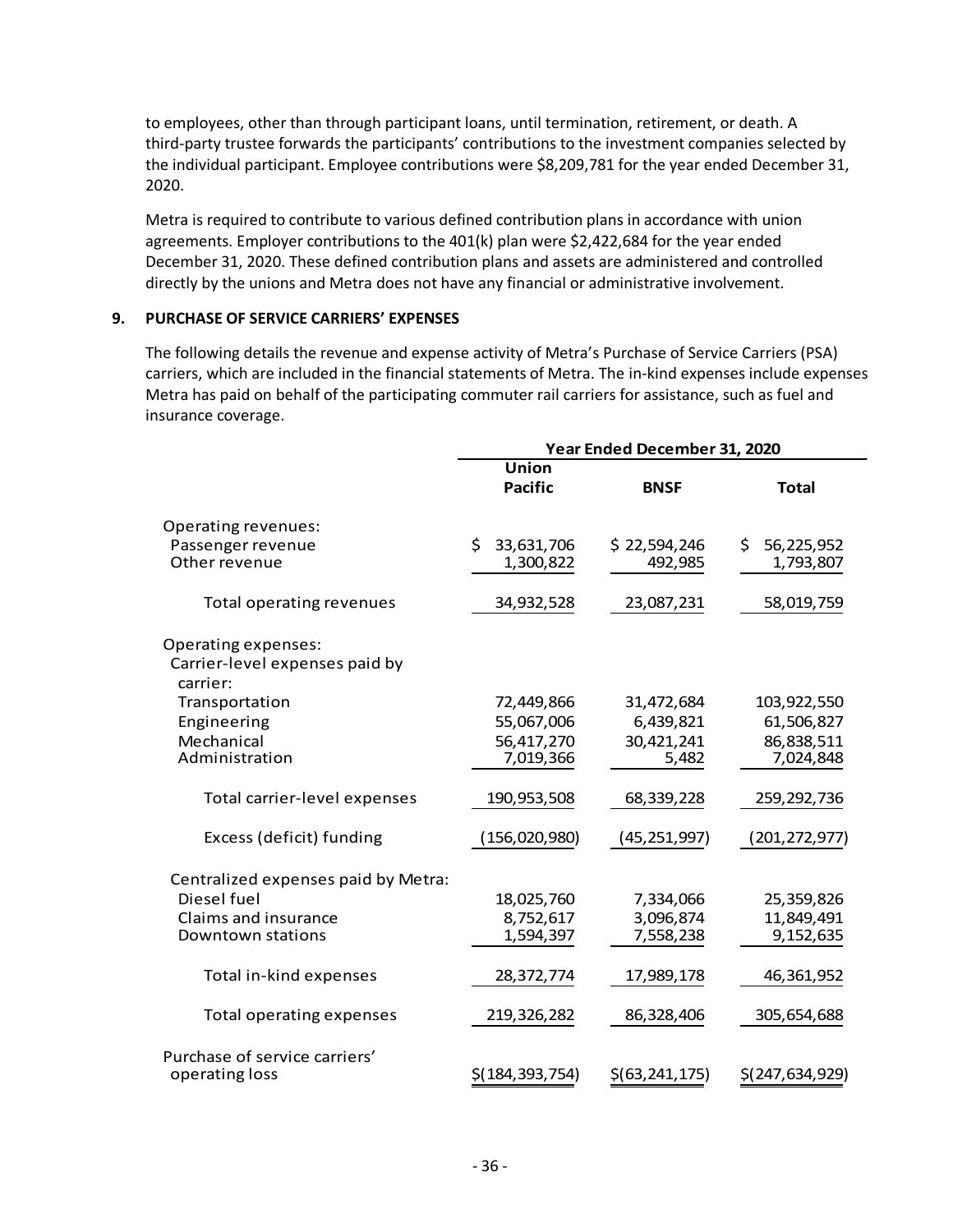#### **10. COMMITMENTS**

**Leases**—Metra has entered into several noncancelable operating leases, primarily for the use of passenger terminals, which expire on various dates through 2045. Future minimum rental payments under all noncancelable operating leases having initial or remaining terms in excess of one year as of December 31, 2020, were as follows:

| \$13,503,969  |
|---------------|
| 13,515,565    |
| 13,527,330    |
| 13,539,350    |
| 12,035,678    |
| 211,712,323   |
| \$277,834,215 |
|               |

Total rent expense was \$17,528,846 for the year ended December 31, 2020.

**Grants**—At December 31, 2020, Metra had \$260,323,752 in obligations related to federal, state, and local capital grant contracts that are in progress.

**Chicago Region Environmental and Transportation Efficiency Program (CREATE)**—The CREATE program is a public-private partnership between the rail industry and all levels of government to increase and improve efficiency, capacity, and safety within Chicago's railroad network. In 2019, Metra has partnered with U.S. Department of Transportation, the State of Illinois, City of Chicago, Amtrak, and national freight railroads through CREATE and committed \$17 million.

**Chicago Union Station (CUS)**—Metra has entered into a project with Amtrak in 2019 to address the capacity limitations at CUS during peak travel times. In a memorandum of understanding, Metra has committed to contribute \$3.0 million in capital contributions, \$10.0 million for station and rail infrastructure operations, and \$0.55 million in liability risk fee.

#### **11. THE REGIONAL TRANSPORTATION AUTHORITY PENSION PLAN**

The Regional Transportation Authority Pension Plan (the Plan) is a multiple-employer cost-sharing, defined benefit pension plan. The Plan covers substantially all salaried employees of the RTA and its Commuter Rail and Suburban Bus Divisions (Metra and Pace, respectively), who are not otherwise covered by a union pension plan. The responsibilities for administering the Plan are divided among a Board of Trustees, a Retirement Committee, a Plan Administrator, and the RTA Board of Directors (RTA Board). The Plan issues a separate financial report that includes financial statements and required supplementary information. More information regarding the elements of the Plan's basic financial statements can be obtained by writing to Metra, Office of the Controller, 547 West Jackson Blvd, Chicago, IL 60661 or by calling (312) 322-6346 to request a copy of the financial report.

Employees are eligible for participation on the first day of the month that coincides with or follows their date of employment. Participants are entitled to annual pension benefits upon normal retirement at age 65, generally a percentage of the average annual compensation in the highest three years of service, whether consecutive or not, multiplied by the number of years of credited service.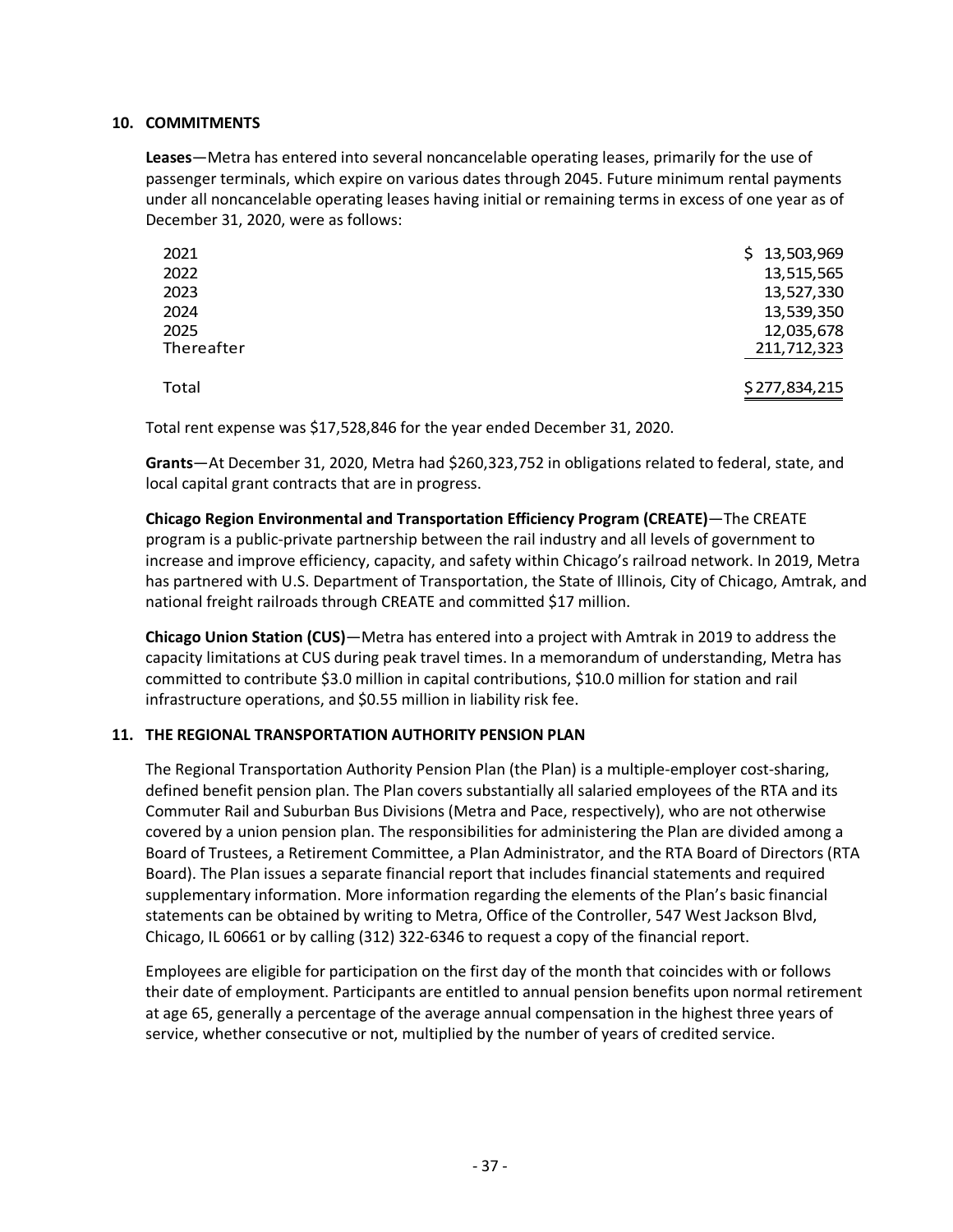**Pension Benefits**—The Plan provides that, upon retirement, benefits will be reduced by a defined percentage for participants who received credit for prior service with an eligible employer. The Plan permits early retirement with reduced benefits at age 55 after completing 10 years of credited service. As a result of the August 1, 1999 amendment to the Plan, participants may receive their full vested benefits if they are at least 55 years of age and their combined age at retirement and credited years of service equals eighty-five or higher (known as Rule of Eighty Five Early Retirement). The Plan provides for benefit payments to beneficiaries subject to the election of the participant. In addition, the lump sum payment form is no longer an optional form of payment for participants that have not earned credited service prior to January 1, 2011. This change did not affect the valuation results. An employee is eligible for a disability pension if he or she becomes disabled after the completion of 10 years of credited service, and is no longer receiving long-term disability benefits under a separate RTA benefit plan, or after reaching age 65, whichever is later.

**Contributions**—The Plan is funded solely by employer contributions, which are actuarially determined under the entry age normal method. The pension plan document defines the employers' funding policy as contributions at least equal to an amount determined advisable by the Plan's actuary to maintain the Plan on a sound actuarial basis. For the purpose of determining contributions, the Plan uses an asset smoothing method which smooths asset gains and losses over a five-year period. The minimum contribution is the sum of the normal cost and the 30-year amortization of the unfunded liability. If participants terminate continuous service before rendering five years (10 years prior to January 1, 1987) of credited service, they forfeit the right to receive the portion of their accumulated benefits attributable to employer contributions. All forfeitures are applied to reduce the amount of contributions otherwise payable by the employer. Metra's pension contribution for 2020 was \$9,536,326.

**Net Pension Liability**—For Metra's fiscal year ended December 31, 2020, measurements as of the reporting date are based on fair value of assets as of December 31, 2019, and the total pension liability is based on an actuarial valuation performed as of January 1, 2019, with liabilities rolled forward to the measurement date of December 31, 2019. Metra's proportionate share of net pension liability was \$27,849,711 as of December 31, 2020.

Metra's proportion of the collective net pension liability is consistent with the manner in which contributions to the pension plan were determined. Shown below presents the actual fiscal year contributions made by Metra and used within the proportionate share calculation and the respective proportionate allocation percentage. For Metra's fiscal year ended December 31, 2020, for purposes of allocating the beginning net pension liability for 2020, the Plan utilized contributions reported during fiscal year 2019.

|       |                                           | 2019                                              | 2018                               |                                                   |  |
|-------|-------------------------------------------|---------------------------------------------------|------------------------------------|---------------------------------------------------|--|
|       | <b>Actuarially</b><br><b>Contribution</b> | Metra<br>Determined Proportionate<br><b>Share</b> | <b>Actuarially</b><br>Contribution | Metra<br>Determined Proportionate<br><b>Share</b> |  |
| Metra | \$6,883,779                               | 54.70 %                                           | \$6,352,468                        | 54.80 %                                           |  |

**Pension Expense**—The annual pension expense recognized represents the changes in net pension liability, deferred outflow and deferred inflow plus the employer contributions. Metra's total pension expense for 2020 was \$13,254,480.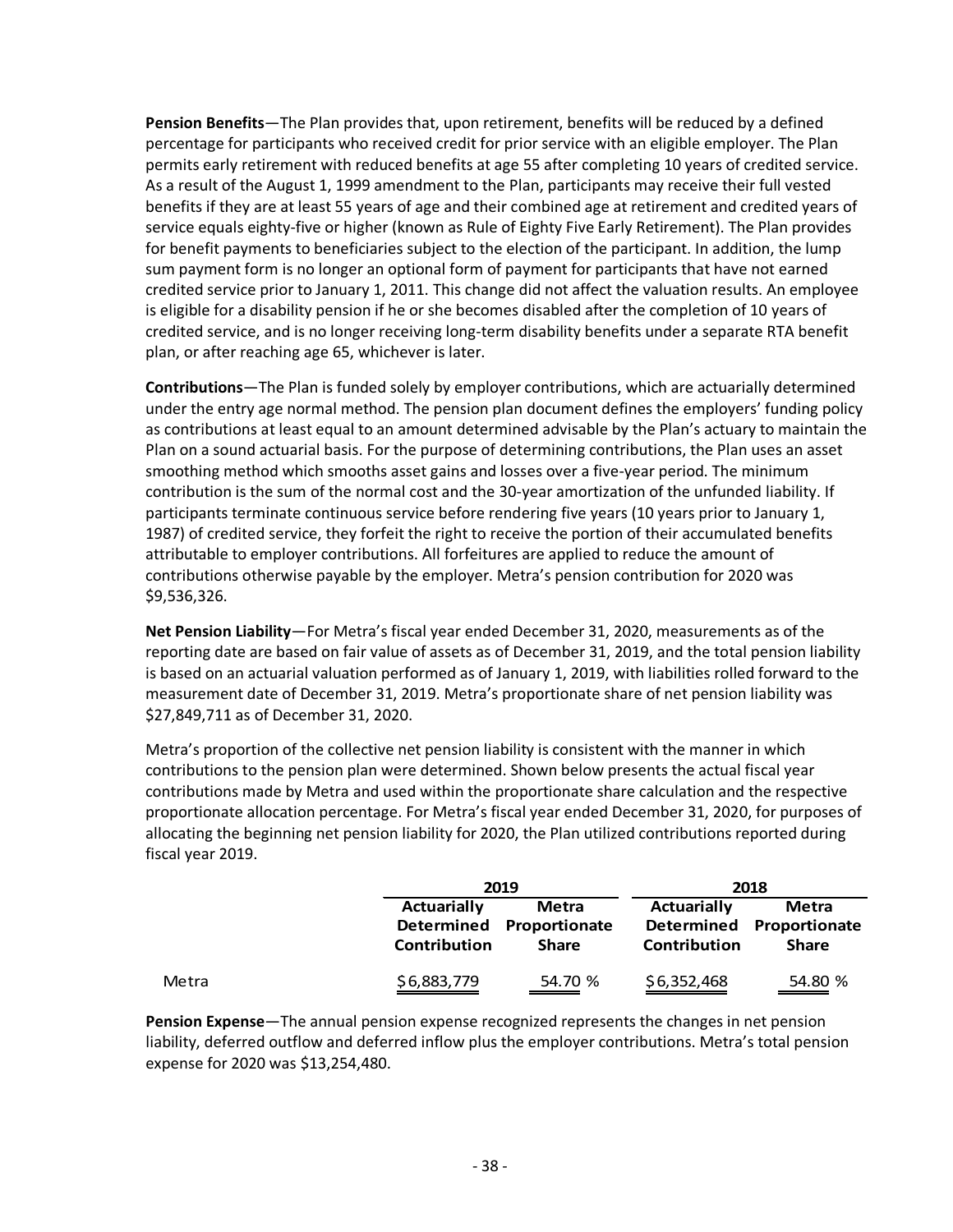**Deferred Outflow and Inflow**—In 2020, deferred outflow and inflow of resources can arise from differences between expected and actual experiences, changes in assumptions, differences between projected and actual earnings, changes in the employer's proportion and the difference between the employer's contributions and the employer's proportionate share of contributions as well as contributions made subsequent to the measurement date. The difference between projected and actual earnings on investments is recognized over a period of five years. The net effect of changes in assumptions and the change in the employer proportionate share of contributions are amortized over the average of the expected remaining service lives of all employees. For 2019, this average is 4.9825 years. Contributions made during fiscal year 2020, subsequent to the measurement date of December 31, 2019, totaled \$9,536,326. The table below summarizes Metra's proportionate share of the deferred outflow and deferred inflow of resources that are to be recognized in future pension expense as of December 31, 2020.

|                                                     | <b>Deferred</b><br>Outflow of<br><b>Resources</b> | <b>Deferred</b><br>Inflow of<br><b>Resources</b> |
|-----------------------------------------------------|---------------------------------------------------|--------------------------------------------------|
| Contributions made subsequent to measurement date   | \$9,536,326                                       | \$                                               |
| Changes in assumption                               | 8,545,938                                         | 43,538                                           |
| Net difference between expected and actual economic |                                                   |                                                  |
| experience                                          | 3,223,050                                         |                                                  |
| Differences between projected and actual investment |                                                   |                                                  |
| earnings                                            |                                                   | 4,554,120                                        |
| Change in employer proportionate share              | 179,648                                           | 1,450,809                                        |
| Total                                               | \$21,484,962                                      | \$6,048,467                                      |

The \$9,536,326 reported as deferred outflow of resources related to pension resulting from contributions subsequent to the measurement date will be recognized as a reduction of the net pension liability in the year ended December 31, 2021.

Other amounts reported as deferred outflows and deferred inflows of resources will be recognized as pension expense in the following periods:

#### **Year Ended December 31**

| 2021  | \$1,886,866 |
|-------|-------------|
| 2022  | 1,550,213   |
| 2023  | 3,263,280   |
| 2024  | (800, 189)  |
| 2025  |             |
| After |             |
|       |             |

\$5,900,169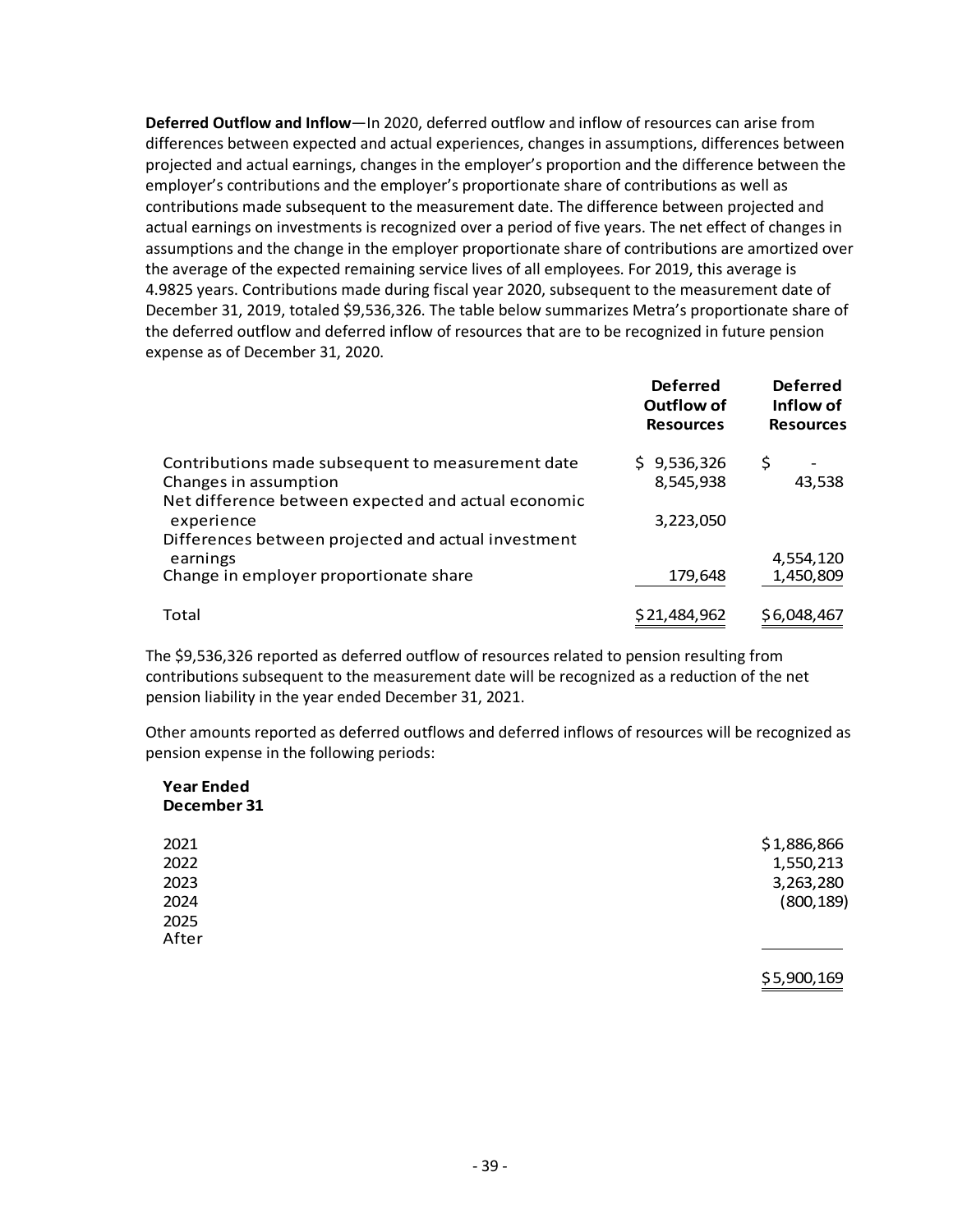**Assumptions**—The total pension liability for the measurement date of December 31, 2019, was determined by an actuarial valuation as of January 1, 2019, using the following actuarial assumptions applied to all periods included in the measurement:

Valuation date January 1, 2019 Actuarial cost method entry age normal Asset valuation method Five-year smoothed market Amortization method Level dollar closed Remaining amortization period 26 Rate of return 7.50% Inflation 2.50%

Life expectancy assumed **RP2014 Combined Mortality Table** Salary increases 2.85% to 8.60% including inflation Retirement age Age based table of rates that are specific to the type of eligibility condition.

The actual assumptions used in the January 1, 2019 valuation were based on the results on the actuarial experience study for the period January 1, 2008 to January 1, 2013.

**Discount Rate**—A single discount rate of 7.50% was used to measure the total pension liability for both 2018 and 2019 measurement dates. This single discount rate was based on the future expected rate of return on pension plan investments of 7.50%. The projection of cash flows used to determine this single discount rate assumed that employer contributions will be made at the actuarially determined contribution rates. Based on these assumptions, the pension plan's fiduciary net position was projected to be available to make all projected future benefit payments of current plan members. Therefore, the long-term expected rate of return on pension plan investments was applied to all periods of projected benefit payments to determine the total pension liability.

**Sensitivity of the Net Pension Liability to Changes in the Discount Rate**—Regarding the sensitivity of the net pension liability to changes in the single discount rate, the following presents Metra's proportionate share of the Plan's collective net pension liability, calculated using a single discount rate of 7.50%, as well as what the proportionate share would be if it were calculated using a single discount rate that is one percent lower or one percent higher:

|                                    | Current              |                               |                      |
|------------------------------------|----------------------|-------------------------------|----------------------|
|                                    | 1% Decrease<br>6.50% | <b>Discount Rate</b><br>7.50% | 1% Increase<br>8.50% |
| Metra's proportionate share of net |                      |                               |                      |
| pension liability                  | \$49,425,915         | \$27,849,711                  | \$9,479,635          |

**Long-Term Expected Rate of Return**—The assumed rate of investment return was adopted by the Plan's trustees after considering input from the Plan's investment consultant and actuary. Additional information about the assumed rate of investment return is included in the actuarial valuation report as of January 1, 2019 and experience study for the period January 1, 2013 through January 1, 2018.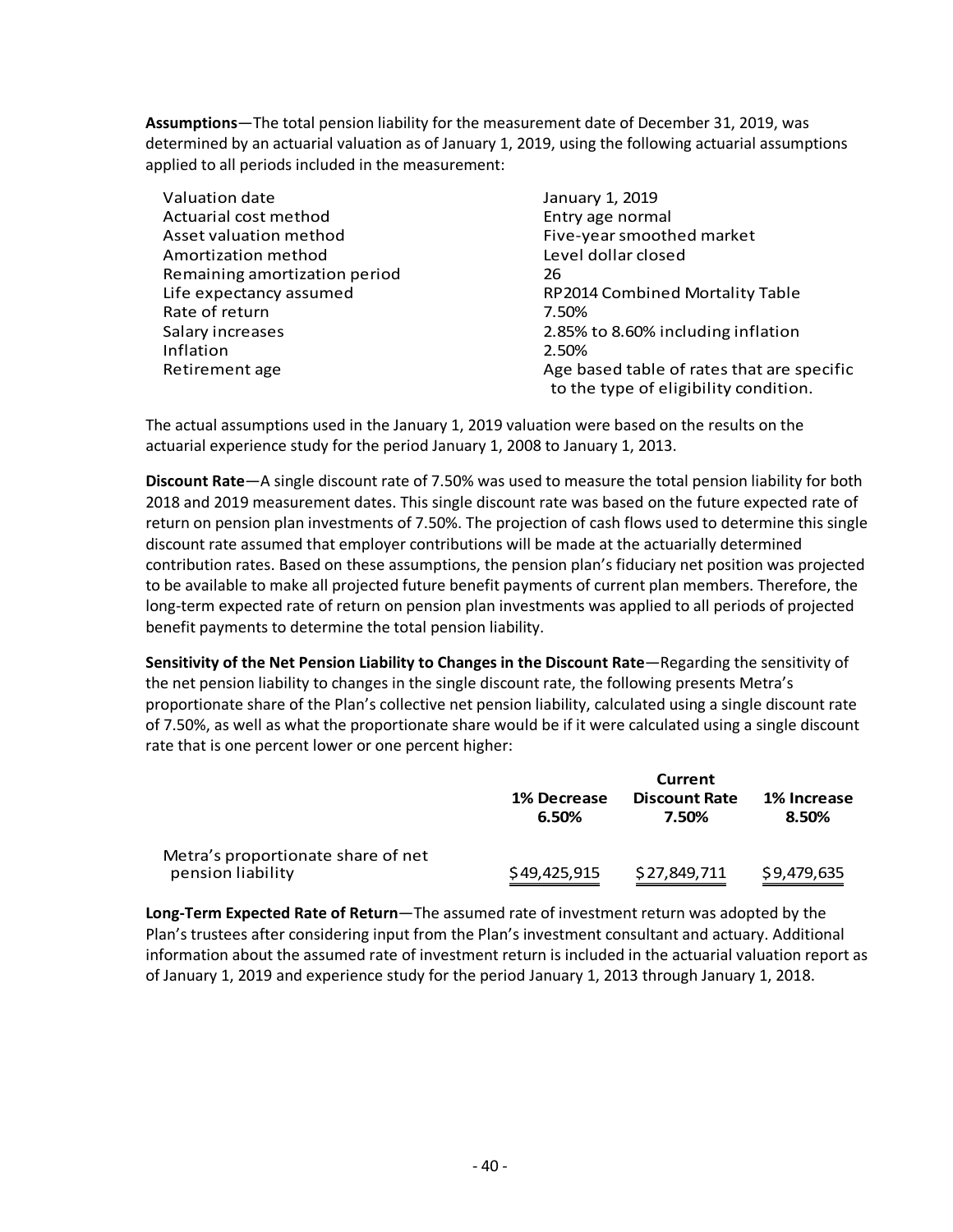The long-term expected rate of return on pension plan investments was determined using a building-block method in which expected future real rates of return (expected returns, net of pension plan investment expense, and inflation) are developed for each major asset class. These real rates of return are combined to produce the long-term expected rate of return by weighting the expected future real rates of return by the target asset allocation percentage and by adding expected inflation. For each major asset class that is included in the pension plan's target asset allocation as of January 1, 2019, these best estimates are summarized in the following table:

|                               |        | Long-Term<br><b>Target Asset Expected Real</b> |
|-------------------------------|--------|------------------------------------------------|
| <b>Asset Type and Class</b>   |        | <b>Allocation</b> Rate of Return               |
| Domestic equity               | 28.0 % | 6.7%                                           |
| Developed foreign equity      | 16.0   | 7.4                                            |
| Emerging markets equity       | 15.0   | 10.3                                           |
| Private equity                | 4.0    | 10.5                                           |
| Investment grade bonus        | 11.0   | 1.3                                            |
| Long-term government bonds    | 3.0    | 1.7                                            |
| Tips                          | 3.0    | 1.1                                            |
| High-yield bonds              | 3.0    | 4.3                                            |
| Emerging market bonds (local) | 2.0    | 3.5                                            |
| Emerging market bonds (major) | 2.0    | 3.0                                            |
| Real estate                   | 8.0    | 5.3                                            |
| Real assets                   | 5.0    | 4.7                                            |

**Pension Plan Fiduciary Net Position**—Detailed information about the pension plan's fiduciary net position is available in the separately issued Plan's financial report.

The pension plan issues a publicly available financial report that includes financial statements and required supplementary information. The report may be obtained by writing to Metra, Office of the Controller at 547 W. Jackson Blvd, Chicago IL 60661, or www.rtachicago.org.

#### **12. CONTINGENCIES**

**Litigation**—Metra is a defendant in a number of legal actions. These actions have been considered in estimating and funding Metra's retained risk liability program. The total of amounts claimed under these legal actions, including potential settlements, could exceed the amount of the accrued claims. In the opinion of Metra's management, the retained risk funding and Metra's limited excess indemnity insurance coverage from commercial carriers are adequate to cover the ultimate liability of these legal actions, in all material respects.

**Grants**—Metra receives moneys from federal, state, and local government agencies under various grants. The costs, both direct and indirect, charged to these grants are subject to audits and disallowance by the granting agency. It is the opinion of management of Metra that any disallowances or adjustments would not have a material adverse effect on the financial position of Metra.

**Changes of Benefit Terms**—No changes were made in 2020 for accrual of benefits under the RTA Pension Plan.

**Changes of Assumptions**—The amounts reported in 2020 are based on the expectation of retired life mortality RP-2014 Mortality Tables.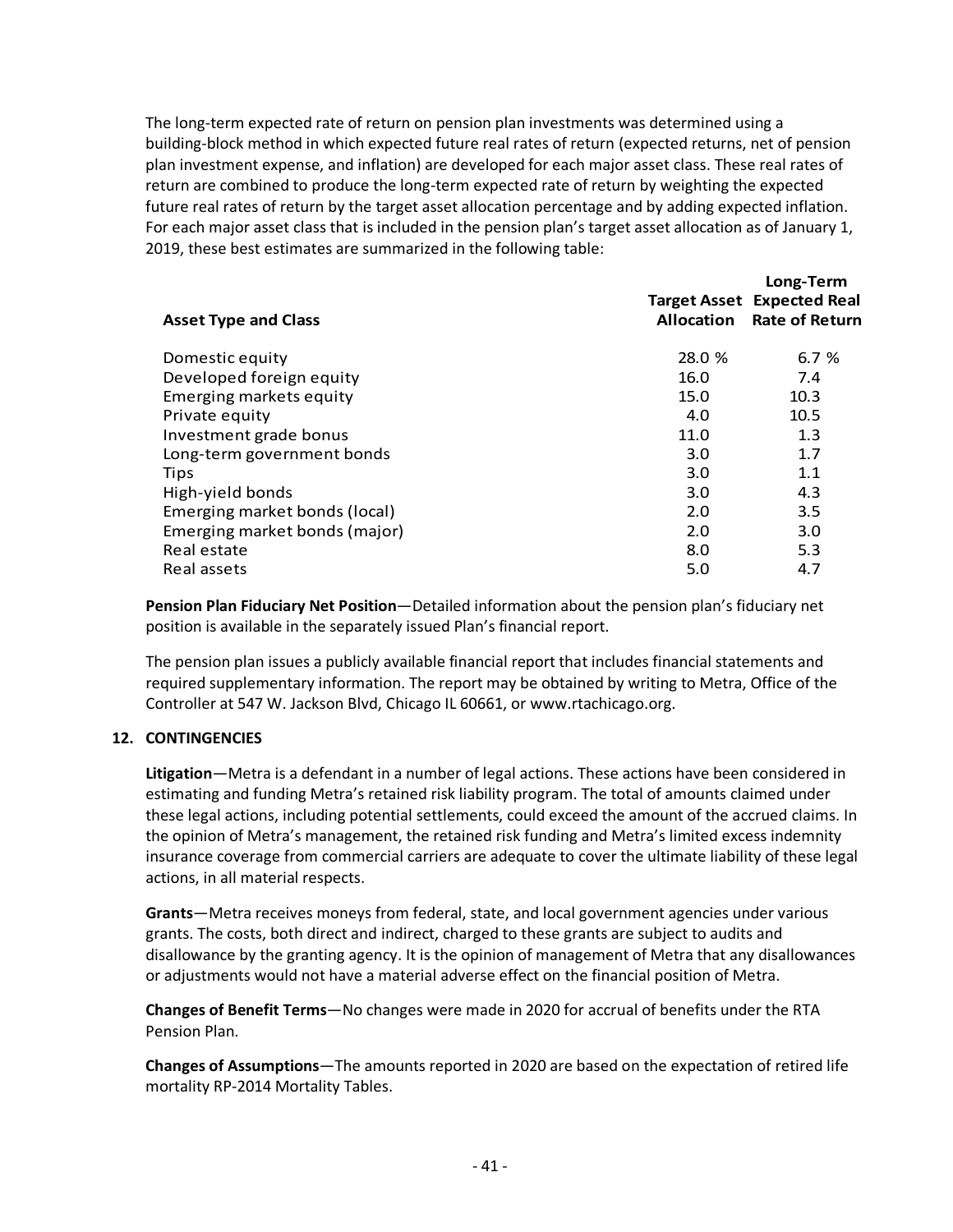#### **13. SUBSEQUENT EVENT**

Metra has evaluated subsequent events through April 30, 2021, the date the financial statements are available for issuance. From January 1, 2021 through the date of this report, Metra received an additional \$47.4 million in CARES Act funding through the FTA.

\*\*\*\*\*\*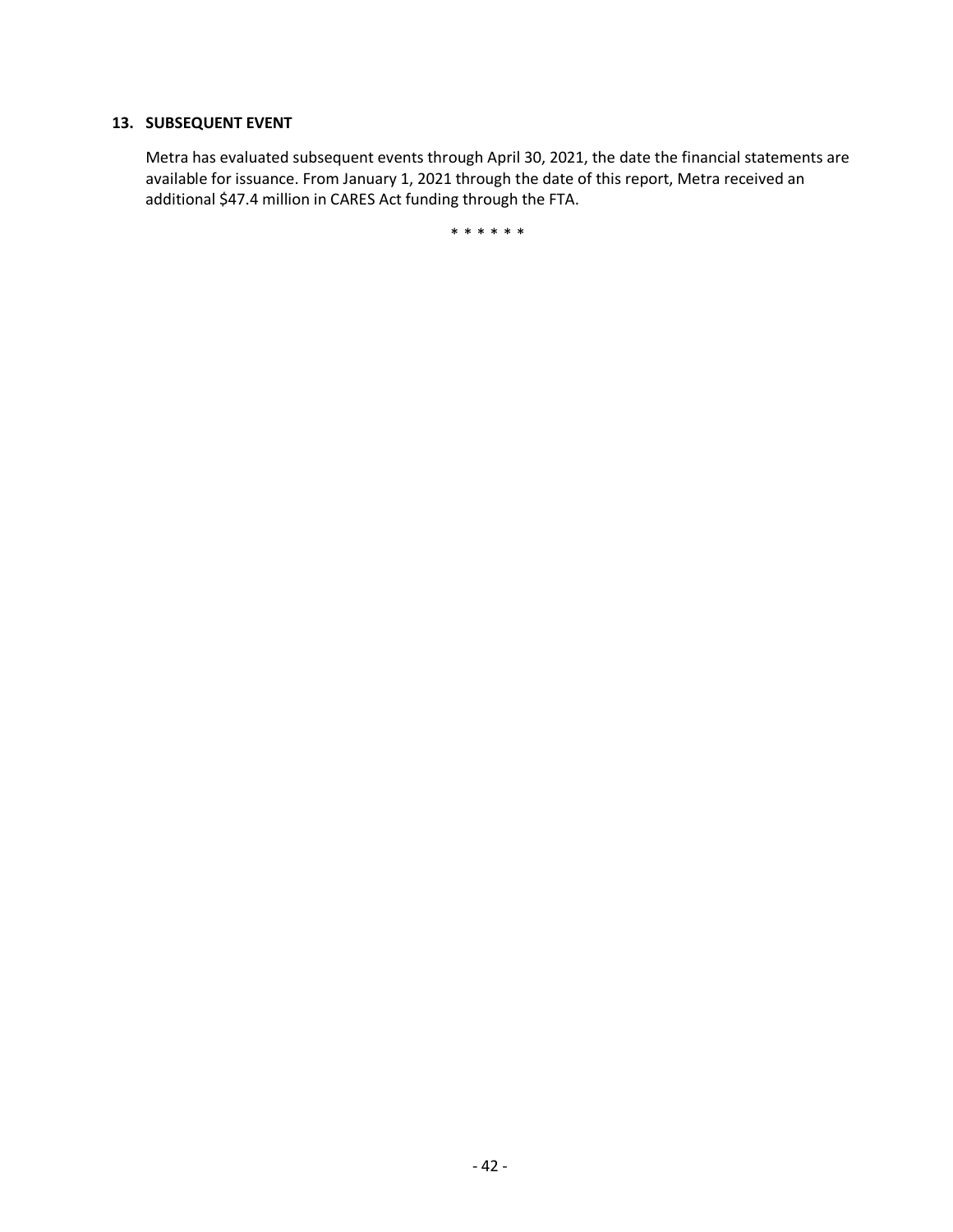**REQUIRED SUPPLEMENTARY INFORMATION**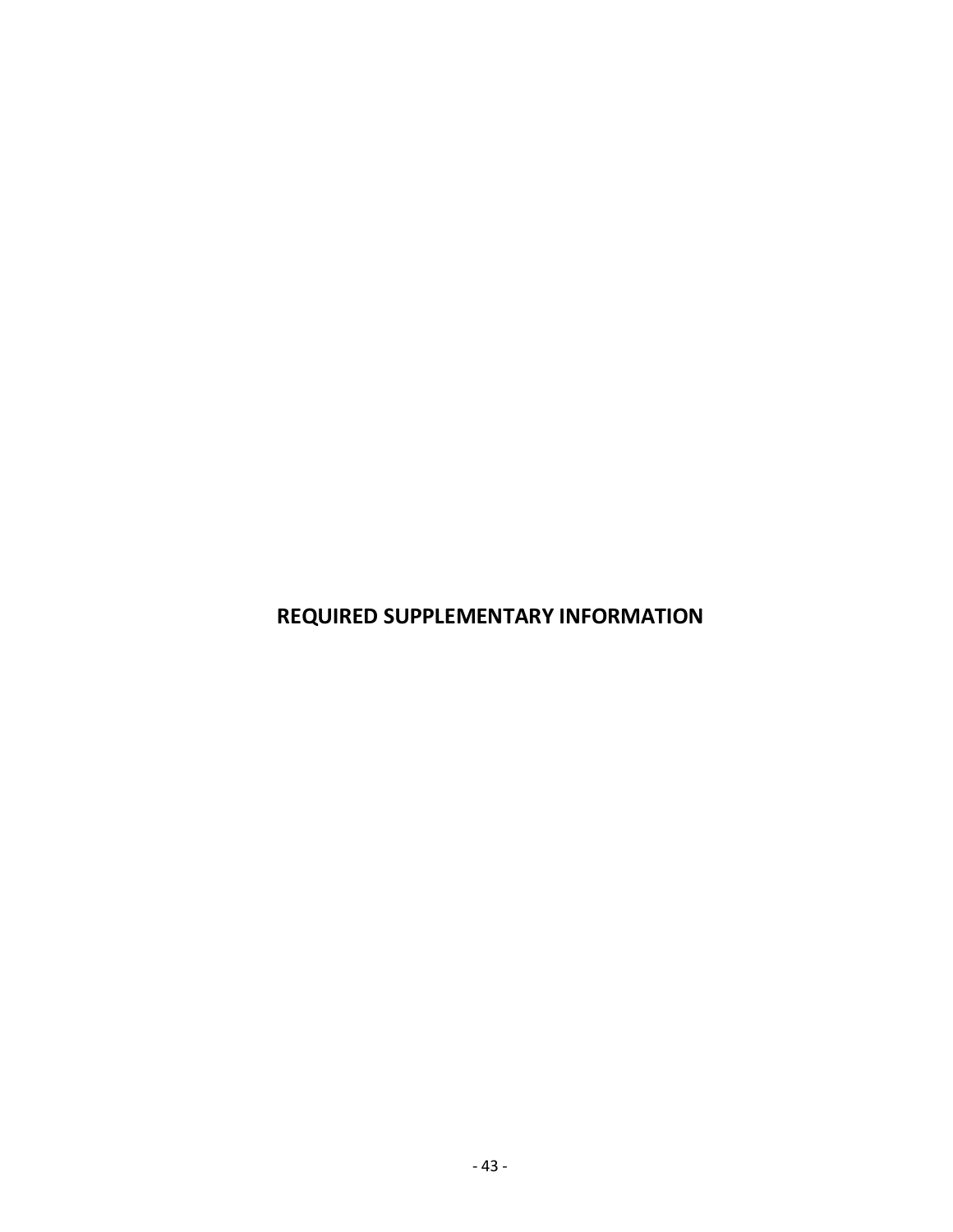#### **COMMUTER RAIL DIVISION OF THE REGIONAL TRANSPORTATION AUTHORITY AND THE NORTHEAST ILLINOIS REGIONAL COMMUTER RAILROAD CORPORATION (Public Entities, doing business as Metra)**

#### **REQUIRED SUPPLEMENTARY INFORMATION—SCHEDULE OF PROPORTIONATE SHARE OF NET PENSION LIABILITY AND RELATED RATIOS—(UNAUDITED) AS OF DECEMBER 31**

|                                                                                                    | 2019         | 2018         | 2017         | 2016         | 2015         | 2014         |
|----------------------------------------------------------------------------------------------------|--------------|--------------|--------------|--------------|--------------|--------------|
| Proportion of net pension liability<br>Proportionate share of net pension                          | 54.70 %      | 54.80 %      | 54.30 %      | 53.10 %      | 49.90 %      | 47.25 %      |
| liability                                                                                          | \$27,849,711 | \$33,086,350 | \$9,706,064  | \$20,073,805 | \$17,255,480 | \$33,062,726 |
| Covered-employee payroll                                                                           | \$55,909,768 | \$56,612,351 | \$56,653,562 | \$54,032,766 | \$49,388,696 | \$43,086,132 |
| Proportionate share of net pension<br>liability as a percentage of its<br>covered-employee payroll | 49.81 %      | 58.44 %      | 17.13 %      | 37.15 %      | 34.94 %      | 76.74 %      |
| Plan fiduciary net position as a<br>percentage of the total pension                                |              |              |              |              |              |              |
| liability                                                                                          | 94.66%       | 81.73%       | 94.32%       | 67.38%       | 87.70%       | 73.28%       |

\* This schedule is intended to show 10 years of information. Since 2014 is the first year for this

presentation, no other data is available. Additional years will be included as they become available.

See accompanying independent auditors' report.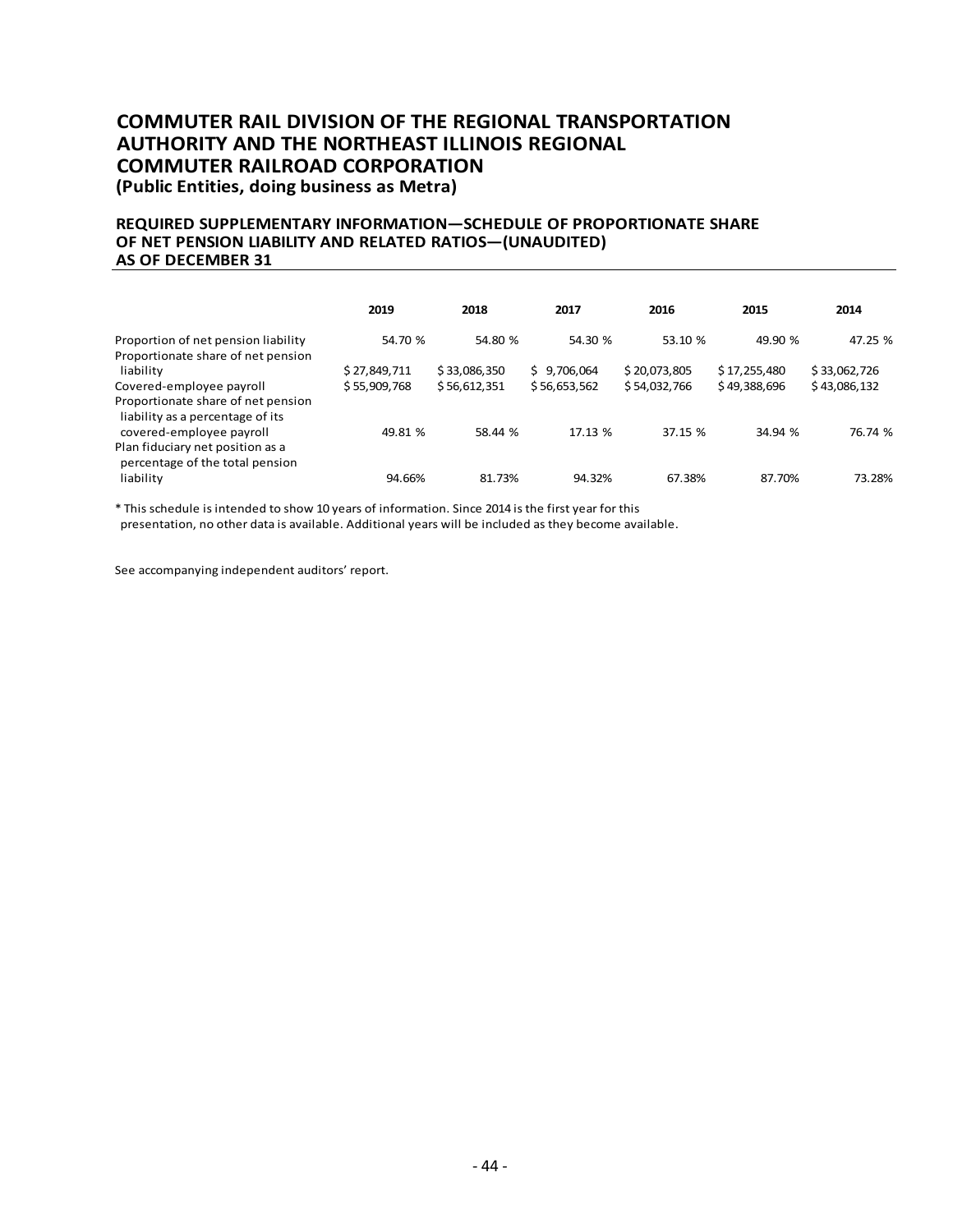**(Public Entities, doing business as Metra)**

#### **REQUIRED SUPPLEMENTARY INFORMATION—SCHEDULE OF PENSION CONTRIBUTIONS—(UNAUDITED) AS OF DECEMBER 31**

| <b>Fiscal</b><br>Year | <b>Actuarially</b><br><b>Determined</b><br><b>Actual</b><br>Contribution<br>Contribution |                 | <b>Contribution</b><br><b>Deficiency</b><br>(Excess) | Covered<br>Payroll | <b>Actual</b><br>Contribution<br>as a% of<br><b>Covered Payroll</b> |
|-----------------------|------------------------------------------------------------------------------------------|-----------------|------------------------------------------------------|--------------------|---------------------------------------------------------------------|
| 2020                  | \$9,536,326                                                                              | 9,536,326<br>Ś. | \$                                                   | \$55,909,768       | 17.06 %                                                             |
| 2019                  | 6,883,779                                                                                | 6,883,779       |                                                      | 56,612,351         | 12.16                                                               |
| 2018                  | 6,352,468                                                                                | 6,352,468       |                                                      | 56,653,562         | 11.21                                                               |
| 2017                  | 5,745,866                                                                                | 5,745,866       |                                                      | 54,032,766         | 10.63                                                               |
| 2016                  | 5,062,642                                                                                | 5,062,642       |                                                      | 49,388,696         | 10.25                                                               |
| 2015                  | 6,785,849                                                                                | 39,848,577      | (33,062,728)                                         | 43,086,132         | 92.49                                                               |
| 2014                  | 6,466,096                                                                                | 13,357,146      | (6,891,050)                                          | 40,833,326         | 32.71                                                               |
| 2013                  | 6,615,046                                                                                | 10,060,571      | (3, 445, 525)                                        | 35, 170, 174       | 28.61                                                               |
| 2012                  | 6,462,000                                                                                | 9,767,882       | (3,305,882)                                          | 30,970,263         | 31.54                                                               |
| 2011                  | 5,802,000                                                                                | 5,802,000       |                                                      | 29,227,299         | 19.85                                                               |

See accompanying independent auditors' report.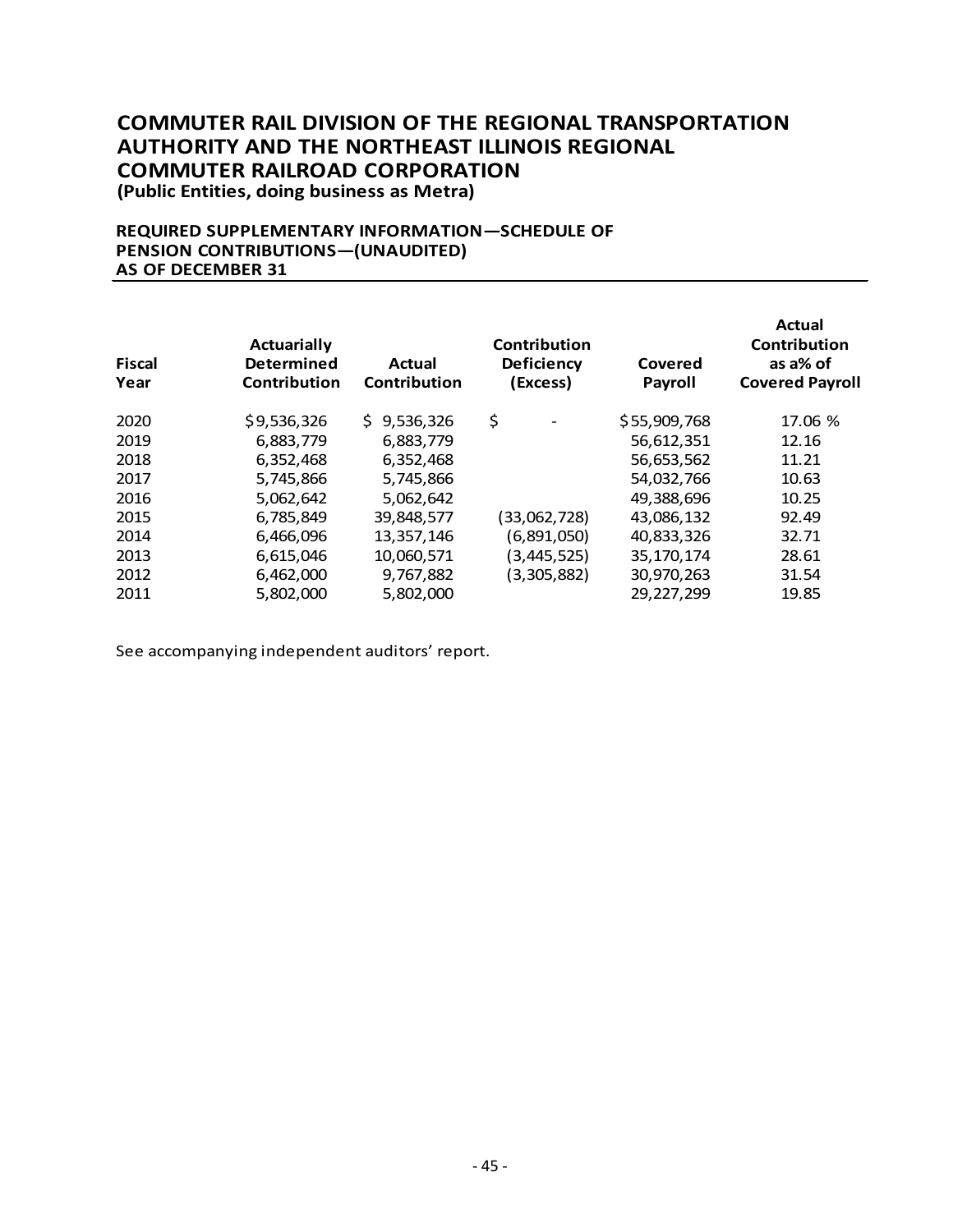**(Public Entities, doing business as Metra)**

#### **REQUIRED SUPPLEMENTARY INFORMATION—SCHEDULE OF CHANGES IN METRA'S TOTAL OPEB LIABILITY AND RELATED RATIOS—(UNAUDITED) AS OF DECEMBER 31**

|                                                                            | 2020          | 2019         | 2018         |
|----------------------------------------------------------------------------|---------------|--------------|--------------|
| TOTAL OPEB LIABILITY:                                                      |               |              |              |
| Service cost                                                               | \$1,939,546   | \$1,677,711  | \$1,700,908  |
| Interest                                                                   | 1,385,959     | 1,608,799    | 1,467,760    |
| Changes of benefits terms                                                  |               |              |              |
| Difference between expected and actual                                     |               |              |              |
| experience                                                                 | (2, 284, 769) | (3,680,128)  | 11,189       |
| Changes of assumptions                                                     | 5,881,950     | 8,204,016    | (2,895,269)  |
| Benefit payments                                                           | (1,084,688)   | (1,089,067)  | (1,164,025)  |
| Net change in total OPEB liability                                         | 5,837,998     | 6,721,331    | (879, 437)   |
| TOTAL OPEB LIABILITY-Beginning                                             | 49,055,900    | 42,334,569   | 43,214,006   |
| TOTAL OPEB LIABILITY-Ending                                                | \$54,893,898  | \$49,055,900 | \$42,334,569 |
| <b>COVERED-EMPLOYEE PAYROLL</b>                                            | \$55,909,768  | \$56,612,351 | \$56,653,562 |
| TOTAL OPEB LIABILITY AS A PERCENTAGE OF<br><b>COVERED-EMPLOYEE PAYROLL</b> | 98.18 %       | 86.65 %      | 74.73 %      |

\* This schedule is intended to show 10 years of information. Since 2018 is the first year for this presentation, no other data is available. Additional years will be included as they become available.

See accompanying independent auditors' report.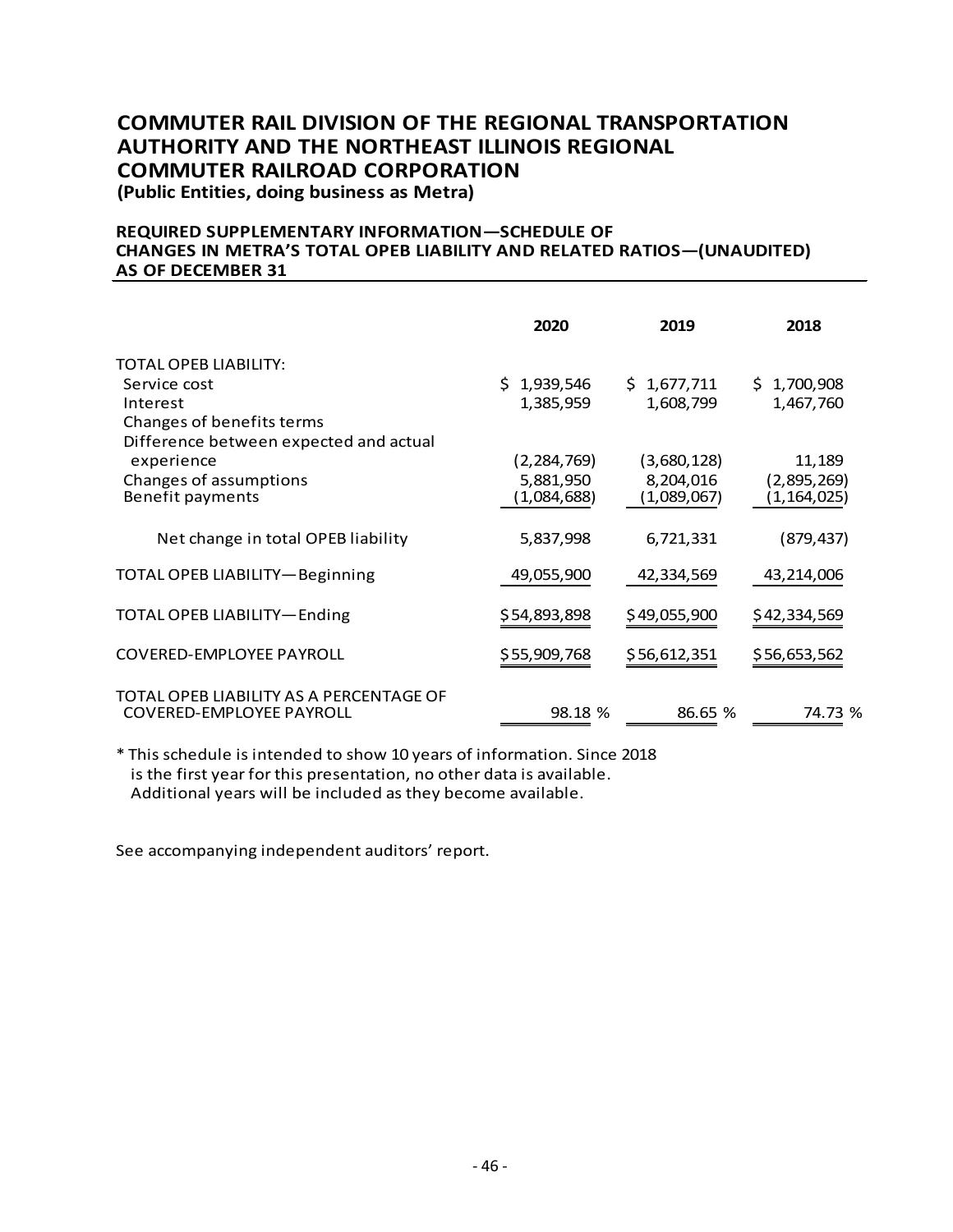## **OTHER INFORMATION**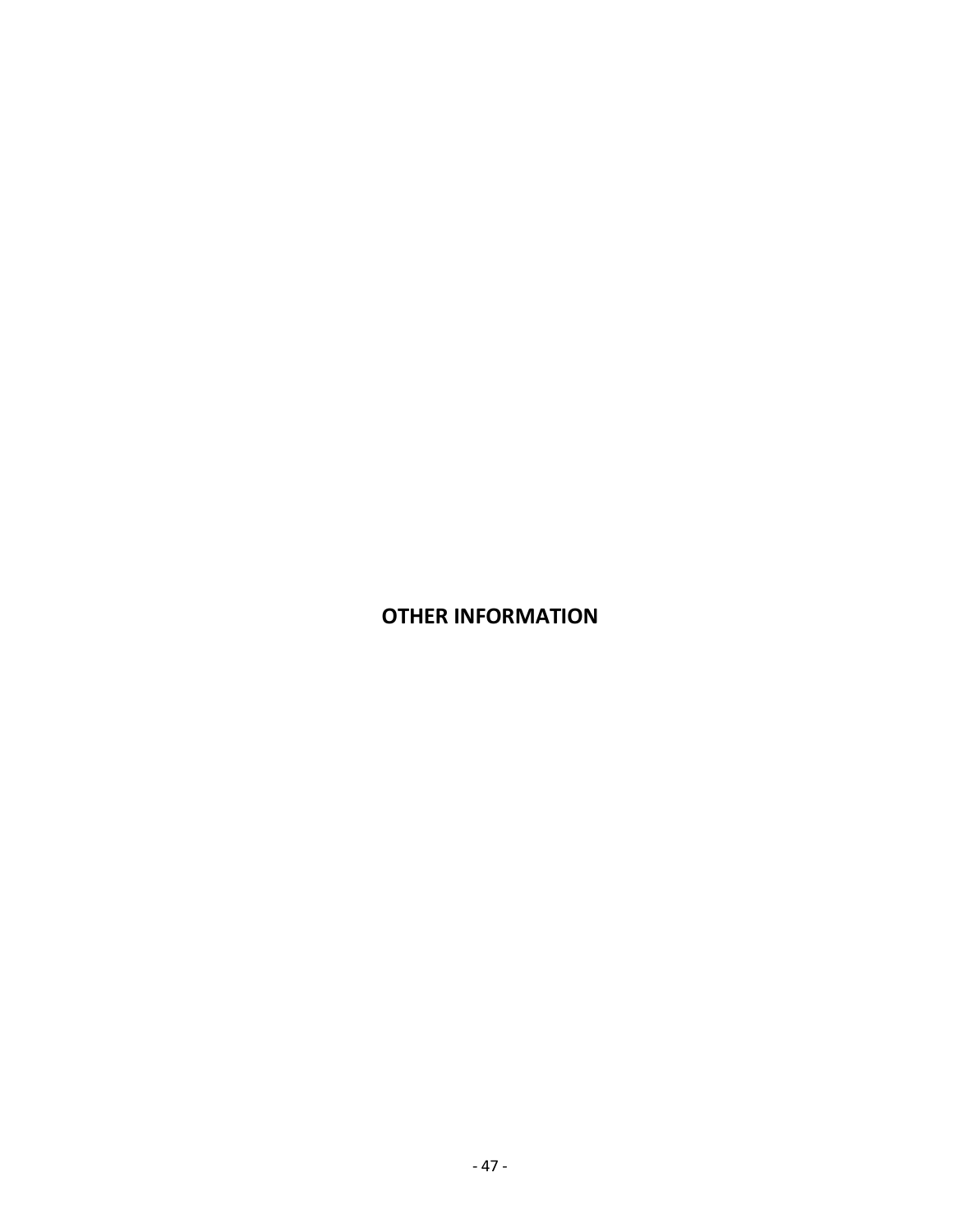**(Public Entities, doing business as Metra)**

#### **OTHER INFORMATION—SCHEDULE OF REVENUES AND EXPENSES—BUDGET TO ACTUAL (BUDGETARY BASIS)—(UNAUDITED) FOR THE YEAR ENDED DECEMBER 31, 2020**

|                                                                                                           | <b>Final Budget</b> | Actual            | Favorable<br>(Unfavorable) |
|-----------------------------------------------------------------------------------------------------------|---------------------|-------------------|----------------------------|
| <b>REVENUE:</b>                                                                                           |                     |                   |                            |
| Passenger revenue-                                                                                        |                     |                   |                            |
| Passenger revenue                                                                                         | \$363,000,000       | \$102,350,491     | \$(260,649,509)            |
| Reduced fare reimbursement                                                                                | 1,616,000           | 1,618,197         | 2,197                      |
| Total operating passenger revenue                                                                         | 364,616,000         | 103,968,688       | (260, 647, 312)            |
| Other revenue                                                                                             | 42,500,000          | 40,061,559        | (2,438,441)                |
| Total revenue                                                                                             | 407,116,000         | 144,030,247       | (263,085,753)              |
| <b>OPERATING EXPENSES:</b>                                                                                |                     |                   |                            |
| Transportation                                                                                            | 269, 267, 767       | 238,598,672       | 30,669,095                 |
| Fuel and motive power                                                                                     | 60,077,558          | 44,262,843        | 15,814,715                 |
| Engineering                                                                                               | 160,935,452         | 122,141,178       | 38,794,274                 |
| Mechanical                                                                                                | 196,602,282         | 167,270,656       | 29,331,626                 |
| Administration                                                                                            | 104,417,001         | 66,441,676        | 37,975,325                 |
| Total administration and regional services                                                                | 791,300,060         | 638,715,025       | 152,585,035                |
| Claims and insurance                                                                                      | 16,196,823          | 26,548,125        | (10, 351, 302)             |
| Downtown stations                                                                                         | 19,943,117          | 19,130,806        | 812,311                    |
| Total operating expenses                                                                                  | 827,440,000         | 684,393,956       | 143,046,044                |
| LOSS BEFORE DEPRECIATION, FINANCIAL ASSISTANCE, AND<br>LEASEHOLD-RELATED INTEREST INCOME AND EXPENSE      | \$(420,324,000)     | \$(540, 363, 709) | \$(120,039,709)            |
| $NOTE -$<br>Amounts excluded from the operating budget-basis expenses<br>for recovery ratio calculations: |                     |                   |                            |
| Security expense                                                                                          | 23,404,528<br>Ś.    | \$33,074,067      | (9,669,539)<br>S           |
| Funded depreciation included in operating expenses                                                        | 3,829,966           | 3,665,441         | 164,525                    |
| Lease of transportation facilities<br>Bond service and fees                                               | 25,014,662          | 24,110,554        | 904,108                    |
| TOTAL DEDUCTIONS                                                                                          | \$<br>52,249,156    | 60,850,062<br>\$  | \$<br>(8,600,906)          |

See accompanying independent auditors' report and notes to supplementary information.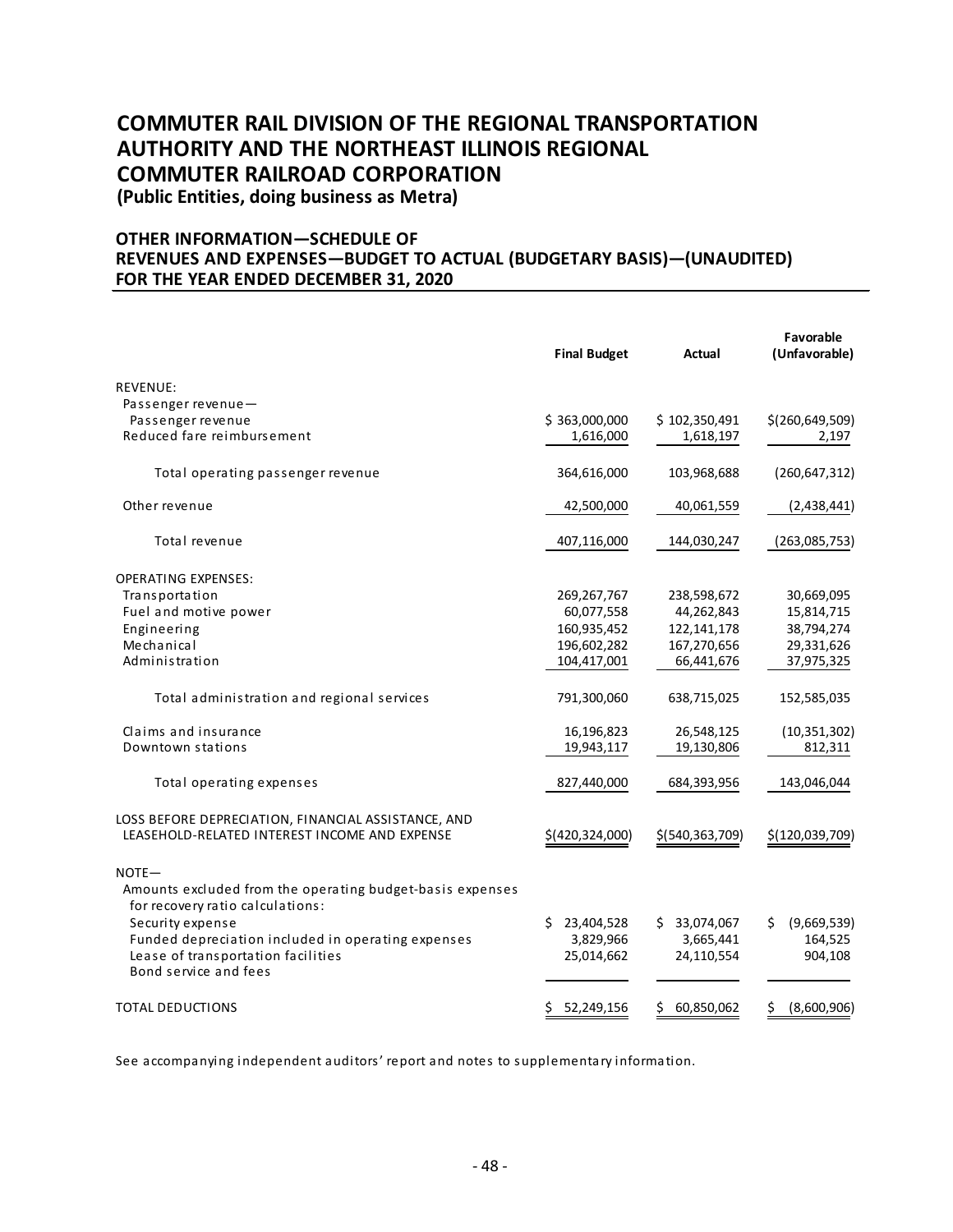**(Public Entities, doing business as Metra)**

#### **OTHER INFORMATION— BUDGETARY BASIS SCHEDULE OF OPERATIONS—(UNAUDITED) FOR THE YEAR ENDED DECEMBER 31, 2020**

|                                                                                                                                     | <b>NIRCRC</b>                         | Union<br><b>Pacific</b>                | <b>BNSF</b>                        | Total                                    |
|-------------------------------------------------------------------------------------------------------------------------------------|---------------------------------------|----------------------------------------|------------------------------------|------------------------------------------|
| OPERATING REVENUE:<br>Passenger revenue<br>Other revenue<br>Reduced fare reimbursement                                              | \$46,124,538<br>39,102,375<br>783,575 | 33,631,706<br>Ś.<br>843,950<br>456,872 | \$22,594,246<br>115,234<br>377,751 | \$102,350,490<br>40,061,559<br>1,618,198 |
| Total operating revenue                                                                                                             | 86,010,488                            | 34,932,528                             | 23,087,231                         | 144,030,247                              |
| <b>OPERATING EXPENSES:</b><br>Carrier-level expenses paid by carrier:<br>Transportation<br>Engineering                              | 134,676,123<br>60,634,350             | 72,449,866<br>55,067,006               | 31,472,684<br>6,439,821            | 238,598,673<br>122, 141, 177             |
| Mechanical<br>Administration                                                                                                        | 80,432,145<br>59,416,828              | 56,417,270<br>7,019,366                | 30,421,241<br>5,482                | 167,270,656<br>66,441,676                |
| Total carrier-level expenses                                                                                                        | 335,159,446                           | 190,953,508                            | 68,339,228                         | 594,452,182                              |
| Centralized expenses paid by Metra:<br>Diesel fuel<br>Motive electricity                                                            | 15,720,715<br>3,182,303               | 18,025,760                             | 7,334,065                          | 41,080,540<br>3,182,303                  |
| Claims and insurance<br>Downtown stations                                                                                           | 14,698,634<br>9,978,171               | 8,752,617<br>1,594,397                 | 3,096,874<br>7,558,238             | 26,548,125<br>19,130,806                 |
| Total centralized expenses                                                                                                          | 43,579,823                            | 28,372,774                             | 17,989,177                         | 89,941,774                               |
| Total operating expenses                                                                                                            | 378,739,269                           | 219,326,282                            | 86,328,405                         | 684,393,956                              |
| <b>OPERATING LOSS</b>                                                                                                               | \$(292,728,781)                       | \$(184, 393, 755)                      | \$(63, 241, 174)                   | \$(540,363,709)                          |
| CALCULATION OF REVENUE RECOVERY RATIO<br>(UNAUDITED):<br>Amounts excluded from the operating<br>budget-basis expenses:              |                                       |                                        |                                    |                                          |
| Security expense<br>Funded depreciation included in expenses<br>Lease of transportation facilities                                  |                                       |                                        |                                    | \$33,074,067<br>3,665,441<br>24,110,554  |
| Total exclusions                                                                                                                    |                                       |                                        |                                    | 60,850,062<br>\$                         |
| Amounts added to the operating<br>budget-basis revenues<br>CARES Act funding-fare revenue replacement<br>Senior free ride allowance |                                       |                                        |                                    | \$176,984,354<br>700,000                 |
| <b>Total additions</b>                                                                                                              |                                       |                                        |                                    | \$177,684,354                            |
| REVENUE RECOVERY RATIO (\$144,030,247+ \$700,000+176,984,354)/(\$684,393,956-\$60,850,062)                                          |                                       |                                        |                                    |                                          |
|                                                                                                                                     |                                       |                                        |                                    |                                          |

See accompanying independent auditors' report and notes to supplementary information.